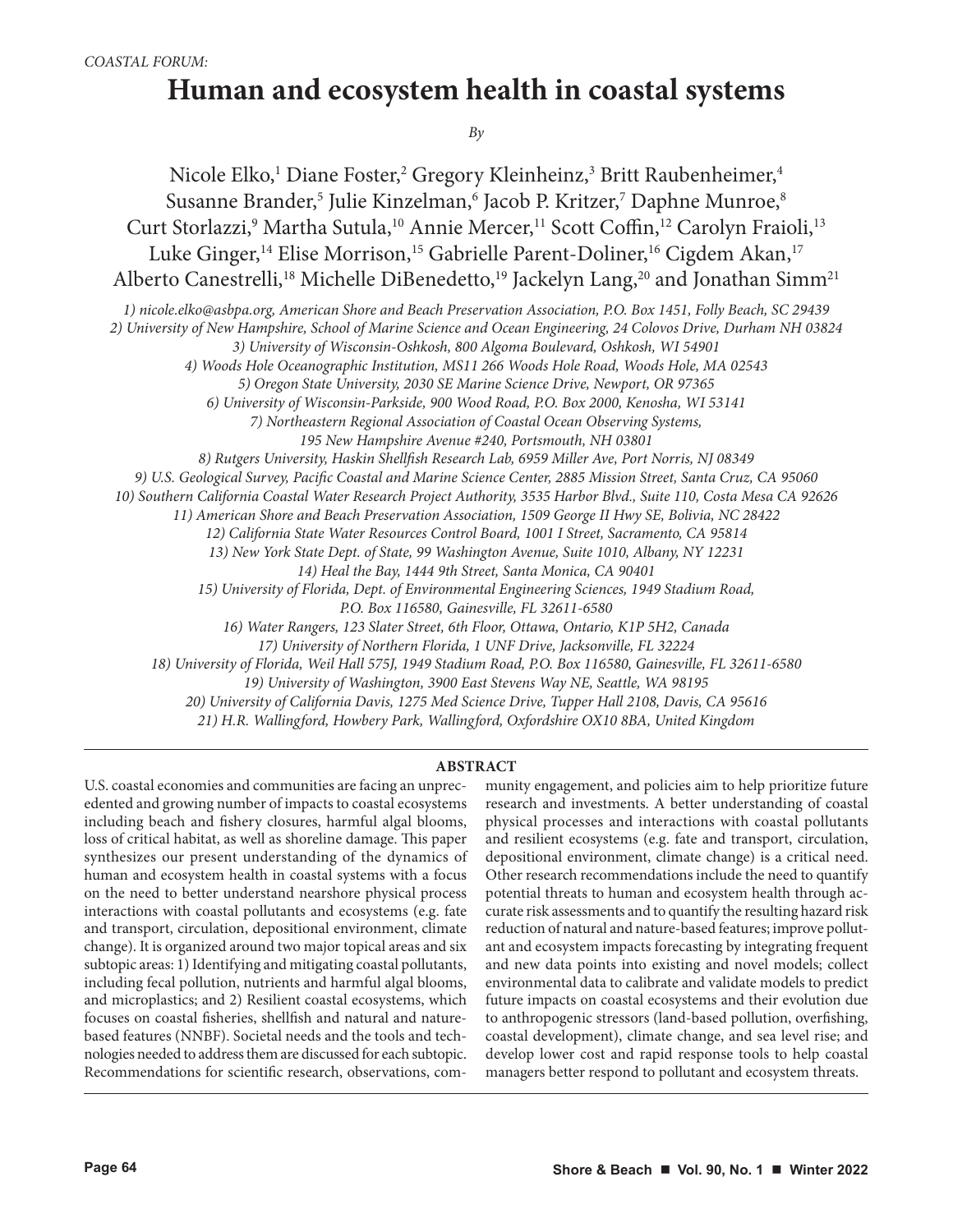Worldwide, almost 1 billion peo-<br>m of present sea level (Kulp<br>and Strauss 2019). Our coastal commuple live at elevations within 10 m of present sea level (Kulp nities and ecosystems are increasingly threatened by nutrients, pathogens, and other contaminants associated with a range of geophysical and human pressures including, but not limited to, warming temperatures, rising sea/lake levels, increasing frequency of extreme storm events, and expanding coastal populations. These pressures are resulting in an unprecedented and growing number of impacts to coastal ecosystems including beach and fishery closures, harmful algal blooms, loss of critical habitat, as well as shoreline damage further impacting coastal economies and communities. United States (U.S.) governmental agencies (National Institutes of Health [NIH], National Science Foundation [NSF], National Oceanic and Atmospheric Administration [NOAA], Environmental Protection Agency [EPA], U.S. Army Corps of Engineers [USACE], and U.S. Geological Survey [USGS]), recognizing the link between coastal physical processes and human and ecosystem health is of critical importance, prioritize the need to develop synergies in funding coastal research across topical areas.

The nearshore, a transition region between land and the continental shelf including (from onshore to offshore) coastal plains, wetlands, estuaries, coastal cliffs, dunes, beaches, surf zones (regions of wave breaking), and the inner shelf (Elko *et al.* 2015), is under threat from sea level rise, long-term erosion, extreme storms, and anthropogenic influences, which affect water quality and impact ecosystems and human health. The interactions between water, sediment, and biota in nearshore systems present challenges associated with assessing human and ecosystem health and identifying solutions. The system exhibits high spatial and temporal variability associated with changing hydrodynamics (e.g. waves, storm surges, tides, runoff, or sea level rise) and biogeochemical forcing (e.g. warming waters, invasive species, and point source pollutants) forcing. Combined, this variable forcing presents significant challenges associated with measuring and predicting water quality, predicting the fate and transport of pollutants, and building resiliency in our coastal ecosystems and communities.

To advance current understanding of human and ecosystem health in coastal systems and determine future needs, the U.S. Coastal Research Program (USCRP) hosted a virtual workshop series in January 2021. The goal of the workshop and the subsequent synthesis was to offer insight into societal challenges and inspire the next generation of research into solutions associated with ensuring human and ecosystem health. Workshop attendees included academics, federal agency scientists and engineers, non-governmental organizations (NGOs), state and regional agencies, private industry scientists and engineers, and local coastal managers. Following the workshop, attendees were invited to participate in an online poll to collaboratively prioritize societal needs and tools/technologies needed to address them for future research investment. The workshop identified key management challenges and high priority federal agency needs to be addressed by coastal science research at the intersection of coastal physical processes and human and ecosystem health. This paper will examine the issues impacting the human and ecosystem health in coastal systems. It is organized around two major topical areas and six subtopic areas: 1) Identifying and mitigating coastal pollutants, including fecal pollution, nutrients and harmful algal blooms, and microplastics; and 2) Resilient coastal ecosystems, which focuses on coastal fisheries, shellfish and natural and nature-based features (NNBF). It represents a collaborative stakeholder perspective of some of the societal needs and tools/technologies required to address these six subtopic areas within human and ecosystem health in coastal systems. The paper provides summary recommendations for scientific research, infrastructure investments, community engagement, and policies to address coastal management challenges.

## **IDENTIFYING AND MITIGATING COASTAL POLLUTANTS**

# *Fecal pollution*

*Lead co-author: Julie Kinzelman*

Interic pathogens, a concern to human, animal, and environmental<br>health, were the predominant<br>cause of untreated recreational waterman, animal, and environmental health, were the predominant cause of untreated recreational waterassociated outbreaks reported to the Centers for Disease Control and Prevention (CDC) from 2000-2014 (Graciaa *et* 

*al.* 2018). These cases were attributed to transmission via ingestion of contaminated water, likely from multiple fecal sources including swimmers, storm water runoff, sewage overflows, septic systems, animal waste, or boating waste. Once present, bacterial pathogens have been found to persist in ocean waters (Yamahara *et al.* 2007; Goodwin and Pobuda 2009; Halliday and Gast 2011), the Great Lakes, inland freshwater (Wiedenmann *et al.* 2006), and beach sands (Ge *et al.* 2010; Weiskerger *et al.* 2019), likely posing a human health risk (Heaney *et al.* 2012). Gastrointestinal illness from exposure to microbial pathogens in U.S. coastal waters is estimated to cost approximately \$3 billion annually (DeFlorio-Baker *et al.* 2018).

The EPA Recreational Water Quality Criteria recommends using fecal indicator bacteria (FIB), *Escherichia coli* (*E. coli*) and enterococci, as measures of fecal pollution in fresh and marine water, respectively (EPA 2012). Monitoring fecal indicator organisms is the first line of defense in the protection of public health; however, these techniques do not provide source attribution or details regarding the transport mechanisms, persistence, and propagation of fecal pollution. Since fecal bacteria can persist in sediments without fecal pollution, they can lead to false positives for FIB counts. Additionally, many fecal microorganisms are not pathogenic, and FIB counts do not capture the pathogenic viruses found in fecal pollution (Symonds *et al.* 2009), they do not necessarily translate into adverse health outcomes and can result in the closures of beaches or shellfisheries that may not be a threat to public health.

Here, we discuss recent advances in tools for monitoring fecal pollution, including viruses and microbial community profiling, and recent EPA-approved methods for identifying sources of fecal pollution. We highlight innovations made in modeling fecal pollution's persistence and transport, and the successful approaches used to communicate water quality measures to the public. These advances have provided new insights into the prevalence and persistence of fecal pollution in recreational waters in the U.S. However, communities need further development in monitoring and modeling approaches, particularly in the context of severe weather events and flooding.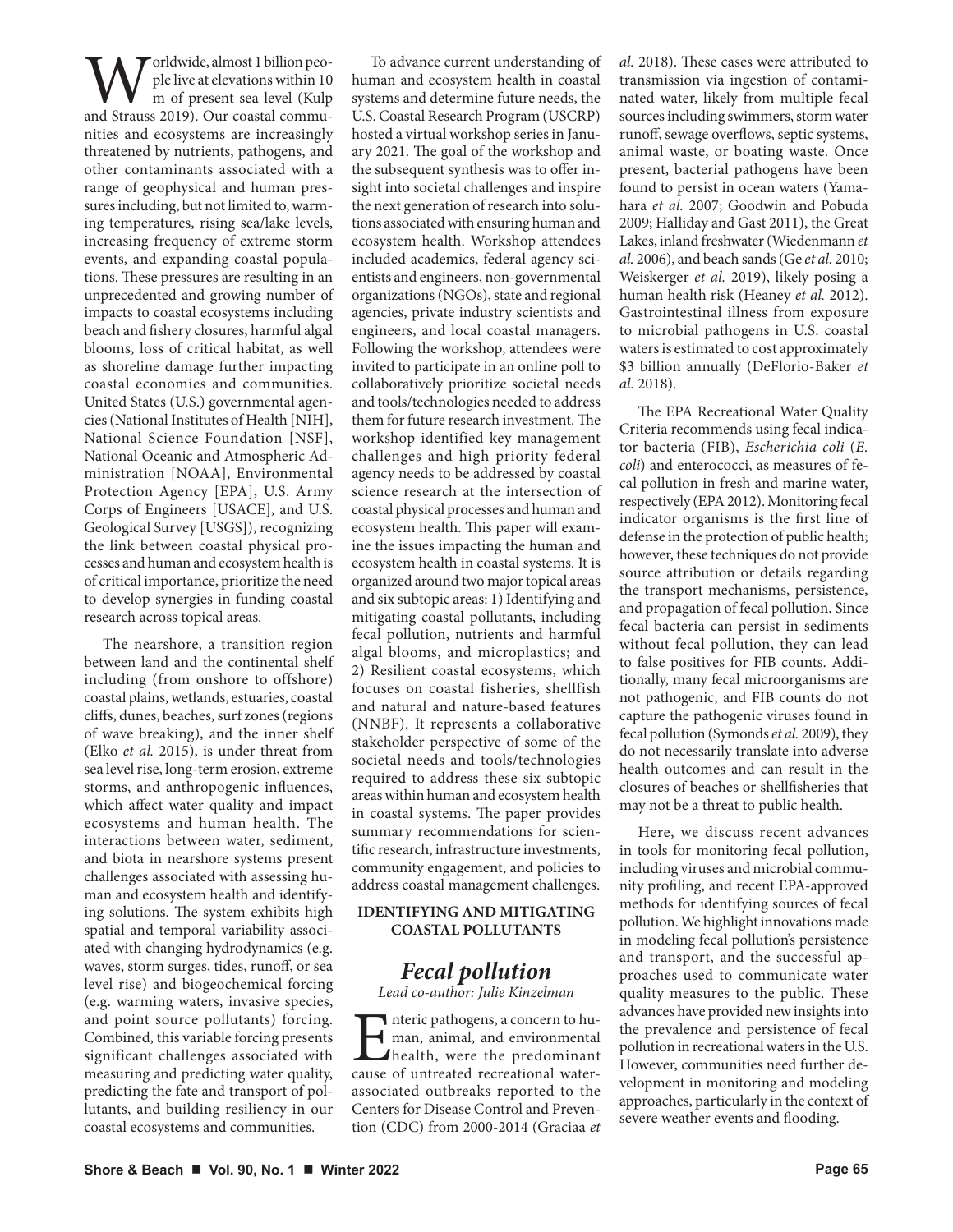## **SOCIETAL NEEDS & TOOLS/ TECHNOLOGIES NEEDED TO ADDRESS THEM** *Source identification*

Identifying and mitigating coastal pollutants, including fecal pollution, requires a robust set of tools not only protective of public health in real or near real time, but also capable of distinguishing or attributing the parent sources. While traditional regulatory monitoring approaches remain relevant and useful, source identification and mitigation are the best and truest form of public health protection because they provide a level of permanency rather than singular avoidance in response to instances of water quality failure.

Assessment of FIB (e.g. fecal coliforms, *E. coli*, and enterococci) have long been the foundation of recreational water quality and shellfish monitoring programs but do not differentiate between sources of pollution. Microbial source tracking (MST) methods build upon traditional FIB assessments by attributing these bacteria to their point of origin (e.g. human sewage, dogs, seagulls). Early iterations of MST employed library-dependent (Mott and Smith 2011) and library-independent methods (Wuertz *et al.* 2011), relying on genotypic (library-dependent) or phenotypic (library-independent) characteristics of bacterial isolates in comparison to known sources. Later technologies employed species specific markers (e.g. human specific HF183) to directly attribute pollution sources, providing an advantage over fecal indicator organisms assessments alone (Harwood *et al.* 2014; Ahmed *et al.* 2019). Human-associated methods for viruses, such as the novel bacteriophage crAssphage, have also been targeted as another human-associated method for environmental water quality testing (Stachler *et al.* 2018; Korajkic *et al.* 2020), and the EPA has recently approved two standardized quantitative polymerase chain reaction (qPCR) methods for the characterization of human fecal pollution in water (Methods 1696 and 1697), which have advanced the standardization of MST methods. However, there are still methodological limitations with some MST approaches. For instance, human associated *Bacteroides* spp. targets (HF183/ BacR287 and HumM2) are not able to differentiate between different sources of human fecal pollution (i.e. septic versus sewer systems), which need to be consid-

ered when selecting an MST method. The development of metagenomic methods (e.g. bacterial community profiling and next generation sequencing) provide additional insights into the ecology of microbially mediated processes influencing water quality such as harmful algal blooms, fate and transport of contaminants, and pathogen dissemination (BoonFei *et al.* 2015). The combination of approaches, in conjunction with enhanced monitoring/data analysis, and the standardization of MST methods, brings us closer to addressing the challenge of fecal pollution source identification.

## *Enhancing observations*

Whether conducting traditional FIB assessments or employing MST techniques for the investigation of pollution sources, the time interval from sample collection to results and data reporting has typically been on a scale of days rather than minutes or hours. From a public health perspective, this delay results in monitoring authorities taking retrospective action at recreational beaches, failing to reduce exposure risk, and realizing economic loss due to loss of utility even though water quality may have improved. A lengthy delay in results can also hamper the investigative process. In addition, MST and metagenomic analyses require specialized equipment and highly trained staff, both costly and perhaps out of reach for many end users due to budgetary constraints.

Molecular methods (e.g. qPCR) provide rapid options for sampling/ detection. QPCR, which relies on quantification of DNA rather than growth of microorganisms on selective media, can reduce the laboratory turnaround time from 18-24 hours to as little as three, improving the capability of regulatory authorities to manage risks to recreation and shellfish harvesting (Holcomb and Stewart 2020; Dorevitch *et al.* 2017; Kinzelman *et al.* 2011; Lavender and Kinzelman 2009). However, rapid molecular methods are still more costly than traditional culture-based assays and require specialized equipment and trained staff. The standardization of methods may further promote the widespread adoption of these methods.

Environmental, predictive, nowcast, or forecast models provide rapidity but with lower operational and management costs, once constructed and validated.

Predictive models have been used for assessing recreational water quality (Coles and Bush 2019; Francy *et al.* 2013) as well as for MST (Kim *et al.* 2018; Whelan *et al.* 2018). Additionally, MST has been incorporated into quantitative microbial risk assessments (QMRA) to estimate public health risk associated with fecal pollution, although challenges with implementing this approach still remain (Zimmer-Faust *et al.* 2020). Fecal indicator organisms are frequently incorporated into models, in addition to ambient environmental conditions gathered through a sanitary survey process (Morris 2013). Research is needed to improve these models, as is discussed in more detail later in this section.

## *Fate & transport*

Physical coastal processes are important for determining the fate and transport of fecal pollutants. When assessing the fate and transport of fecal pollution, it is important to consider the matrix of interest, since fecal pollution can be partitioned between sand and water. The interaction between these matrices can influence the transport and persistence of fecal pollution in recreational settings, and beach sediments can serve as sources of FIB. Since most FIB are particle-associated, resuspension events driven by waves and storms, as well as runoff inputs, can be important factors for the transport of fecal pollution (Fries *et al.* 2006). In general, FIB in water are indicative of short-term conditions, while FIB in sediment are representative of long-term conditions (Kinzelman *et al.* 2020). Particle dynamics, intermittent or persistent pollution sources, solar insolation, rainfall, salinity, temperature, and wave energy can influence the persistence of fecal pollution in the environment and must be considered as well (Feng *et al.* 2015; 2013).

## *Improved modeling*

Physical processes in estuaries and the coastal region (waves and currents), biological factors, (growth, mortality, biofilms, predation), and the spatial and temporal extent of FIB sources, determine fate and transport of FIB entering coastal waters. Models of these processes can be valuable as rapid decision support tools for fecal pollution in recreational waters.

Models can be usually divided in two categories: process-based and statistical models. Process based models are in turn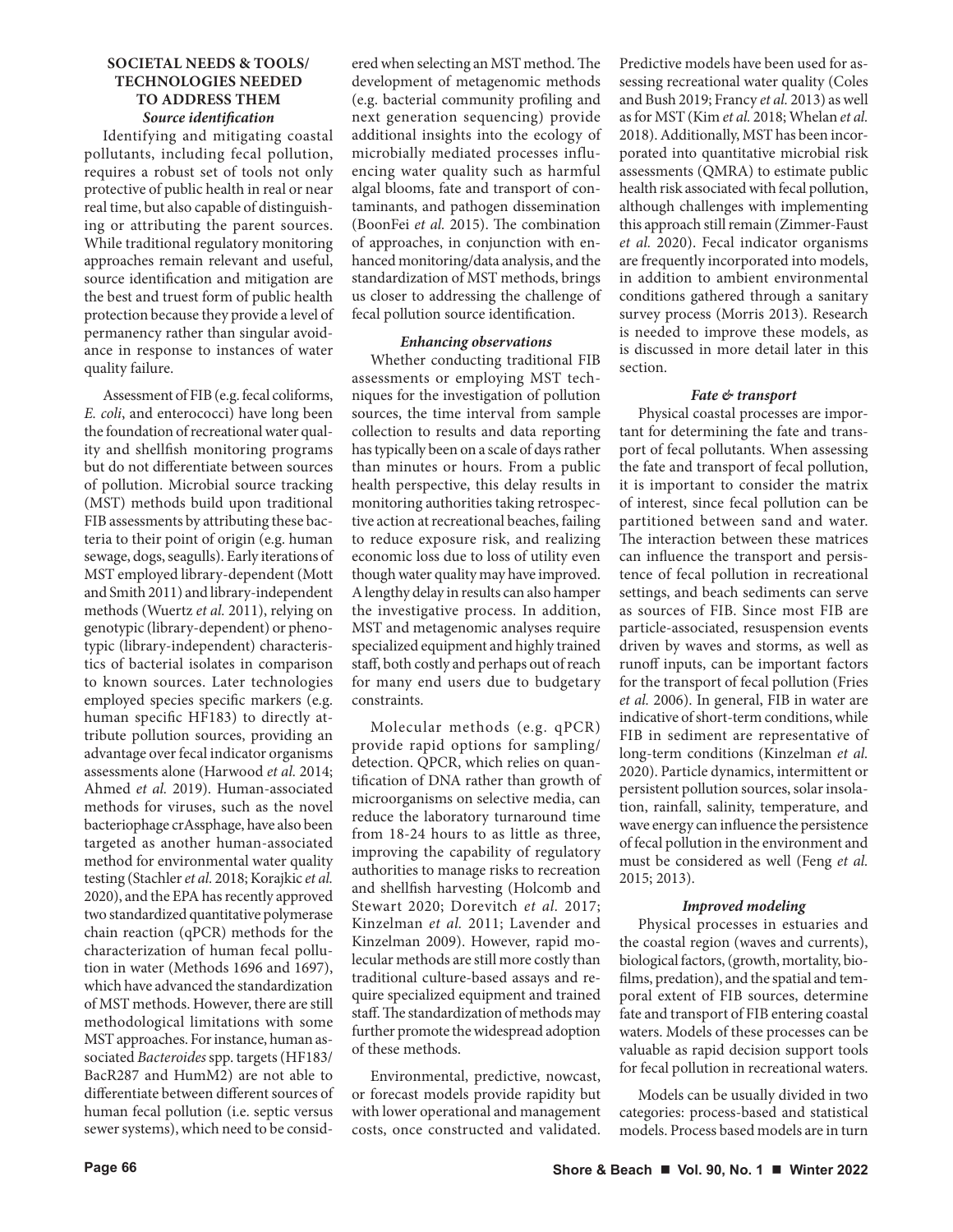divided into hydrological models (surface run-off and groundwater) and estuarine/ coastal hydrodynamic models. Hydrological models, which are usually designed to work at the watershed scale, need information on land use, soil type, fecal scat presence, as well as land topography, and use simplified equations for the transport of pollutants (Nevers and Boehm 2010). In recent years, high-resolution variably saturated groundwater models have been used to solve for the transport and decay of pollutants released by onsite and decentralized wastewater treatment systems (Dong *et al.* 2019). However, due to the high computational cost, these models are mainly used to explain small scale processes and define parameterizations that can be used by more efficient steady-state, depth-averaged models, which operate at a larger scale (Rios *et al.* 2013). The loads computed by hydrological models are used as boundary conditions for estuarine/coastal process-based models solving for microbial transport and include FIB decay rates and particle dynamics, such as settling, accumulation, transport, and resuspension (Thupaki *et al.* 2013; Huang *et al.* 2017; Nevers *et al.* 2020). Although process-based models are a valuable tool to determine the fate of pollutants and identify the sources most impacting coastal water quality, they: (1) may not include or resolve all of the processes important to the fate of pollutants; (2) may not always provide information at the resolution needed for management decisions; (3) require calibration with FIB concentrations measured at several locations and during different hydrological and hydrodynamic conditions, in order to reduce prediction errors; and (4) are usually too computationally expensive for real-time predictions. Research to improve these models may enable mitigation of some of these issues.

Statistical models are a valuable alternative for real-time predictions. These models are usually designed for a specific location and trained by a sufficiently long (i.e. years/decades) time series of FIB concentrations and environmental predictors (Searcy *et al.* 2018). These predictors can be hydrodynamic (water temperature, wave period, height, and direction, river/stream flow rates) or atmospheric (rainfall, wind speed/direction, pressure, cloud cover, air temperature,

dew point). As with the process-based models, improvements to the physical and biological underpinnings of these models may expand their benefits. In addition, combining process-based and statistical or data-based models may lead to improved simulation of FIB in coastal waters (Hannides *et al.* 2021).

Decision support tools, such as EPA's Virtual Beach, are used to predict FIB concentrations at beaches and to inform beach closures and swimming advisories but can also be useful for researchers and engineers who are interested in relating FIB to environmental factors (Cyterski *et al.* 2013). This predictive model is used to estimate FIB based on independent variables such as water temperature, turbidity, and specific conductance. The use of nowcast systems has also been a highly useful but site-specific management tool, which provides water quality predictions on a daily basis, and are very useful for increasing public access to water quality data and beach conditions (Searcy *et al.* 2018; Boehm *et al.* 2007).

# *Public education & access to data*

The first step in getting more water quality information in the hands of the public is to raise awareness about water quality issues. Increased awareness of water quality hazards as well as increased monitoring at recreational sites not qualifying for federal BEACH Act funding are two public health strategies recommended by the CDC (Graciaa *et al.* 2018). Increased public awareness may also help with illness reporting, as people do not necessarily associate illness with water recreation because symptoms can develop days after exposure (Craun *et al.* 2005; Esschert *et al.* 2020). Additionally, not all members of the public are equal stakeholders in recreational water quality. Access to recreational space is not equitably distributed, and there are disparities between communities with respect to water safety (Rigolon 2016; Gilchrist and Parker 2014).

Education is important for growing public support for water quality improvement projects. Keeping fecal pollution out of waterways requires a watershedwide approach where a wide variety of infrastructure projects are implemented.

# *Nutrients and harmful algal blooms*

*Lead co-author: Martha Sutula*

**Farmful algal blooms (HABs) are** a global environmental threat (Brooks *et al.* 2017; Anderson *et al.* 2021) accelerating with global a global environmental threat (Brooks *et al.* 2017; Anderson change (IPCC 2019). HABs are defined as blooms of cyanobacteria, macroalgae and/or eukaryotic algae having a negative consequence to society or ecosystems. When conditions are favorable for certain species, they rapidly reproduce and accumulate biomass (Paerl *et al.* 2016). The accumulation of high biomass causes eutrophication (Nixon 1995), resulting in a cascade of problems. They can produce toxins causing illness and death in humans, domestic animals, and wildlife. HABs reduce aesthetics and cause taste and odor problems. HABs can cause low dissolved oxygen, acidification, reduced water clarity, poor quality benthic habitat, and acute and chronic impacts of toxins, all of which reduce the biodiversity and productivity of our coastal ecosystems. These conditions impact multiple human uses including drinking water, recreation, navigation, commercial and recreational fishing, and tribal and cultural uses (Griffith and Gobler 2020). Human activities are altering the environment in ways which promote HABs. Nutrient pollution is one major cause, but other factors such as hydromodification, physical habitat alteration, and organic matter dumping or sewage spills also contribute (Paerl *et al.* 2016).

The fundamental challenge with HABs is the pace and severity of outbreaks is not matched by science, monitoring, and support for communities to identify and implement solutions. The impact to quality of life, coastal economies, cultures, and coastal ecosystems is linked, but has not been properly quantified despite its severity. Substantial challenges exist from aging infrastructure, inconsistent or nonexistent monitoring and well-targeted mitigation, and lack of buy-in from communities and governments to fund monitoring, infrastructure upgrades, and direct and indirect mitigation resulting in meaningful solutions to HABs. Here, we briefly outline the science and coastal processes research contributing to communities' ability to understand, forecast, and mitigate HAB events, and the societal actions and funding needed to improve management.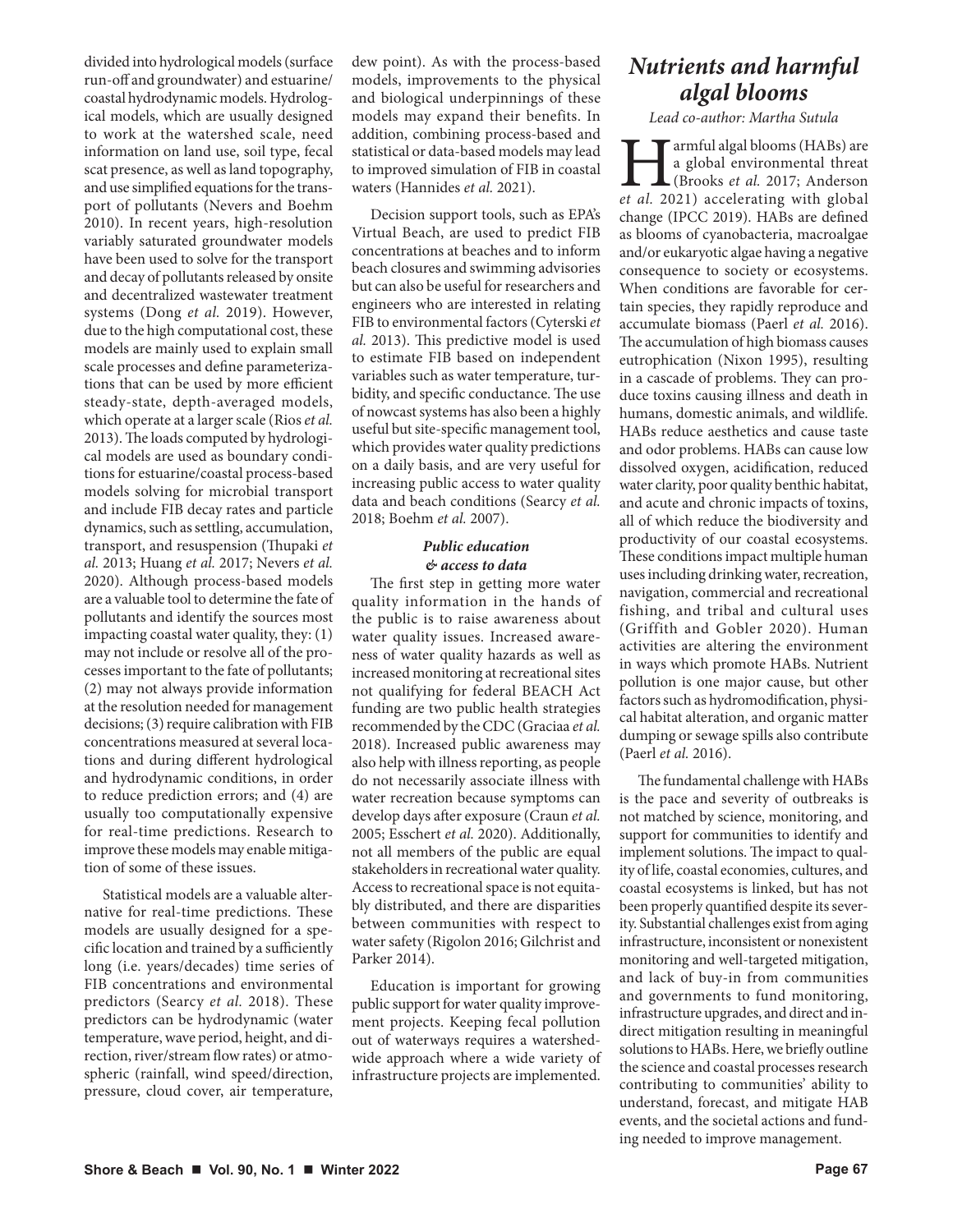The connection between HABs, their impacts on ecosystem services, and their environmental drivers are critical lines of investigation, but these linkages have not been systematically evaluated in most coastal regions. To meet this challenge, research is needed in five main areas: 1) monitoring technologies, 2) impacts on human health and aquatic life, 3) socioeconomic effects, 4) environmental drivers, and 5) HAB mitigation approaches. To address the threat of HABs and its main root cause — nutrient pollution societal needs have been classified with three primary categories: 1) outreach and education, 2) early warning and event response, and 3) possible next steps.

## **SOCIETAL NEEDS AND TOOLS/ TECHNOLOGIES NEEDED TO ADDRESS THEM**  *Monitoring technologies*

Monitoring is logistically challenging and expensive because HABs are ephemeral, occurring far from their drivers with a manifestation of symptoms highly dependent on the waterbody's intrinsic factors. High frequency monitoring can help protect public health and investigate drivers. Participation of volunteers to collect, and in some cases, process field samples can greatly reduce costs and many states are now harnessing the leveraging power of citizen scientists. Numerous citizen science initiatives are conducted in collaboration with government agencies, such as CyanoScope, a bloom-monitoring program in Lake Superior in collaboration with Lakehead University in Thunder Bay, Ontario, and the EPA's Great Lakes Toxicology and Ecology Division, and the HABscope, used for *Karenia brevis* monitoring (Hardison *et al.* 2019).

Cost-effective, precise, and accurate monitoring technologies employable by trained citizen science groups would expand the amount and quality of HAB monitoring (Smith *et al.* 2021). Molecular methods are now mainstream (Bush *et al.* 2019) and can be incorporated into citizen monitoring, providing rapid, affordable, and high-quality data on algal community structure, HAB species and toxins (Medlin 2013). Expansion of the DNA reference library, bioinformatic pipelines, and metagenomic methods are needed to quantify HAB cell abundance, toxin concentrations, and environmental triggers (Medlin and Orozco 2017; Zhang and Zhang 2015). The "lab in the

suitcase" approach is desirable (Acharya *et al.* 2020), where rapid field analyses can produce immediate action to protect public health.

Remote sensing methods have the potential to provide high frequency information on HABs (Stumpf and Tomlinson 2005; Shen *et al.* 2012; Hill *et al.* 2020; Cao and Han 2021); however, limitations on interpretation of remote sensing data in coastal environments remain (Nezlin *et al.* 2007). High resolution, hyper-spectral imagery are needed, as well as the routine processing that provides low-cost imagery to a wide range of end users (Wolny *et al.* 2020).

Finally, *in situ* sensor technologies are rapidly evolving to provide high frequency acquisition of HAB, nutrient, dissolved oxygen, and pH data. However, the sensor technology is typically high cost and beyond the reach of many citizenscience groups. Decreases in costs and operational complexities will yield more consistent, high-quality, and informative monitoring data.

#### *Risk to human and ecosystem health*

Multiple pathways exist for HABs to impact humans and the environment. While a basic understanding of the acute effects of toxins on human and animal health exists, multiple exposure pathways, threats of bioaccumulation, interactive/additive effects of multiple toxins, and effects of chronic exposures remain understudied areas. Guidelines for consumption and exposure are usually established for the typical use case, so certain populations (subsistence fishing, tribal and cultural uses) can be at greater risk due to high and/or chronic concentrations associated with more intense and complex exposure pathways (Smith *et al.* 2021). These uses can proceed even if a HAB is present and, therefore, research is needed to quantify guidelines for setting limits for chronic and complex exposure to cyanotoxins.

The data gaps are even more significant for pathways of exposure and risk to aquatic life, including marine mammals, migratory and resident birds, and other protected species. Though marine HABs dominate in coastal areas, multiple studies have documented inland cyanobacterial blooms can impact aquatic life in downstream coastal systems (e.g. death of endangered sea otters; Miller *et al.* 2010; Kudela 2011). More research is needed to understand how complex mixtures of multiple toxins and chronic exposure can bioaccumulate and adversely affect aquatic life, including physiological, behavioral, and even transgenerational effects. Effort is also needed to understand how other contaminants interact with toxins and other eutrophication stressors (DO, pH) to adversely impact organismal fitness.

#### *Societal impacts and costs*

The socio-economic and cultural impacts of HABs are severe, including impacts to public health (Backer and Moore 2010), commercial fisheries and aquaculture, recreation and tourism, home values and commercial real estate (D'Anglada *et al.* 2018), as well as disruption to social and cultural practices (Willis *et al.* 2018). A single major HAB event can cost local coastal economies tens of millions of dollars.

A 2018 study conducted by economists for Environment and Climate Change Canada (Smith *et al.* 2019) estimates algal blooms will cost the Lake Erie basin \$272 million annually over a 30-year period if they continue at their current rate. Most of those costs are attributed to loss of tourism (\$110 million annually), and the impact on residents' loss of recreational activities and lifestyle.

HAB impacts compound other issues in economically disadvantaged communities, such as limited access to recreational opportunities, clean water, health care and safe housing. Regionally specific studies are needed to better understand the magnitude of socio-economic impacts and provide timely information to decision-makers in order to motivate action.

# *Environmental drivers of HABs and eutrophication*

HABs and other eutrophication symptoms occur as a consequence of environmental factors (aka drivers), including ample supply of nutrients, calm and stratified water, irradiance, and warm temperatures (Paerl *et al.* 2016). The processes driving variations in many of these characteristics are not understood well. Research is needed to understand better transport processes in river plumes and tidal inlet flows, overland flows during heavy rain or coastal storm inundation, wave driven currents, and coastal and beach groundwater effects on nutrient inputs and stratification. Mixing, owing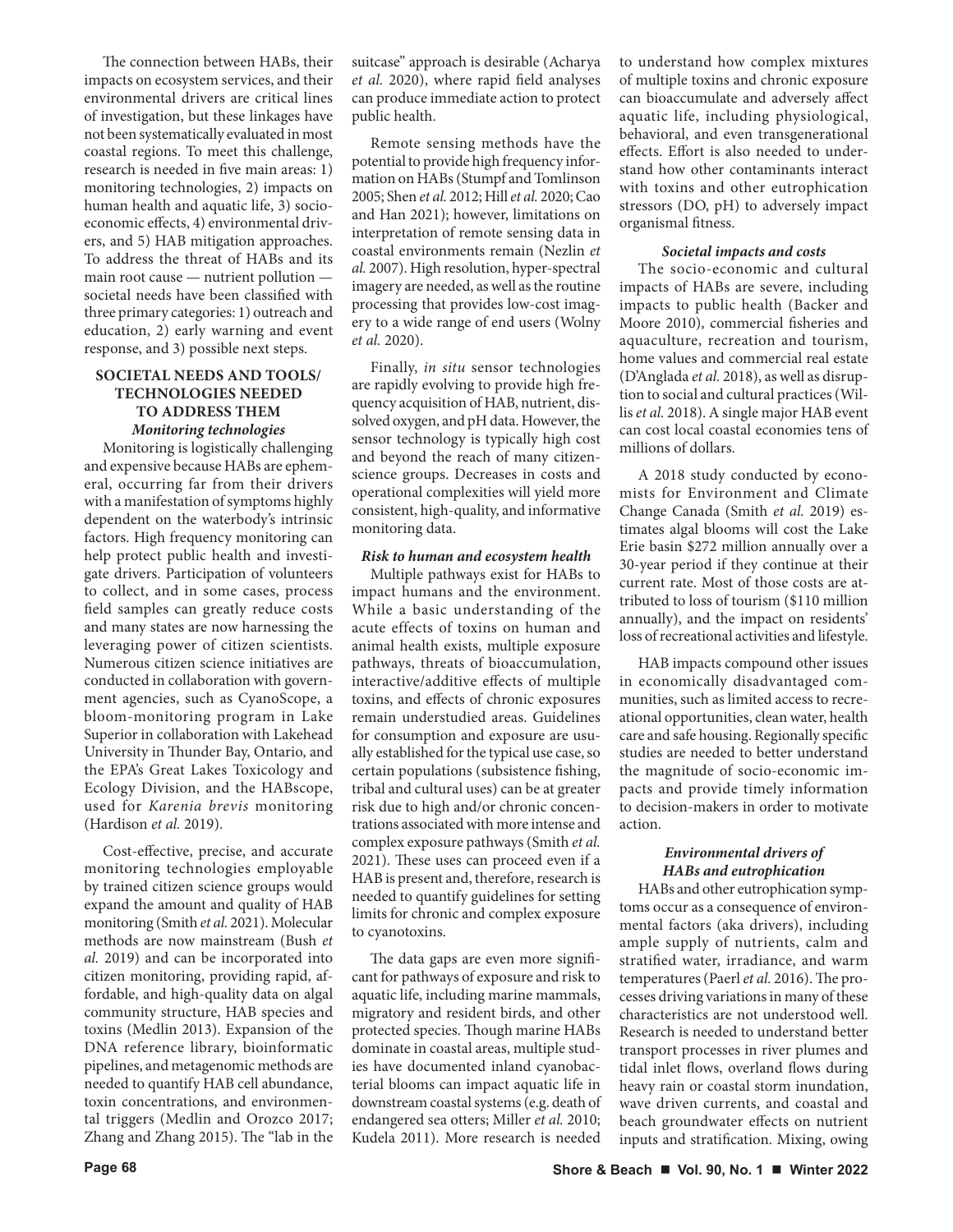to wind and waves, also can affect stratification, water temperatures, and nutrient transport, but is not understood well in shallow coastal and estuarine waters.

Coastal HABs are linked with excessive nitrogen (N) loading (Ahn *et al.* 2011), while in the Great Lakes phosphorus (P) is the focus. Consensus exists that controlling of both N and P is needed (Paerl and Otten 2013). Micronutrients and trace metals influence phytoplankton community structure and are important to consider. Hydromodification, shoreline hardening, floods and fires, and removal of riparian habitat are some factors contributing to HABs. Climate change is exacerbating HABs (IPCC 2019) because it enhances the specific environmental drivers promoting their growth (i.e. increased temperature, atmospheric pCO2, irradiance, hydromodification; Burford *et al.* 2020). While these general drivers of HABs are well described, drivers influencing the specific HAB species blooming in a given waterbody, the exact timing, duration and location of a bloom, and the factors eliciting toxin production are still not well understood for most waterbodies. Thus, given the current state of research, predicting blooms requires a site-specific toolkit of observations, models and supporting research to be able to disentangle drivers, identify system interconnectivity, and specify the nutrient loading and flow requirements of coastal habitats, which will vary along the coast. Better understanding of the processes and feedbacks and interactions between drivers may result in an improved system understanding and applicability of larger scale models and observations.

Predictive models are a fundamental component of this toolkit (Burford *et al.* 2020). Models can be statistical or numerical but must be mechanistic to identify causal linkages to drivers. Model validation is essential for management confidence to apply them for decision support. Observations or watershed loading models are used to predict flows and nutrient loading from local contributing basins to receiving waters. Coastal hydrodynamic and (biogeochemical) water quality models incorporate forcing from the atmosphere, watershed, and the ocean to predict spatially explicit mass balances of oxygen, nutrients, and carbon, including contributions from various primary producer functional groups. Numerical models are advantageous because scenario analyses can be used to attribute sources and test management options to better understand the tradeoffs between flow, water quality, and HABS, and how management actions (source reduction, treatment versus ecosystem restoration) can buy increased ecosystem resilience. Open source and community supported models are especially beneficial as they allow refinement by academic research (Sutula *et al.* 2021).

While coastal hydrodynamic and water quality models predicting algal biomass, DO and pH are in routine use, predicting toxic HABs events from waterbody hydrodynamics and water quality is still an emerging and rapidly evolving area of science (Burford *et al.* 2020). Insufficient observations and experimental data have hampered the development of robust, mechanistic models representing first principles of planktonic life cycles and physiology. Hindcasts and seasonal forecasting based on proxies of HAB biomass is most advanced for well-studied systems (e.g. Lake Erie; Obenour *et al.* 2014), but the science of predicting toxic events at a whole-waterbody scale is in its infancy (Burford *et al.* 2020). Incremental steps are useful, e.g. empirical models can be used to refine regional or waterbodyspecific risk relationships of probability of increasing toxic bloom events with temperature, nutrients or support short-term forecasts of HAB blooms (Wynne *et al.* 2018). The multi-agency multi-academic NOAA Coastal Coupling Community of Practice is an ongoing step toward linking hydrology inputs to the ocean, see also the Fate and Transport and Improved Modeling subsections of the Fecal Pollution section of this report.

Building a predictive HAB modeling toolkit requires a sustained long-term monitoring and research program, implemented in both the coastal system and its contributing watersheds. These observations need to link environmental drivers to eutrophication and HAB responses. Most states' existing HAB monitoring programs are focused on recreational health, so there is a need to expand monitoring to address drivers. If effectively synthesized, this evolving baseline of observations combined with existing water quality monitoring and modeling can fuel hypothesis testing, additional experiments and ultimately build an emerging scientific consensus on the major drivers for blooms and triggers for toxic events.

# *Mitigation of HABs and eutrophication*

Coastal managers often have limited knowledge or resources to characterize and manage HABs. Most coastal habitats are either unstudied or have inadequate monitoring programs. Poorly chosen mitigation strategies yield a low chance of success and therefore result in lost revenue, an enduring problem, and longlasting ecological damage. Short-term mitigation measures typically consist of treatments to reduce toxins or bloom biomass from the water column in order to quickly resume using the waterbody. Many examples exist, but some have environmentally damaging side effects (copper sulfate and other chemical algaecides, etc.). Research is needed on more benign approaches, examples of which include algaecides that self-degrade (e.g. peroxides), mechanical surface skimming and longer acting, non-toxic chemical treatments (e.g. alum, clay). More importantly, selection of the optimal method must be guided by understanding what is controlling HABs in a specific waterbody. Long-term HAB prevention requires a more thorough understanding of watershed forcing and *in situ* drivers contributing to blooms, including effects of top-down grazing. This better understanding would enable design of a costeffective long-term mitigation strategy of watershed actions and on-site mitigation (e.g. dredging, sediment caps) to reduce the risk of HABs.

#### *Decision support*

Decision support tools include data management and visualization scripts/ interfaces. Two categories are needed: 1) public health protection; and 2) HAB water quality management, which generally encompasses decisions on prioritizing ambient monitoring, regulatory actions, causal assessment, and mitigation and actions to conserve or prevent degradation of habitat. Stakeholders have explicitly called out the difficulty in using current data management systems to inform actions, be it avoiding a recreational beach, or listing a waterbody for impaired uses (Smith *et al.* 2021). A decision support tool kit is needed to guide managers towards cost-effective and environmentally acceptable mitigation approaches. Investments in systems supporting open data, improved data management, analyses and visualization are needed to protect public health and better respond to the threat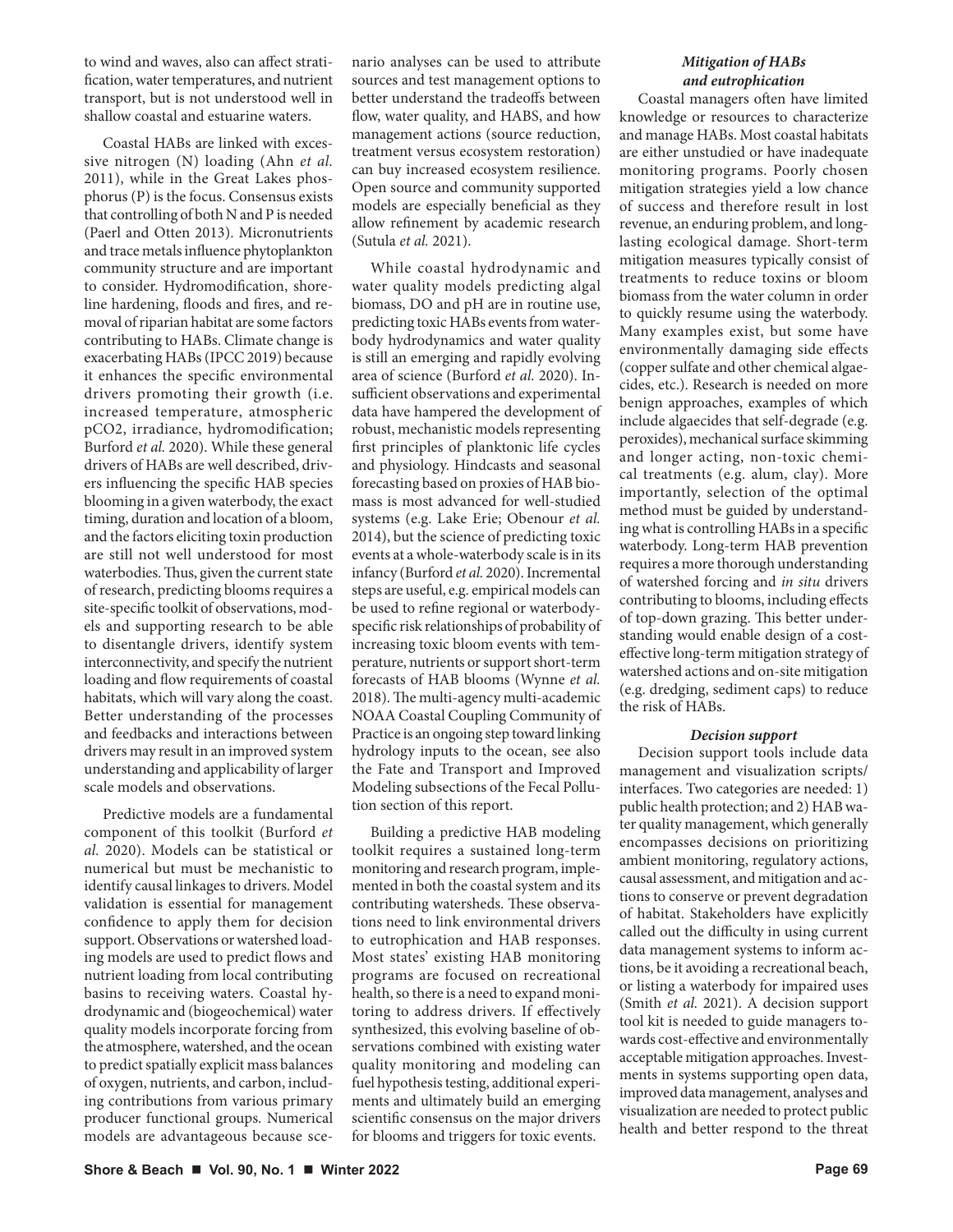of HABs. Central to this is making data and post-processing scripts freely accessible, usable, and shareable. Effective data management considers the entire data life cycle and requires developing systems to address each data life cycle stage — collecting, processing, storing, analyzing, interpreting, and accessibility.

# **EDUCATION AND POLICY**  *Public outreach and education*

Protecting public health and addressing the causes and impacts of HABs cannot happen without public education and awareness of the threat as well as support and participation in identifying and implementing solutions. The public needs to have timely, easy to understand information to protect themselves, mobilize participation to address data gaps, and identify and implement solutions. Citizen monitoring is an essential component because the frequency of monitoring required to protect public health would make costs of such monitoring otherwise intractable.

## *Early warning and event response*

Early warning and event response is needed to address the human health risks associated with exposure to HABs and their toxins in drinking water, at recreational use sites, and for seafood and shellfish consumption. Event response should also include marine mammal and wildlife centers, who respond and treat stranded animals exposed to HABs. Response actions are typically triggered by monitoring of a large bloom, observations of a suspicious scum, reports of illness, or mortality events. When available, early warning is provided by monitoring or predictive models that can give advance notice on the scales of days to weeks prior to a HAB event.

The fundamental challenge not currently being met is the public and agency need for timely and easily understood information on HAB events. To some extent, every U.S. state and territory monitors HABs and shares information with the public (EPA n.d. a); however, limitations exist on the extent and frequency of monitoring and the speed and accessibility of data sharing. Moreover, HAB notifications are often siloed, rather than consolidated with other recreational health or shellfish advisories. New Zealand's Land Air Water Aotearoa (LAWA n.d.) is an example of a centralized environmental data management system consolidating all available and relevant water quality information related to human health risks at a given site.

Following HAB events, investigation of drivers as well as implementation of remediation strategies is important. Typically, action lags because the event response data may not fulfill requirements to act (i.e. sufficient to place on a 303(d) list for impaired waterbodies).

## *Possible next steps*

Addressing the problem of HABs and eutrophication requires: 1) reducing the threat to human and wildlife health, so impacted uses can be resumed and 2) taking steps to reduce the risk of HABs by understanding and addressing their root causes. Collectively, this is referred to as "mitigation." The most successful mitigation approaches are communitybased, to address the local conditions and human activities contributing to HABs. Short-term mitigation measures include methods of reducing blooms and water column toxins in order to make the water safe to swim in, drink, and safely consume the fish and shellfish.

Addressing the root causes of HABs requires understanding the drivers, which are often site-specific. However, a major driver of HABs is anthropogenic nutrient loading, so nutrient management is a major thrust of HAB mitigation. Major sources include both point sources (e.g. municipal and industrial wastewater) and nonpoint sources (e.g. runoff from agriculture, confined animal feedlots, and urban infrastructure). Upgrades are needed to aging sanitary (wastewater treatment plants and septic systems) and stormwater infrastructure (separation from sanitary sewer infrastructure), install best management practices (EPA n.d. c) and implement low-impact development measures.

The restoration of coastal habitat will help reduce, for example, the risk of HABs. This includes establishing freshwater flow, removal of dikes and infrastructure impeding circulation, wetland restoration and installation of living shorelines, and removal of invasive species.

# *Microplastics*

*Lead co-author: Susanne Brander*

**P** lastic pollution has emerged along-<br>side climate change as a pressing<br>global environmental problem.<br>By 2040, it is expected plastic waste side climate change as a pressing global environmental problem. By 2040, it is expected plastic waste inputs will double relative to current levels based on recent trends, (Borrelle *et al.* 2020; Stubbins *et al.* 2021), and anthropogenic mass now exceeds living biomass globally (Elhacham *et al.* 2020). Plastics rapidly deteriorate physically into smaller particles but can take tens to thousands of years to chemically degrade, depending on their composition (Biber *et al.* 2019; Chamas *et al.* 2020). This may also be true of some types of bioplastics, which are marketed as a greener alternative, particularly in aquatic or marine ecosystems where they take longer to degrade (Carteny and Blust 2021). Due to the increasing production of plastics and mismanagement of plastic waste over the past seven decades, plastic particles are detected ubiquitously across aquatic and terrestrial ecosystems and ingested by biota (Brahney *et al.* 2020; Geyer *et al.* 2017; Rillig 2012). It is estimated that greater than 80% of marine plastic pollution comes from land-based sources, with microplastics contributing nearly one million tons (Jambeck *et al.* 2015). The majority of microplastics eventually sink to the seafloor (94%), with the remaining 6% being deposited on beaches (5%) or remaining at or near the sea surface (1%) (Carney Almroth & Egger, 2019; Pabortsava & Lampitt 2020).

Microplastics (MPs) present risks to coastal ecosystems due to their ability to be directly ingested or trophically transferred, physically damaging tissues after ingestion or aspiration, inhibiting assimilation of nutrients in the gut, translocating within organisms, leaching chemical additives, harboring infectious pathogens, and altering bacterial communities (Bakir *et al.* 2014; Chen *et al.* 2019; Cole *et al.* 2015; Wu *et al.* 2019; Athey *et al.* 2020; Seeley *et al.* 2020). MPs have been observed in biota at all levels of the food chain, from primary producers to top predators, including sources of seafood, and humans (Baechler *et al.* 2019; Zarus *et al.* 2021). Rather than being one uniformly identifiable pollutant, MPs are a suite of contaminants with a diverse range of shapes (e.g. fibers, fragments), sizes, polymer types, and associated additives or sorbed pollutants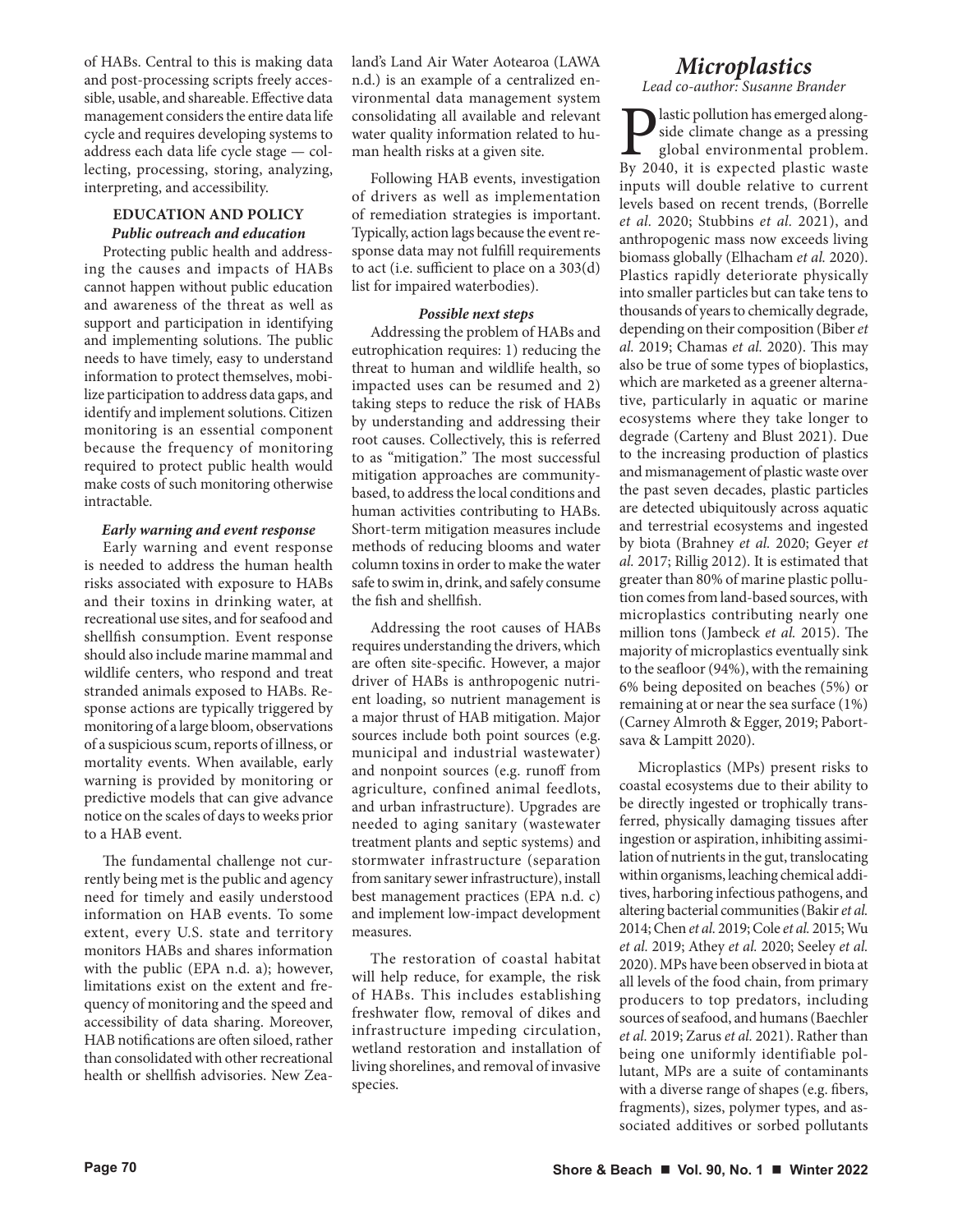(Rochman *et al.* 2019). Microplastics' complexities challenge assessments of risk (Koelmans *et al.* 2017), however, recent analyses estimate ecological risk thresholds have already been exceeded for ~1.5% of global surface waters (Koelmans *et al.* 2020), with predicted exponential and irreversible increases barring significant global intervention strategies (Everaert *et al.* 2020). Coastal ecosystems exist at the interface between marine, terrestrial, and riverine ecosystems, and thus plastic litter generated on land is transported by wind and rivers into nearshore environments (Lloret *et al.* 2021). Additionally, coastlines and estuaries tend to have high levels of urbanization, making them particularly susceptible to MP pollution (Gray *et al.* 2018; Weinstein *et al.* 2016).

The number of publications related to MP pollution has increased exponentially over the past decade (Granek *et al.* 2020). More research is needed to understand MP implications for coastal ecosystems, for example, significant data gaps remain regarding fate and transport processes, source identification, and health effects in wildlife and humans. A challenge throughout all these areas is the need for standardization in the way plastics are measured across environmental matrices (water, sediment, tissues) and better alignment in how toxicity experiments are designed and reported (Brander *et al.* 2020; Cowger *et al.* 2020). Here, we review the state of the science and provide recommendations for research priorities.

# **SOCIETAL NEEDS & TOOLS/ TECHNOLOGIES NEEDED TO ADDRESS THEM**  *Baseline occurrence and source identification*

MPs are found in water, sediment, air, and biota in freshwater, estuarine, marine, terrestrial, and atmospheric ecosystems globally (Cole *et al.* 2011; Lusher *et al.* 2020), and the ocean contains upwards of 5.25 trillion plastic particles weighing at least 268,940 tons (Jambeck *et al.* 2015). Primary MPs originate from personal care products and some paints, industrial disrupting agents such as sand-blasting media, and pre-production pellets (nurdles) (Andrady 2017). Secondary MPs are more commonly found in the marine environment (Brander *et al.* 2020), and are produced via the breakdown and weathering of larger plastic items or are generated from synthetic clothing and fishing gear (Gago *et al.* 2018; Lusher

*et al.* 2018). Weathering of plastic litter on beaches may be the largest source of secondary MPs to coastal areas (Hidalgo-Ruz *et al.* 2012), although recent research points to roadways as being a considerable and potentially underestimated source to waterways globally, representing over 80% of airborne MPs (Brahney *et al.* 2021). Developing a global baseline for MP concentration in coastal environments is challenging due to inconsistent methodologies for sampling, processing, analytical characterization, and reporting (Bergmann *et al.* 2015), although efforts to move towards standardization are under way (Cowger *et al.* 2020).

Coastal areas with high urban land use downstream of major waterways are expected to have high levels of MP contamination (Su *et al.* 2020), with evidence along beaches and in other coastal ecosystem types such as mangroves (Barasarathi *et al.* 2014; Horn *et al.* 2019; Nor and Obbard 2014). While the highest concentration of MPs in coastal ecosystems can be found in sediments, a significant proportion of MPs remain buoyant for extended periods and thus remain suspended in the water column where they are more likely to interact with pelagic life (Song *et al.* 2018). MPs have been observed in the tissues of many coastal species including those frequently consumed by humans (Baechler *et al.* 2020; Rochman *et al.* 2015). Airborne MPs have also been detected in coastal areas, with concentrations decreasing with increasing distances from the coastline (Brahney *et al.* 2021; Liu *et al.* 2019). Although urban areas are a clear source of plastics, lighter MPs such as fibers are often detected in remote areas (Allen *et al.* 2019; Ross *et al.* 2021). Globally, the oceans have also become a significant transport mechanism for plastic pollution, as MPs are caught up in oceanic gyres and currents, as well as via delivery of MPs back to the atmosphere via sea spray and wave action (Allen *et al.* 2020; Brahney *et al.* 2021).

Synthetic fibers are one of the most abundant and widespread plastic shapes (Rochman *et al.* 2019) across environmental matrices, including global oceans and marine biota (Athey and Erdle 2021). Recent studies point to laundering practices (washing and drying of clothes) in developed countries as being responsible for an outsized portion of synthetic fibers, much of it polyester, in even remote locations such as the Arctic Circle (Ross *et al.* 2021). Another often overlooked source of MPs is solid waste, in the form of landfill refuse, biosolids from wastewater treatment plants applied to agricultural fields, and food waste (Golwala *et al.* 2021). Coastal habitats, such as estuaries, tend to accumulate plastic debris and may facilitate higher rates of degradation into MP-sized fragments or particles (Weinstein *et al.* 2016), but less is known about their fate and transport in these areas in comparison to the open ocean.

### *Fate & transport*

The fate and transport of MPs are governed by the geophysical flows in the ocean and the atmosphere, as well as the physical, chemical, and biological properties of the MP particles. Studies on the transport of MPs in the ocean have primarily focused on open ocean transport of floating debris (van Sebille *et al.* 2015; van Sebille *et al.* 2020) and transport dynamics between the open and coastal oceans are not well understood. While research in this area has benefitted from a fundamental understanding of hydrodynamics and sediment transport (Elfrink and Baldock, 2002; Lentz & Fewings 2012; Masselink and Puleo 2006), MPs have unique combinations of sizes, shapes, buoyancies, and input pathways different from other particles in the ocean such as sediment, larvae, or oil droplets, and for these reasons necessitate targeted research.

One approach to analyzing MP transport in the ocean is to use a Lagrangian perspective following the trajectories of individual particles. Simulations of MP transport within an ocean circulation model use particle-tracking methodologies to track MPs as particles with specific properties such as buoyancy (Delandmeter and van Sebille 2019). Such combined hydrodynamic-Lagrangian particle-tracking models have been recently used to hindcast potential sources of stranded plastic litter in the Indian Ocean (Bouwman *et al.* 2016; Duhec *et al.* 2015), Aegean Sea (Politikos *et al.* 2017), and Adriatic Sea (Carlson *et al.* 2017). An inverse modeling approach which used both observed MP concentrations and particle tracking in the Mediterranean predicted high rates of MP beaching and sinking (Kaandorp *et al.* 2021). In this way, Lagrangian particle tracking and MPs observations together can be used to estimate sources and sinks of plastic along the coasts. A unique challenge of model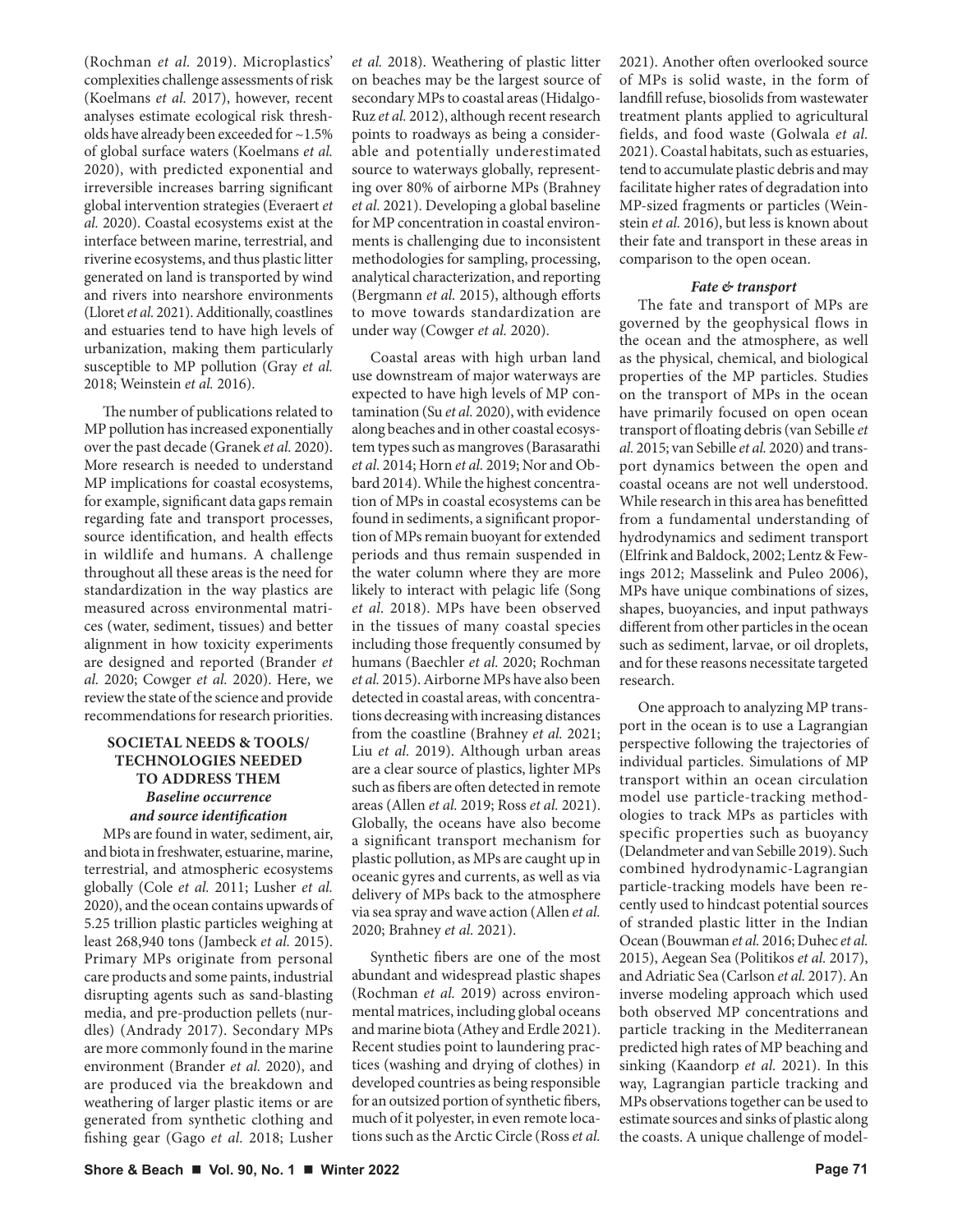ling MPs transport is their propensity to change over time due to degradation, fragmentation, and biofouling — which can alter their buoyancy (Kooi *et al.* 2017) — thus changing their position in the water column.

In the nearshore environment, coastal processes such as waves and tides play an important role in the transport and fate of MPs (Abolfathi *et al.* 2020; Ballent *et al.* 2013; Critchell *et al.* 2015; Critchell and Lambrechts 2016; Isobe *et al.* 2014a; Liubartseva *et al.* 2016; Vermeiren *et al.* 2016; Yoon *et al.* 2010). MPs enter coastal and marine ecosystems through riverine systems, coastlines, vessels, platforms, or even the atmosphere, eventually reaching beaches, tidal wetlands, and marine sediments, and may reside in the coastal environment or be exported to the open ocean via currents (Zhang 2017). Because ocean currents are normally stronger at the surface than at depth, the relative depth of MPs will affect their transport. Surface-trapped or floating plastic will be affected by the surface currents and windage, whereas particles mixed lower in the water column are subjected to reduced currents (Cohen *et al.* 2019; Zhang *et al.* 2020). This suggests MPs may be sorted based on their relative buoyancy and water column location, as was recently demonstrated in a simulation of MP transport in the San Francisco Bay estuary (Sutton *et al.* 2019).

The transport of buoyant MPs near the surface will also be influenced by surface gravity waves. Studies have suggested positively buoyant plastics are likely to be transported on-shore by the Stokes drift transport induced by waves, which refers to the average velocity of specific fluid parcels that can transport particles (Forsberg *et al.* 2020; Isobe *et al.* 2014b; Kerpen *et al.* 2020). In addition, research has revealed the shape (DiBenedetto *et al.* 2018), size, and buoyancy (Alsina *et al.* 2020; Calvert *et al.* 2021; Forsberg *et al.* 2020) of MPs can alter their transport in waves. Once on-shore, the residence time of plastic on beaches is governed primarily by swash-zone (upper beach between back-beach and surf zone) processes (Hinata *et al.* 2017). Coastal vegetation also can act as a MP trap (de Smit *et al.* 2021; Sanchez-Vidal *et al.* 2021), increasing the residence time of MPs onshore. MPs can degrade in the coastal zone through mechanical degradation and weathering (Kalogerakis *et al.* 2017; Efimova *et al.*

2018) and may ultimately be removed by biodegradation or photodegradation (Ward *et al.* 2019). As MPs degrade, their buoyancy may change, which will further couple their fate and transport. However, the relative timescales of these processes are not precisely known and could take decades depending on polymer type.

Transport of MPs under extreme events such as floods, tsunamis, and storms has been investigated only in a few studies (van Sebille *et al.* 2020). For example, Osinski *et al.* (2020) characterized MPs transport under a storm surge event in the Baltic Sea in 2019 and found only higher-density MPs (300 µm diameter) were transported. MP concentrations in coastal waters have also been observed to increase after storm events (Moore *et al.* 2002; Wang *et al.* 2019). These increases may be due to stormwater runoff, or due to changes in marine transport, and more work is needed to fully understand these pathways (Willis *et al.* 2017), particularly since stormwater is known to be one of the largest sources of MPs to coastal waterways (Miller *et al.* 2021; Sutton *et al.* 2019).

#### *Observations in biota*

In studies on marine organisms from a wide swath of taxa, some common trends are emerging in terms of responses to MPs. At the cellular and molecular level, generation of reactive oxygen species and related expression of antioxidant enzymes is apparent across organism groups, from algae through fishes and mammals; however, it is sometimes difficult to ascertain whether the presence of these markers indicates a protective or adaptive response, or rather are an indication of stress and increased potential for impacts on growth, reproduction or other endpoints of concern (Jacob *et al.* 2020). Evidence supporting the latter can be found in terms of histological damage to the digestive tract and liver, indicating tissues are sometimes afflicted following MP exposure (Ahrendt *et al.* 2020; Espinosa *et al.* 2019). At higher levels of biological organization, growth inhibition is demonstrated in many taxonomic groups (Koelmans *et al.* 2020). In algae, biomass is reduced possibly due to decreased photosynthesis in response to some MP exposures (Ripken *et al.* 2020; Rocha *et al.* 2020; Su *et al.* 2020), and in other organisms stunted growth could be due to food dilution or decreased nutrient absorption (Koelmans *et al.* 2020). Changes in behavior, in organisms capable of movement,

are also common (Costa and Malafaia 2020). Alterations such as changes in swimming speed or direction, as well as changes to more complex behaviors like shoaling, have been observed in several studies (Jacob *et al.* 2020; Yin *et al.* 2018; Yin *et al.* 2019). There are also indications fibers may be more toxic than spheres or fragments (Jacob *et al.* 2020; Stienbarger *et al.* 2021).

Some of the changes described above could have ecosystem level implications, particularly in terms of altered behavior in ecosystem engineers, such as marine worms and bivalves (Boots *et al.* 2019; Green *et al.* 2019). At the base of marine food webs changes in the sinking rates of algal species may alter both the amount of organic material and the rate at which it is transported to the deeper ocean (Ripken *et al.* 2020). As opposed to other pollutant, long-term impacts of MPs are less well-studied and research estimating the possibility of ecosystem or community level damage is lacking. However, changes in reproduction are observed in response to some MP exposures across all groups of marine organisms (Jacob *et al.* 2020; Sussarellu *et al.* 2016), which could cumulatively impact population size and biomass over time. Some studies even point to the potential for multigenerational or transgenerational effects, although potential for adaptation to MP exposure is also possible (Zhang *et al.* 2019). While it is unlikely MPs are impacting fisheries at current concentrations, sensitivity varies widely (Everaert *et al.* 2018), and modeling approaches are critical to predicting where and when impacts may occur over time.

#### *Standardization*

Baseline monitoring of environmental contaminants is necessary to assess relative contributions from multiple sources, assess risks, and develop strategies to reduce contamination (Wyer *et al.* 2020). Science and regulatory agencies in the U.S. require the existence of a reproducible method for sampling and analysis with well-documented uses and limitations (i.e. standardized methods) to mandate monitoring or develop regulations for contaminants. Comparability of MP monitoring data has hampered environmental management efforts (e.g. Great Lakes, United States) and drinking water (e.g. Denmark), highlighting the urgent need for standardized methods (Twiss *et al.* 2016; Løkkegaard *et al.* 2017).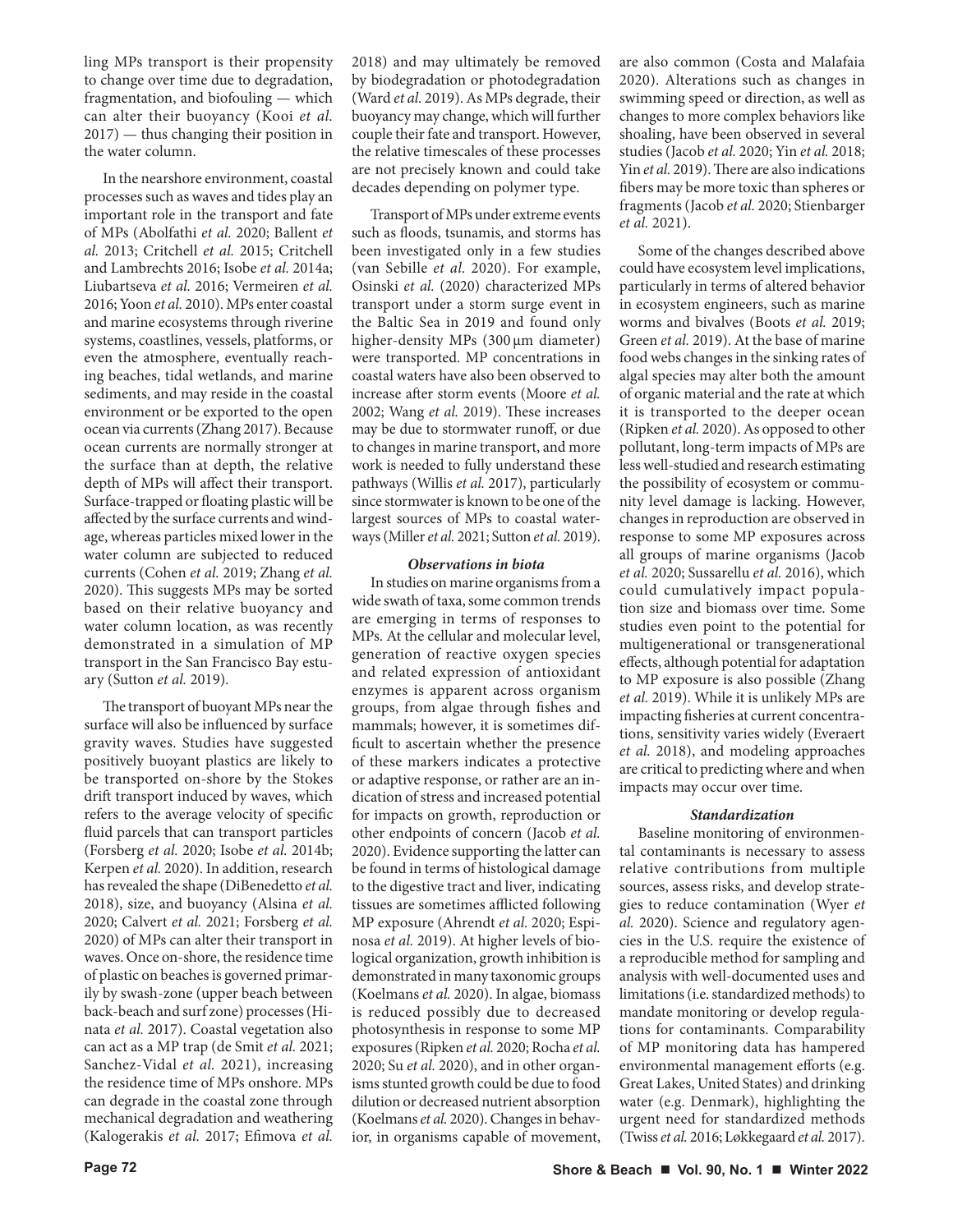While scientific organizations have long called for the harmonization of analytical methods for MPs (Twiss 2016; Hidalgo-Ruz *et al.* 2012), standardization remains elusive. Impediments for standardization have been due in part both to technical and logistical challenges. One of the most challenging technical issues with the analysis of MPs deals with characterizing polymer composition of small particles. Two of the most common spectroscopic techniques for identifying particle composition — Raman and Fourier-Transform Infrared (FTIR) Spectroscopy -- can only be as accurate as their underlying spectral libraries allow (Primpke *et al.* 2020). The recent development of free, crowd-sourced spectral libraries focusing on environmentally relevant MPs has significantly improved the efficacy of spectroscopic identification techniques (Cowger *et al.* 2021). Furthermore, MPs occur in greatest abundance in the environment at sizes smaller than 20 micrometers (Kooi and Koelmans 2019), which requires the use of microscopy coupled to spectroscopic tools to characterize their presence. Due to MPs being a unique environmental contaminant (insoluble particles), there is a relatively low demand for such instrumentation in commercial analytical laboratories, which provide the majority of regulatory required monitoring. Furthermore, such instrumentation can be relatively expensive (\$100,000-\$400,000), require highly trained personnel, and require extensive time for sample processing if not automated (Primpke *et al.* 2020).

Standardized methods or not, sampling and analysis plans should be devised based on study objectives. For example, manta trawl sampling (~100- 500 µm lower size limit) and analysis with FTIR-ATR or microscopy with Nile red is a relatively inexpensive, simple method for characterizing occurrence in marine surface waters over relatively large areas; however, this method would not elucidate sources, compositions, or the abundance of small particles capable of tissue translocation (~<75 µm) (Labbe *et al.* 2020; Brander *et al.* 2020; Jovanović *et al.* 2018). Extrapolation to smaller-sized MPs is possible using compartmentspecific probability density functions, with a higher degree of accuracy obtained with site-specific measurements based on sampling with in-line filters or whole water grab samples, and analyzed using

appropriate techniques (e.g. micro-FTIR, micro-Raman, scanning electron microscopy, etc.) (Kooi and Koelmans 2019; Koelmans *et al.* 2020).

To date, California is the first U.S. State to legally require the development of standardized methods for sampling and characterizing MPs to fulfill several legislative mandates (California Code of Regulations 2018a; California Code of Regulations 2018b), as well as being the first state to adopt a definition for "microplastics" as a contaminant suite. To address these legislative mandates, the State Water Resources Control Board, in collaboration with the Southern California Coastal Water Research Project, initiated an inter-laboratory method validation study with 40 participating laboratories to develop a standardized analytical method for MPs in drinking water, turbid water, sediment, and fish tissue with an anticipated completion date of December 2021 (Martindale *et al.* 2020). Additional entities have initiated or completed method harmonization efforts for MPs collection and analysis in drinking water and other aquatic matrices, including ASTM International (ASTM WK67565; ASTM WK67788; ASTM D8332-20), the Joint Research Centre (European Commission 2018), and Japan (Michida *et al.* 2019). As analytical methods become standardized, selection of fit-for-purpose methods will be critical to ensuring data obtained are useful for the study objective (Coffin *et al.* 2021).

#### *Policy and infrastructure*

Plastic pollution is a challenge requiring systemic change and creative sustainable solutions (Lau *et al.* 2020; Stanton *et al.* 2020; Granek *et al.* 2020). Removing larger plastic items from already-polluted ecosystems is a common, albeit inefficient, approach to mitigating contamination (e.g. beach cleanups, mechanical trash removers). Once plastic has degraded into small particles, retrieval from the environment without causing harm to marine organisms and associated habitat is implausible (Hohn *et al.* 2020). The approaches needed to reduce plastic production are numerous and complex in nature. Ultimately, incentives enticing industry to transition towards reusable or biodegradable materials, with regulations to mandate the amount of plastics produced, and thus MP loading into marine and aquatic ecosystems, may be the most viable approach (Wyer *et al.* 2020; Brander *et al.* 2021). Circular economy approaches requiring companies to be responsible for their own waste treatment or recycling are popular. In 2021, the State of Oregon enacted a law holding producers of plastic, paper, and other materials responsible for funding educational programs and upgrades to recycling facilities, or other activities aimed at recovering these materials, starting in 2025 (Oregon SB582), but similar initiatives have not yet gained traction in the rest of the U.S. (Syberg *et al.* 2021). Plans for source reduction in the form of requirements to capture microfibers from washers and dryers, better mitigation of stormwater (a large source of MPs), and regulations prohibiting the sale of unnecessary single-use items (e.g. straws, shopping bags, etc.) are increasing in popularity but require enforcement to facilitate change. States such as California are in the process of working towards mandated monitoring of plastics in drinking and ambient waters (Coffin *et al.* 2021), and at the federal level bills such as the "Break Free from Plastic Pollution" Act have been proposed but not yet put into action (S.984 2021). Momentum is building to support actions oriented towards reduced reliance on plastics, but economic incentives and regulations are necessary to make this fully possible.

## **NEEDS AND RECOMMENDATIONS FOR COASTAL POLLUTANTS**

Recommendations for scientific research, infrastructure needs, community engagement, and policies aim to help prioritize future research and investments. The USCRP is specifically interested in how a better understanding of coastal physical processes interactions with coastal pollutants (e.g. fate and transport, circulation, depositional environment) may benefit the following.

#### *Observations and research*

• Quantify potential threats to human and ecosystem health through accurate risk assessments.

• Determine where point and nonpoint sources of pollution are entering the environment through source identification studies.

• Develop lower cost and rapid response tools to help coastal managers better respond to pollutant threats.

• Conduct mitigation technique analysis and long-term studies to determine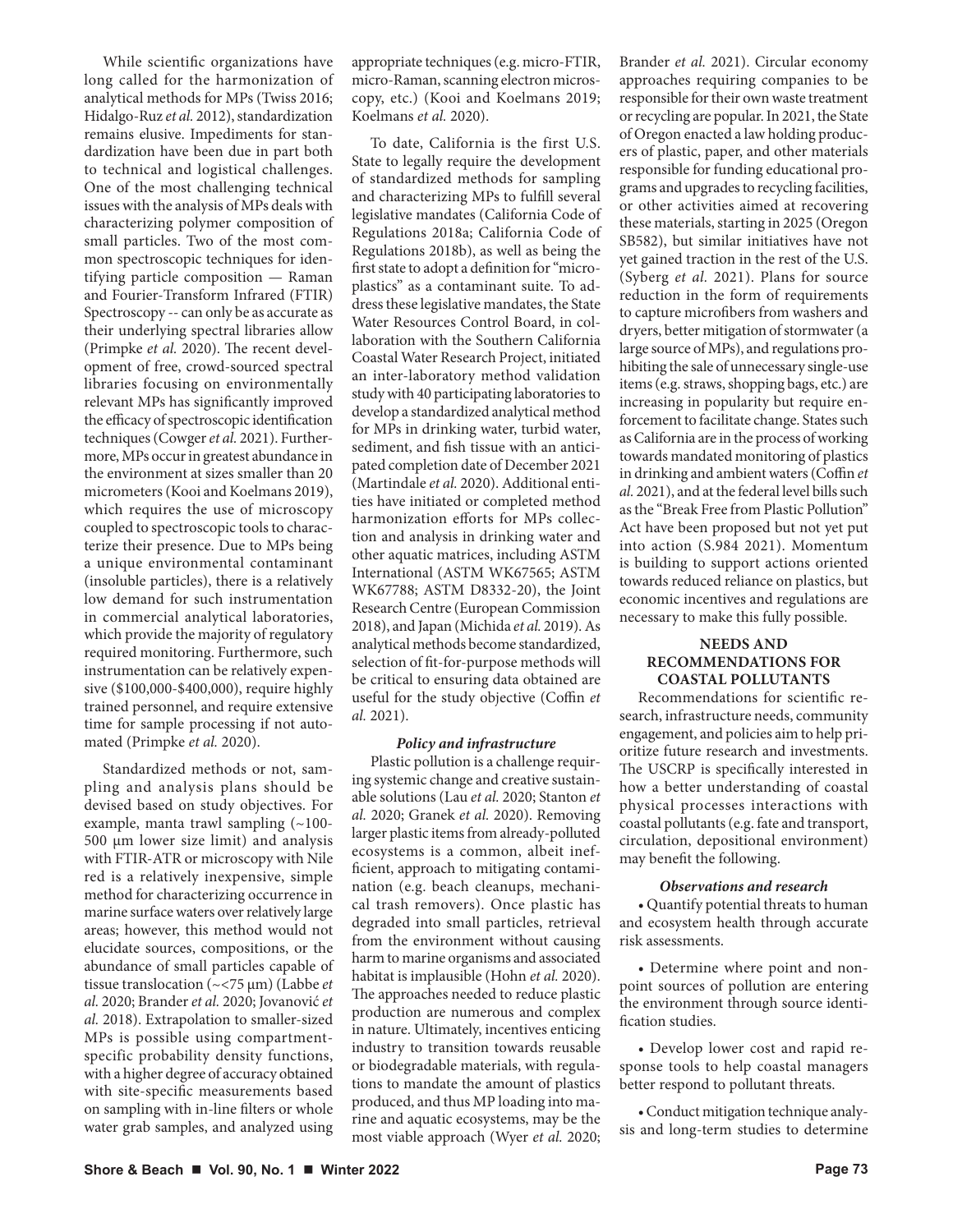success over time, including increased sampling and statistical analysis of routine data.

• Improve pollutant impact forecasting by integrating frequent and new data points into existing and novel models.

• Account for the total cost of pollutants to society at-large, in terms of both current and future impacts on the economy.

#### *Infrastructure, policies, and outreach*

• Establish early warning and event response thresholds based on sound science to protect wildlife and human health.

• Empower users through effective public awareness campaigns to improve public access to data, with the publication of open data by researchers encouraged where possible.

• Develop additional decision support tools and training.

• Educate that restoration of physical habitat and hydrologic conditions can reduce pollutant loading (e.g. removal of dikes).

• Encourage water treatment facilities improvements, recycling, reuse, source reduction, low impact development, and agricultural load reduction

#### **RESILIENT COASTAL ECOSYSTEMS**

# *Coastal fisheries*

*Lead co-author: Jacob P. Kritzer*

**Coastal waters are among the most** ecologically rich ecosystems in the world due to the enhancement of oceanic productivity by nutrients ecologically rich ecosystems in the world due to the enhanceand sediment from freshwater and terrestrial sources. Furthermore, shallow depth enables more light penetration to the sea floor, promoting photosynthetic activity and greater variety, density, and complexity of vegetated habitats than is possible farther offshore. These conditions create productive and valuable fisheries in the coastal zone. At the same time, ease of access to these resources creates greater risk of overfishing. Overfishing is exacerbated by proximity to other anthropogenic impacts. Management of coastal fisheries increasingly calls for science and policies to account for the broader environmental context in which they take place.

Coastal fisheries typically harvest portfolios of species composed of both finfish and invertebrates. Although many environmental factors are important to both taxonomic groups, broad life history differences have important implications for the priority processes affecting each. Finfish are more motile and utilize coastal habitats in different ways at particular times, whereas invertebrates are generally more sessile and resident in these habitats year-round. Also, many invertebrates are shell-forming and some are filter-feeders, which are important determinants of their interactions with the environment. These are, of course, generalizations not applicable to all species in either group. Nevertheless, these attributes are sufficiently widely shared as to be informative for prioritization and planning.

This section focuses on finfish fisheries in the coastal zone, considering three broad life history types. First, some species use shallow, structured coastal habitats as nursery habitats before moving offshore as they grow. Spawning might also take place in coastal areas but can also take place offshore with young moving inshore to settle along the coast. Atlantic cod, for example, use deeper gravel and cobble beds as nursery habitat, but also shallow eelgrass meadows. Second, diadromous species by necessity pass through coastal waters in the process of spawning migrations between freshwater systems and the sea. Diadromous species like salmon and river herring are anadromous, meaning they live at sea but spawn in freshwater, whereas catadromous eels and other species live in freshwater but migrate to sea for spawning. Third, coastal migrants exhibit longshore movements with forays into different estuaries and embayments, often for feeding. Striped bass exhibit such migrations and are tracked by anglers to anticipate arrival of fish in different locations. Different coastal processes have greater importance for each of these broad categories of habitat use.

# **SOCIETAL NEEDS & TOOLS/ TECHNOLOGIES NEEDED TO ADDRESS THEM** *Observations*

Traditional fisheries science and management approaches call for data on the basic life history parameters for the exploited species (growth, natural mortality, maturity, fecundity), estimates of total harvest by all sources (i.e. commercial, recreational, and indigenous fleets; directed and non-target catch), and fishery-independent indices of abundance (Hilborn and Walters 1992). For coastal fisheries, inclusion of environmental data is also important given that the influence of non-fishing impacts on habitat and water quality are greatest in the coastal zone. For example, dynamics of Australia's Northern Prawn Fishery are strongly driven by rainfall, which has been incorporated into modeling frameworks (Dambacher *et al.* 2015). Trade-offs inherent in the costs of data collection and complexity of models can call for difficult decisions about sacrificing biological data collection for environmental data collection, or vice versa.

Certain environmental variables are important to all finfish species supporting coastal fisheries. Temperature and salinity determine whether coastal waters are within metabolic tolerances, and dissolved oxygen is critical for respiration, growth, and survival. Beyond these core variables, others will be more or less important to different species depending upon how each uses the coastal zone. Priority variables will vary from species to species, but broad differences among the three major coastal zone use types are as follows:

**Coastal nurseries:** Young-of-year and juvenile finfish typically rely on complex structured habitats as shelter from predators. In the coastal zone, these habitats are often biogenic, including submerged aquatic vegetation (SAV), macroalgae (i.e. seaweeds), and shellfish beds and reefs. As living organisms in their own right, the abundance and quality of these habitats will depend upon whether the prevailing environmental conditions fall within their range of tolerance. The most important factors can vary among habitat-forming species, with some having very different responses to the same conditions. For example, intertidal marshes rely on a steady supply of sediment for repair, expansion, and migration (Kennish 2001), whereas heavy sediment loads can be fatal to many bivalve shellfish (Wilber and Clarke 2001). Seagrasses have intermediate tolerance, requiring sufficient sediments for root systems to take hold but are vulnerable to burial when sediment loads are heavy (Cabaço *et al.* 2008).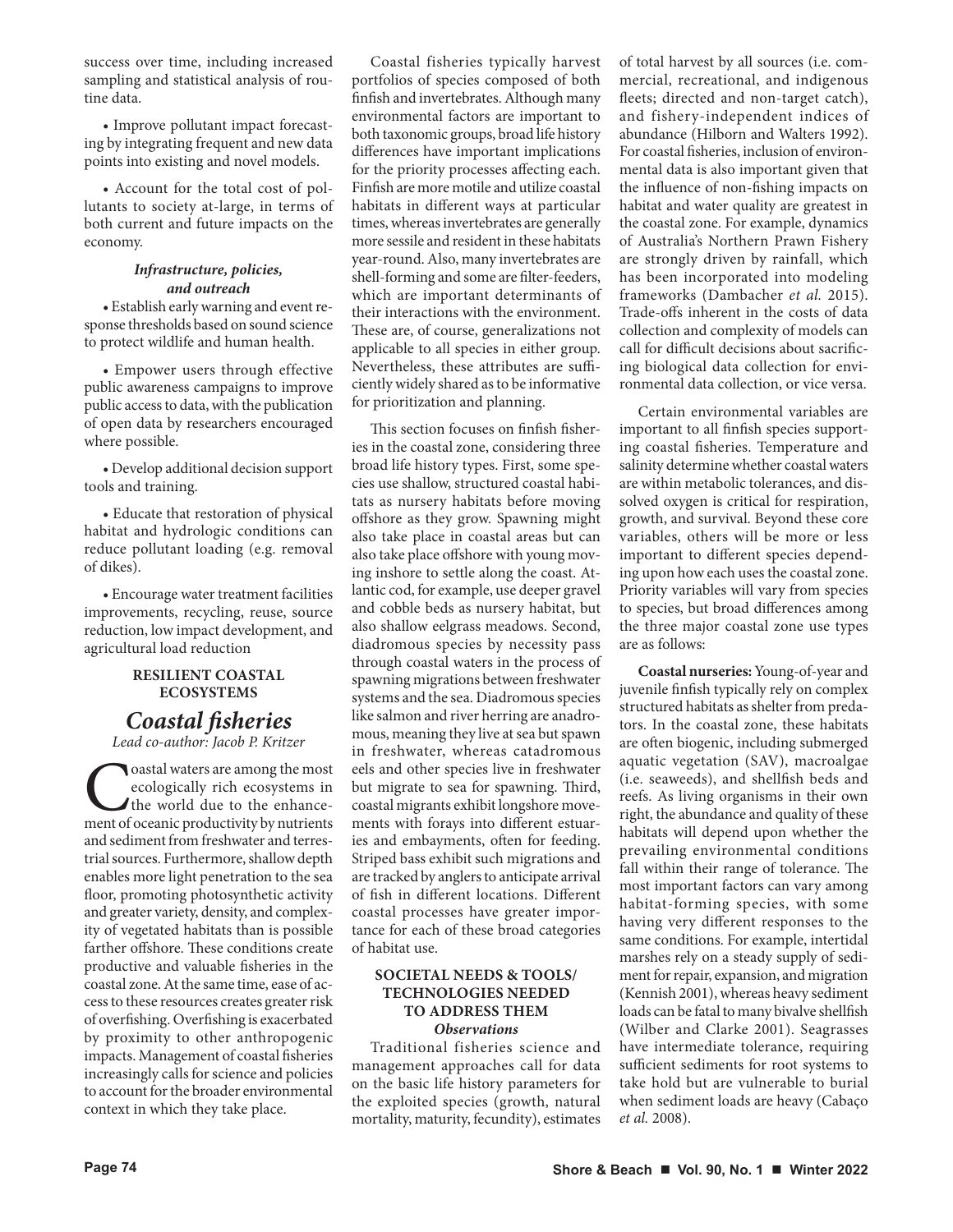Observatories supporting management of nursery-dwelling finfish in the coastal zone should monitor key habitats directly, but also the environmental drivers of their present and future status to predict changes and mitigate adverse impacts. The priority variables are likely to vary among locations as a function of fisheries species, their habitat needs, and the key environmental drivers. Therefore, observing systems should be tailored to each unique coastal fishery based on critical consideration of its priorities. Notably, these observing activities might benefit fisheries operating farther offshore depending upon the nature of ontogenetic habitat shifts.

**Diadromous species:** In the course of moving between freshwater and marine ecosystems, the biggest impact faced by many diadromous species is barriers to migration (Verhelst *et al.* 2021). Dams, impassable culverts, and other physical structural barriers have resulted in dramatic decreases in access to upstream spawning habitat for many anadromous species and upstream nursery habitat for many catadromous species (Hall *et al.* 2010, 2012). Installation of fish passage structures have mitigated the impacts of physical barriers to a degree, but many were engineered for flow conditions that are changing. Climate change increases variability in precipitation patterns (Balch *et al.* 2010), resulting in more flood and drought events. Diadromous species are confronting impassable high flow and low flow conditions as a result (Brown *et al.* 2010). Therefore, the most important observing priority for many diadromous species will be conditions for migration, particularly river flow as it interacts with physical barriers and fish passage structures. Physical or flow barriers in the coastal zone are especially important because they can restrict access to any freshwater habitat whatsoever, whereas spawning and nursery grounds might still be accessible below barriers fa rther upstream.

Notably, many anadromous species occupy coastal waters as juveniles after outmigration from freshwater habitats and before moving farther offshore as adults (Brown *et al.* 2000). During this stage, they can rely on structured habitats as nurseries and therefore are affected by changes in those habitats, as discussed above. Habitat conditions upstream of coastal areas in freshwater rivers, lakes,

and ponds are also critical for all diadromous species, in addition to the effects of migratory barriers. Freshwater systems are among the most vulnerable by virtue of their restricted area and proximity to anthropogenic impacts. In fact, many marine fish species listed under the U.S. Endangered Species Act are diadromous given they are susceptible to cumulative impacts across freshwater, coastal, and offshore areas.

**Coastal migrants:** Some species of finfish range widely along coastlines, feeding at different locations on either predictable or opportunistic schedules. For example, striped bass, the most economically valuable sportfish on the U.S. Atlantic Coast, spawning in the Roanoke River can range over more than 1,000 km along the coast during non-spawning times (Callihan *et al.* 2015). Striped bass prey upon a variety of fishes and invertebrates utilizing coastal embayments and estuaries, either throughout their lives, for spawning, or in nurseries (Walters and Austen 2003). The abundance and residence time of migratory predators at any particular locale is likely to depend on the abundance of their prey, and therefore on the environmental conditions important to those prey species. Prey can include finfish using nursery habitats and diadromous species, so the variables important to those species as discussed above will also affect fisheries for coastal migrants.

#### *Data*

Environmental observing in the coastal zone entails unique advantages, but also important challenges. The proximity of human communities to the ecosystems makes it safer and more cost-effective to deploy observing systems, and the density of stakeholders presents more sources of financial, operational, and analytical resources to draw upon. At the same time, proximity and density also create a greater load of anthropogenic impacts complicating observing needs. Coastal areas are also typically much more complex in terms of geography, hydrology, and ecology than areas farther offshore, which limits the scales over which observing data can sufficiently characterize conditions and calls for higher resolution data collection.

These advantages and challenges apply to all environmental policy issues in the coastal zone but are exacerbated in the fisheries sector. Fishing fleets present valuable ships of opportunity for data collection (Gawarkiewicz and Mercer 2019), while the fishers themselves are unique reservoirs of local ecological knowledge (Silvano and Valbo-Jorgensen 2008). This means fisheries have greater potential for data generation than many other policy arenas. Data demands are also greater due to the number of species that are important to many fisheries, the complexity of their biology, and the interactions among them and with the rest of the ecosystem. It is, therefore, especially important for coastal fisheries to maximize the utility and efficiency of data systems. This means first conducting a thorough inventory of existing data streams, considering data priorities, before investing in new data collection to avoid redundancy. Making data publicly available wherever possible and promoting discoverability through centralized clearinghouses can expand the reach of existing data systems.

#### *Modeling*

Clearly identifying the models or analytical frameworks to be applied and how these feed into decision-making processes is essential to illuminating how science connects to policy and guiding data collection. The U.S. federal stock assessment enterprise provides an excellent model of these principles (Lynch *et al.* 2018), which could be replicated at the state and municipal levels who have jurisdiction over coastal fisheries. Key to this process is the clear regulatory response to stock assessment outcomes (sciencebased catch limits) that draws a clearer line from data collection through modeling to policy implementation (Miller *et al.* 2018). Although well-developed stock assessment systems like those in place for federally managed fisheries in the U.S. often do not consider habitat or environmental data (Caddy 2013; Tanaka 2019), these data can be readily incorporated into tools applicable in small-scale and data-limited contexts such as coastal fisheries (Honey *et al.* 2010). Environmental data can also be used in simulation-based framework such as Management Strategy Evaluation (MSE), which is increasingly used in complex systems characterized by high levels of uncertainty and interactions among fishing and non-fishing impacts (Harford *et al.* 2016). Environmental data can also be used in relatively simple semi-quantitative decision-making frameworks such as traffic light assessments to guide management of coastal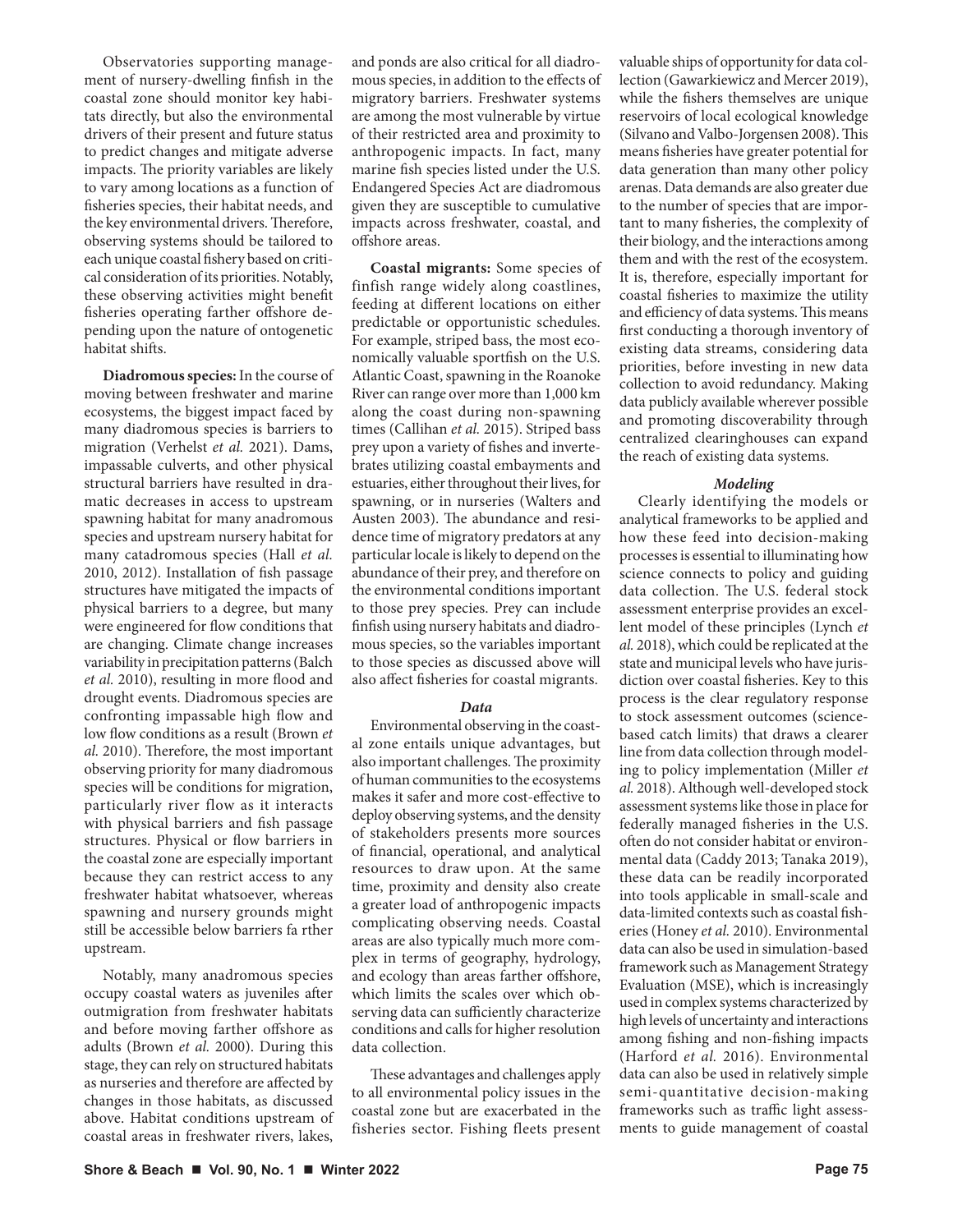fisheries (Caddy 2002; e.g. northern shrimp, Koeller *et al.* 2000).

#### *Communication*

Many fisheries around the world have improved communication among fishers, regulators, and other stakeholders through more participatory and cooperative scientific and management approaches. Capitalizing on fishing vessels as platforms for data collection not only expands the information base for management but can also build buy-in and improve relationships with the governance system (Conway and Pomeroy 2006). Some fisheries also go a step further in implementing co-management systems, sharing some or all of the decision-making responsibility with fishers. These approaches can empower fishers and further build buy-in to management (Jentoft 2005). In many coastal fisheries, co-management approaches are the only practical approach in light of the complex and disaggregated spatial structure of fishing fleets and fishery resources (Prince 2003). Although co-management systems are often viewed as a necessary tool in lower capacity contexts, in which resources are more limited for top-down governance, especially the developing tropics, there are notable examples of effective co-management systems in small-scale, data-limited fisheries in wealthier temperate settings. In the State of Maine, for example, co-management has helped to meet complex environmental challenges in fisheries for soft-shell clams (McClenachan *et al.* 2015a) and anadromous herring (McClenachan *et al.* 2015b).

#### *Policy*

Coastal fisheries face a wide range of challenges related to ecological complexity and uncertainty, scale, and interactions with non-fishing impacts. Meeting these challenges will be helped by an explicit accounting for uncertainty and change, aiming to build resilience and responsiveness into the governance system. Adaptive co-management approaches can tighten feedback loops between environmental change and management responses (Plummer 2009). Given the greater interactions among fishing and non-fishing impacts in the coastal zone, management frameworks could consider mechanisms for cross-sectoral decision-making. This can include formal requirements for consultation of other management authorities, such as the

requirement for the Federal Energy Regulatory Commission to solicit input from Regional Fishery Management Councils in the U.S. However, fully accounting for impacts across ocean uses and developing solutions for optimizing outcomes across a portfolio of benefits can only be achieved through management systems which are truly integrated rather than siloed. The importance of non-fishing impacts in the coastal zone means that coastal fisheries are increasingly adopting approaches consistent with principles of Ecosystem-Based Fisheries Management (EBFM), but to account for and manage across a range of ocean uses, comprehensive Ecosystem-Based Management (EBM) is needed.

# *Shellfish*

*Lead co-author: Daphne Munroe*

S<sub>produ</sub> hellfish are ubiquitous in estuaries and the coastal ocean. They support important sustainable human food production systems, aquaculture, and fisheries (Gephart *et al.* 2021), and play an important role in the health of coastal ecosystems (van der Schatte Olivier *et al.* 2018). Shellfish populations not only rely on healthy and clean waterways for habitat, they also contribute directly to cleaning and improving the productivity of those habitats. Through their filter feeding, shellfish help to clean water (Fulford *et al.* 2010; zu Ermgassen *et al.* 2013; Galimany *et al.* 2017), improving water clarity and supporting habitat for other ecologically important species such as seagrasses (Gagnon *et al.* 2020). By growing vertical structures such as oyster reefs, shellfish can also provide important habitats for other commercially and recreationally valuable species of finfish and invertebrates (Harding and Mann 2001; Lehnert and Allen 2002; Petersen *et al.* 2003; Luckenbach *et al.* 2016; Shinn 2021). The shellfish themselves, or the structures used to farm them, can further help to stabilize shorelines and protect them from erosion due to wave and sea level rise (Piazza *et al.* 2005; Scyphers *et al.* 2011; Pinsky *et al.* 2013). Collectively, the ecosystem and societal benefits furnished by shellfish have made their enhancement and restoration a priority (Grabowski *et al.* 2012).

As shellfish aquaculture continues to expand in the U.S., sustainable management of historically overfished shellfish fisheries is fostered, and efforts to restore and enhance shellfish populations amplifies, it is imperative the tools and technologies needed to ensure their success are developed and supported. A step towards developing and supporting the tools and technologies needed to support shellfish aquaculture, fisheries, and restoration is to identify and quantify what is known about threats to the health and resilience of shellfish populations. We will focus on four of the many identified as primary across shellfish aquaculture, fisheries, and restoration.

## **SOCIETAL NEEDS & TOOLS NEEDED TO ADDRESS THEM** *Identifying and forecasting threats*

Intense precipitation events in watersheds, also known as freshets, push low salinity, or in extreme cases freshwater, into coastal bays and estuaries where shellfish reside. These shellfish are benthic and unable to move to escape these weather events, often leading to large mortality events (Levinton *et al.* 2011; Pollack *et al.* 2011; Munroe *et al.* 2013). Climate models predict precipitation (Najjar *et al.* 2000; Hayhoe *et al.* 2008) as well as the frequency of extreme storm events (Voynova and Sharp 2012; Wetz and Yoskowitz 2013) will increase in the northeastern U.S. (Karl *et al.* 1995; Allan and Soden 2008). Indeed, these expected increases in the frequency and intensity of freshwater events (i.e. precipitation) will continue to exacerbate episodes of low salinity in estuaries (Sanderson *et al.* 2019), and shellfish mortality events due to freshets are already on the rise. Extreme flooding along the Mississippi River, for example, caused the opening of the Bonnet Carre Spillway twice in 2019, releasing freshwater over the wild oyster grounds, causing massive mortality in the wild stocks decimating the fishery (Gledhill *et al.* 2020). Hurricane Harvey in 2017 also created a severe and prolonged freshet that caused a mass oyster mortality event in Galveston Bay (Du *et al.* 2021). Although freshets can be devastating, they are one of multiple climate change impacts affecting shellfish.

Climate change has caused sea level to rise globally, on average, between 11-16 cm from 1900 to 2000 (Hay *et al.* 2015). Forecasts of future sea level rise in the current century vary widely from 16 to 254 cm (Garner *et al.* 2018). Increasing sea level has already begun to negatively affect coastal shellfish habitats through erosional loss, changes in sediment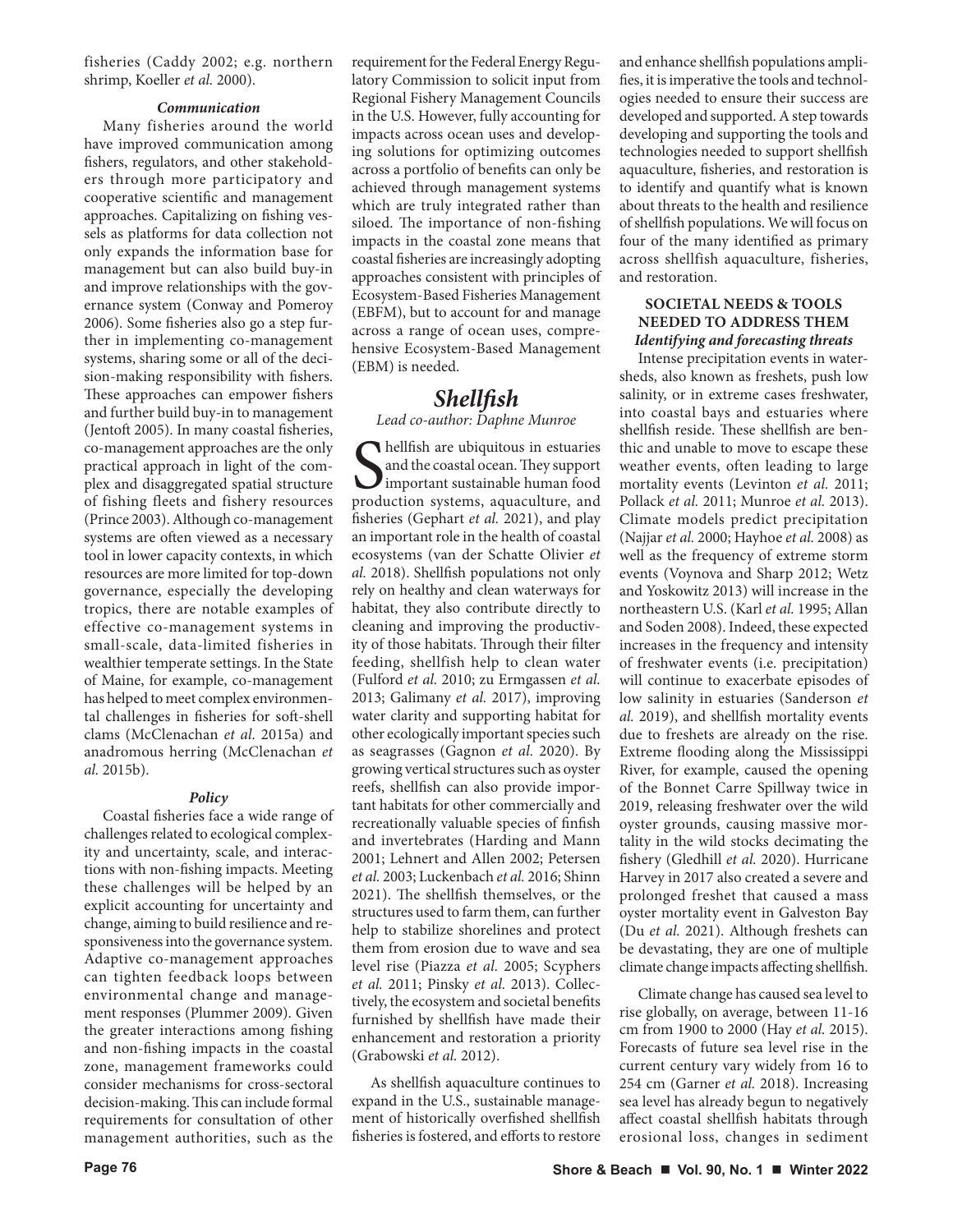deposition, and salt intrusion (Wells 2021). Rising seas have also brought salt water farther into estuaries, increasing the salinity of important oyster beds in the Delaware Bay (Ross *et al.* 2015) and Chesapeake Bay (Hilton *et al.* 2008). Although bivalve shellfish are osmoconformers, meaning they maintain internal salinity levels in balance with ambient water, changes in estuarine salinity due to sea level rise will have important consequences for farmed, fished, and restored shellfish alike (Pourmozaffar *et al.* 2020). As sea level rises, optimal habitat for various intertidal and subtidal bivalve species may shift or be lost altogether. For example, if oyster reef accretion (i.e. vertical growth) cannot keep pace with sea level rise, those beds may be lost. However, in a recent study of restored intertidal oyster reefs in North Carolina, Rodriquez *et al.* (2014) demonstrated when located in high growth areas, the restored beds can in fact keep pace with the current rate of sea level rise. Conversely, ribbed mussels, a species playing an important role in stabilizing marsh edges along the East Coast of the U.S., may not be as resilient to sea level rise, with projections of loss of over half of the mussel population in the Chesapeake Bay over the next three decades due to marsh erosion (Isdell *et al.* 2020).

Erosion and siltation by terrestrial deposits are becoming increasing issues in coastal habitats and estuaries (Bilotta and Brazier 2008). Additionally, dredging of navigation channels results in the release of suspended sediments known to negatively impact oyster reef structures (McFarland and Peddicord 1980; Wilbur and Clark 2010), as well as causing issues for clam, mussel, and oyster fishery stocks ranging from developmental concerns for larvae to growth impairment of adults (Davis and Hidu 1969; Hopkins and McKinney 1976; Bricelj and Malouf 1984; Emerson 1990; Wilbur and Clark 2001). Much of the existing research has tested for impacts to shellfish from suspended sediments using controlled and relatively acute laboratory experiments. In a prolonged (seven-day) experiment, simulating delivery of suspended sediments from dredging activity showed no negative effects on oyster survival nor growth (Suedel *et al.* 2015); however, in a mesocosm study, siltation was shown to lead to lower body weight relative to size in oysters (Colden and Lipcius

2015). Increased exposure to suspended sediments has also been related to an increase in the incidence of parasite infection in farmed oysters suspended in the water column (Clements *et al.* 2017) and reduced settlement of larval oysters to aquaculture collectors (Poirier *et al.* 2021). As suspended sediments settle out they can smother and kill farmed oysters (Comeau 2014), and even a thin layer of sediments on benthic substrate can prevent oyster larvae from attaching and settling on those surfaces (McKinney *et al.* 1976; Thomsen and McGlathery 2006; Kuykendall *et al.* 2015).

Climate change will also cause shifts in average and extreme environmental conditions in coastal systems (Doney *et al.* 2012). As a result, shellfish in those systems may become more exposed to stressful, or even non-viable, environmental conditions due to concurrent changes in multiple stressors such as temperature, salinity, ocean acidification (OA), and dissolved oxygen (DO) (Byrne and Przeslawski 2013; Reid *et al.* 2019a). Climate change will increase both temperature and OA and the combined effects of the two have been commonly studied in shellfish (Miller and Waldbusser 2016; Lesser 2016; Speights *et al.* 2017), with many studies focused on the response of reproduction or larval stages because those early life stages have the potential to be more susceptible to OA due to the chemistry of the larval shell (Wittmann and Pörtner 2013; Hendricks *et al.* 2010; Waldbusser *et al.* 2015). For example, aragonite (a carbonate mineral necessary for shell formation) undersaturation, a consequence of ocean acidification, has been shown in laboratory experiments to reduce survival and growth of shellfish larvae (Gobler *et al.* 2014; Gazeau *et al.* 2013; Talmage and Gobler 2010; Waldbusser *et al.* 2014) and cause failures in shellfish hatcheries in the Pacific (Barton *et al.* 2012). In coastal and estuarine systems, anthropogenic inputs of nutrients into rivers and estuaries and resultant algal blooms generate concurrent stressful low DO and pH conditions (Baumann *et al.* 2015; Wallace *et al.*, 2014), making these a common multiple stressor for shellfish. Larval and juvenile scallops and clams, for example, are negatively impacted by either low DO or pH, but when experienced concurrently the consequences to survival and growth are enhanced (Gobler *et al.* 2014). Exposure

to multiple stressors can also enhance disease susceptibility in wild (Lenihan *et al.* 1999; Volety 2008; MacKenzie *et al.* 2014) and farmed (Clements *et al.* 2017; Lardies *et al.* 2017) shellfish populations, with important implications for restoration planning (Keppel *et al.* 2015). The combined effects of multiple stressors on shellfish are complex, with some studies showing certain species remaining unaffected, whilst others can be either positively or negatively impacted (Lemasson *et al.* 2018). The stressors themselves can interact in unexpected ways (Reid *et al.* 2019b) making the combined response difficult to anticipate.

#### *Data and monitoring*

In the face of these numerous threats to shellfish in coastal ecosystems, data collection and monitoring remain important to the health and sustainability of coastal regions. A variety of data resources are available to managers, researchers, and resource users for tracking the status and resilience of shellfish populations. In the aquaculture sector, for example, state and federal agencies track farm production through industry census and reporting (USDA 2019). Shellfish farmers also have important reasons to track diseases impacting their livestock; therefore, data about disease occurrence and prevalence provide an important tool towards biosecurity for their crops (Rutgers University n.d.). For federal- and state-managed shellfish stocks, agencies regularly perform surveys to collect data on the status of the populations, to make management decisions. Shellfish fishery survey data are shared through stock assessment reports such as the New Jersey Oyster Stock Assessment Workshop Report (Haskin Shellfish Laboratory 2021), the Virginia Oyster Stock Assessment, and Replenishment Archive (Virginia Institute of Marine Science (VIMS) 2021), and federal assessments for Atlantic Sea scallops, Atlantic surfclams, and ocean quahogs (Northeast Fisheries Science Center n.d.), to name a few. Restoration projects often have associated monitoring and data collection efforts supplying useful information about the status and trends of shellfish in coastal habitats. Radabaugh *et al.* (2019) provided an example of a well-integrated resource, describing available data and programs for shellfish habitat and restoration monitoring in Florida. An important aspect of shellfish management for both farms and wild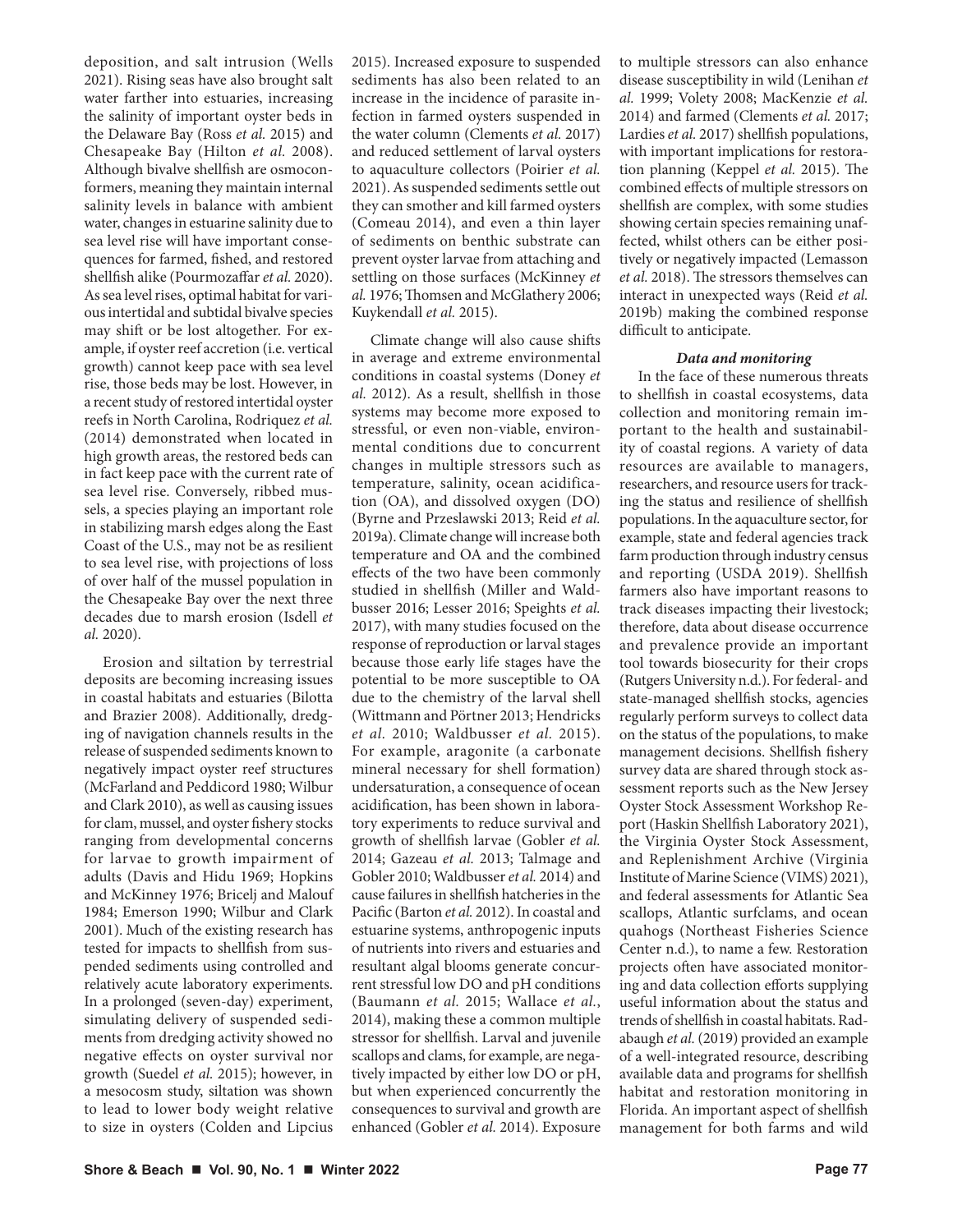resources is water quality monitoring for harmful algal blooms and other human health associated water quality standards (NSSP 2019). Federal, state, tribal agencies, and other entities regularly collect water quality samples to define areas from which it is safe to harvest shellfish for human consumption. The USGS, EPA, and the National Water Quality Monitoring Council (NWQMC) jointly maintain a Water Quality Portal serving these data (EPA n.d. b).

## *Modeling*

Water quality and other data regarding status and trends in shellfish populations can be used in a variety of ways. One way these data are used is to help parameterize models, which support policy and management decisions. Spatial models to aid in shellfish aquaculture planning and siting are increasing in use. Two examples are the shellfish aquaculture siting tool provided by the Alabama Marine Resource Division (n.d.), and an aquaculture mapping atlas jointly provided by the University of Connecticut, the Connecticut Sea Grant Program, and the Connecticut Department of Agriculture, Bureau of Aquaculture (2018). These, and other similar spatial tools, are intended to support data-informed decisions about where to site new farms in coastal areas. Models informed by shellfish data also include those used for basic research to understand the intersection of coastal processes and the health of shellfish populations that support fisheries. One such model used an oyster population dynamics model with a hydrodynamic model and an oyster mortality time series to better understand the impacts of extreme precipitation events on oyster mass mortality events (Munroe *et al.* 2013). Another study used a coupled hydrodynamic, water quality, and oyster population model to investigate the relative impacts of Mississippi River diversion and sea level rise on oyster growth and survival (Wang *et al.* 2017). Their study showed that large scale freshwater diversions had greater adverse impact on oysters than the impacts of sea level rise; however, small-scale diversions impacted oysters less negatively than sea level rise (Wang *et al.* 2017), highlighting the complex nature of the tradeoffs that face coastal resource managers. Models are also used to estimate water quality benefits of shellfish restoration efforts (Kellogg *et al.* 2018). For example, the

Harris Creek shellfish restoration model includes an online simulation tool allowing users to explore the water quality, ecosystem, and economic benefits of various restored shellfish (VIMS 2018).

# *Natural and nature based features*

*Lead co-author: Curt Storlazzi*

**C**oastal communities and ecosystems are threatened by a range of coastal hazards including flooding during storms, inundation due to sea tems are threatened by a range of coastal hazards including floodlevel rise, shoreline change (erosion/accretion), decreased ice cover, and alteration of sediment dynamics due to changing climate or anthropogenic activities. Communities are increasingly looking for effective and suitable measures that can simultaneously mitigate coastal hazards, adapt to climate risks, reduce or reverse anthropogenic impacts to ecosystems, and contribute to coastal sustainability (Borsje *et al.* 2011; Temmerman *et al.* 2013). Natural coastal habitats such as reefs, beaches/sand bars, bluffs, dunes, mangroves, wetlands, and submerged aquatic vegetation can provide an effective first line of defense against these flooding and erosion hazards (Reguero *et al.* 2018, 2021; Sun and Carson 2020). However, natural protection services may be compromised as coastal habitats are degraded or lost due to climate change, sea level rise, water level fluctuations, and encroaching coastal development (Arkema *et al.* 2013; Gittman *et al.* 2015; Quataert *et al.* 2015; Crosby *et al.* 2016; Narayan *et al.* 2017).

The restoration, construction, or conservation of coastal natural and nature-based features (NNBF) provide a potential pathway to accomplish the multiple goals of flood risk reduction, climate adaptation, increasing public access, and promoting ecosystem functions and services. However, measures to quantify their effectiveness at mitigating coastal hazards and adapting to climate impacts are still lacking. Due to the site-specific nature of these approaches, contractors and decision-makers often lack information on assessing their suitability in different environments. With groins, seawalls, bulkheads, revetments, and breakwaters being the traditional default approach over the years, and research on NNBF suitability and monitoring only picking up over recent years, this growing field of information is yet to be institutionalized into policy, regulations, and decision-making. The development of risk-based valuations of the ecosystem services attributed to NNBF has been limited by the lack of high-resolution data on bathymetry, topography, ecosystems, and economic assets, and the difficulty in modeling complex hydrodynamic and ecological processes (Reguero *et al.* 2021). A better understanding of the hydrodynamics, morphodynamics, and ecology across a variety of spatial and temporal scales, as well as across a range of types of NNBF, is critical for clearly defining the benefits of NNBF and advancing NNBF-based solutions. In many cases, these benefits are not easily quantified. In such instances, traditional ecological knowledge collected and passed on via indigenous stewards of the land are important sources of information. Similarly, more recent experiences of coastal residents and landowners may provide useful data on NNBF outcomes and performance (Smith and Scyphers 2019; Smith *et al.* 2017).

# **SOCIETAL NEEDS AND MANAGEMENT ACTIONS TO ADDRESS THEM** *Observations*

Modeling and monitoring NNBF to characterize risk reduction performance across a large range of coastal environments, from the Arctic to the tropics, open-ocean coastlines to estuaries and the Great Lakes are a critical need. Observations of NNBF performance are generally quantified as the impact of the NNBF on (1) wave energy attenuation and the associated wave-driven water levels and coastal flooding, and (2) circulation and the resulting sediment, nutrient, contaminant, and larval dynamics. For example, how does wave energy decrease across the NNBF feature? Does the NNBF enhance sediment deposition along the shoreline and larval recruitment, or does it result in the concentration of nutrients and contaminants that negatively impact the associated ecosystems?

Monitoring of certain NNBF, such as marsh restoration projects, tends to be required under certain regulations, but is often limited to ecological functions (e.g. recruitment, growth rates, diversity) and doesn't cover a long timeframe adequate for assessing the performance of the project. Some states and NGOs are developing standardized monitoring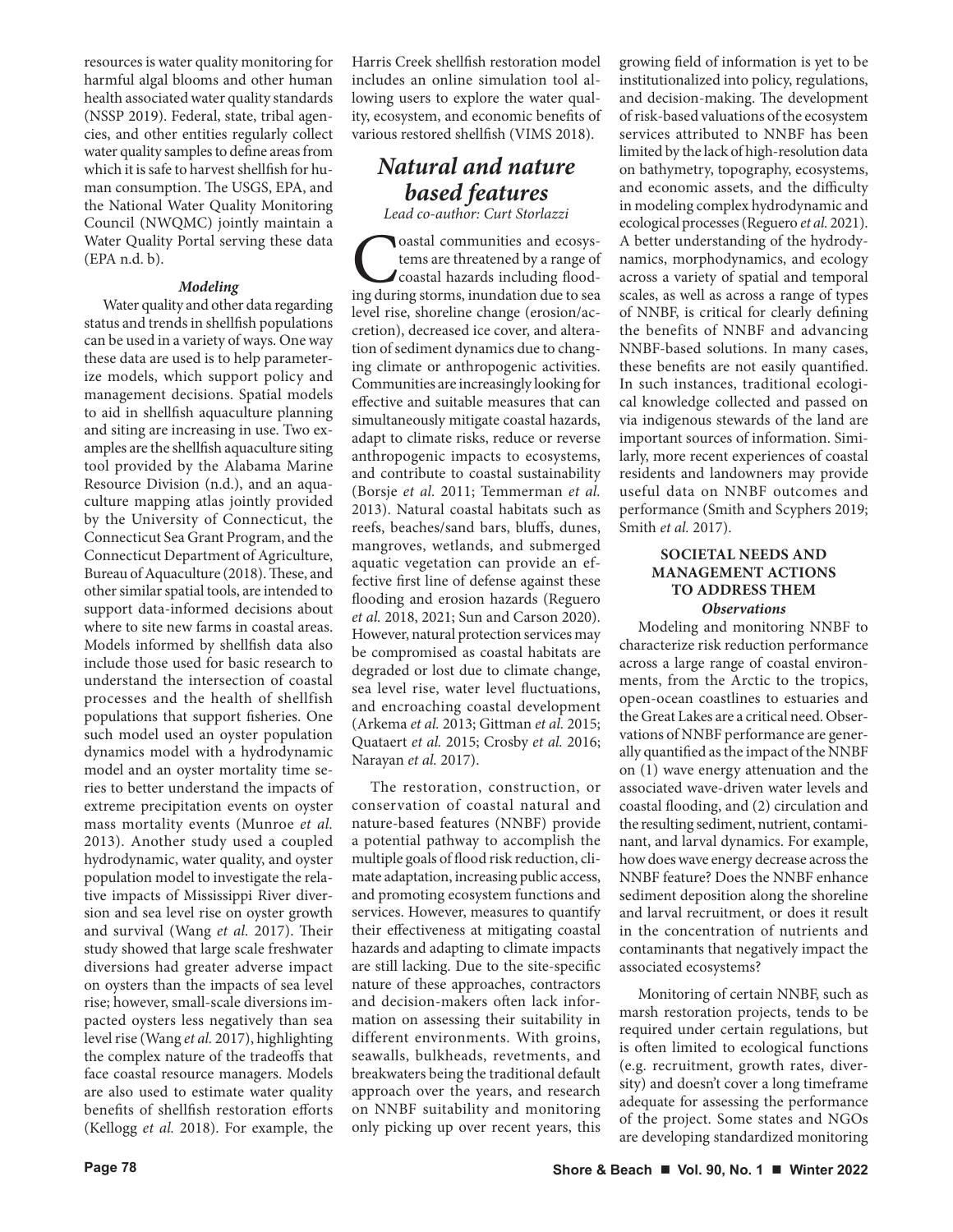metrics for NNBF, but funding to support monitoring is still an obstacle. More widespread, long-term, and consistent monitoring of the risk reduction performance of NNBF is needed to help inform management decisions and development of future design standards and inputs for hydrodynamic modeling.

 Emerging observation technology may provide new data sources for NNBF monitoring. For example, unoccupied aerial vehicles (UAV) and satellites are useful for extensive and long-term mapping, whereas affordable, off-the-shelf sensors and loggers that can monitor ecological variables such as water temperature and dissolved oxygen are becoming increasingly available and can be deployed in networks to monitor ecosystems (Mao *et al.* 2019). Crowdsourcing and community science also provide innovative and scalable methods of NNBF monitoring (Harley *et al.* 2019). This includes methods such as photo-monitoring, beach profiling, and desktop-based characterization of imagery. With artificial intelligence (AI) methods becoming mature, data quality and quantity are expected to increase rapidly in the near future.

## *Modeling*

Modeling of coastal NNBF needs to cover both the representation of the influence of the NNBF on coastal processes, such as wave and surge mitigation, and the sustainability of the ecological and morphological processes operating within the NNBF itself. With regard to influence on coastal processes, the key issue for representing most NNBF within wider two- and three-dimensional coastal hydrodynamical modeling is a better understanding of (a) the hydrodynamic roughness of the NNBF, and (b) the effects of NNBF on circulation and the resulting sediment transport. The effect of the NNBF on hydrodynamic roughness occurs on a range of scales (skin friction, form drag, etc.), and the relative contribution of each on reducing wave energy and surge propagation is poorly constrained over the complex morphology (again, at a range of scales) of NNBF. Similarly, the role of NNBF in sediment dynamics by affecting wave and current velocity profiles, turbulence, shear stresses, and resulting circulation patterns (and thus sediment resuspension, transport, and deposition) is poorly understood. Gradients in such processes due to the emplacement of

NNBF can cause morphologic change that can either be beneficial, such as causing the shoreline to prograde, thus reducing flooding, or detrimental, such as erosion that undermines the NNBF or causes coastal erosion that increases flooding.

With regard to influence on ecological processes, opportunities for improving modeling of NNBF suitability include understanding the role of submerged aquatic vegetation in wave attenuation, better characterizing the influence of sunlight/tree canopy in the establishment of native vegetation along the shoreline, understanding the effects of ice on the survival of onshore and coastal vegetation, and predicting the shift in native species' locations as a result of changing climatic patterns.

Modeling in support of NNBF implementation needs to occur at three scales: (1) structural, (2) geometric, and (3) geographic scale. Modeling at structural scale (order <10s of cm) is necessary to maximize success relative to the local environmental conditions and stressors, both climate and land based. Modeling at geometric scale (10s cm to 10s of m) is needed to optimize restoration or installation design to maximize wave energy attenuation and ecological management objectives. Lastly, modeling at the geographic scale (>10s of m) is fundamental to optimizing the location of the NNBF to maximize coastal flooding hazard risk reduction and ecological success, such as making the site self-supporting via larval transport. Additional considerations for site-suitability modeling (including sociopolitical modeling) can help support successful NNBF implementation and performance (Balasubramanyam and Howard 2019)

#### *Quantifying other benefits*

NNBFs can provide both flood risk reduction and a suite of co-benefits that are valued by society, such as improved aesthetics, habitat enhancement, cleaner water, increased food production, and more commercial, educational, and recreational opportunities through improved access (Barbier *et al.* 2011). The diversity of co-benefits is a positive for NNBFs, but it does present a challenge in policy and permitting settings that are more accustomed to assessing single-purpose projects. For example, existing benefitcost analyses (BCAs) tend to focus only on damage reduction in dollars when determining the benefit of a proposed project, ignoring diverse co-benefits that may be difficult to account for in an economic framework.

In order to progress towards BCAs that sufficiently address co-benefits, it is necessary to first focus on analyzing NNBF designs in all their diverse forms and variations and all known, as well as potential, co-benefits they may influence. Such analyses are still nascent despite substantial conversations around estuarine and coastal ecosystem services and the "blue economy" over the past decade. Ecosystem services valuations (Blair *et al.* 2014) can provide a starting blueprint on how to conduct BCAs and can help organize the evaluation of NNBF design and operation that may be well informed but doesn't automatically or easily translate to economic assessments (Rosov *et al.* 2016; Hannides *et al.* 2019).

Even while quantifying only the flood protection benefits of NNBF, there are often assets inside the region protected by NNBF that, if flooded, affect a much broader region and the status of co-benefits. For example, flooding that results in power stations and sewage facilities going offline negatively impacts the broader region of service delivery that may extend outside of the flooded area itself. BCAs could be more effective and useful when assessing the social and economic impact of these greater extent of influence.

Moreover, even when there are existing methods to qualitatively and quantitatively assess the risk reduction and co-benefits of NNBF, there are associated challenges, including the lack of consistent and user-friendly methodology and lack of institutionalized project processes requiring this type of assessment. Support for NNBF to increase coastal resilience could be allocated from federal predisaster hazard mitigation, coastal storm risk reduction projects, and disaster recovery funding (e.g. funding allocated for recovery from Superstorm Sandy or the 2017 and 2018 hurricane seasons). Defining coastal resilience more holistically (i.e. to include NNBF co-benefits) may be a potential avenue to transform existing methodologies and assessment procedures to incorporate co-benefits. In addition, support for NNBF conservation and restoration would greatly improve coastal resilience, e.g. the Mesoamerican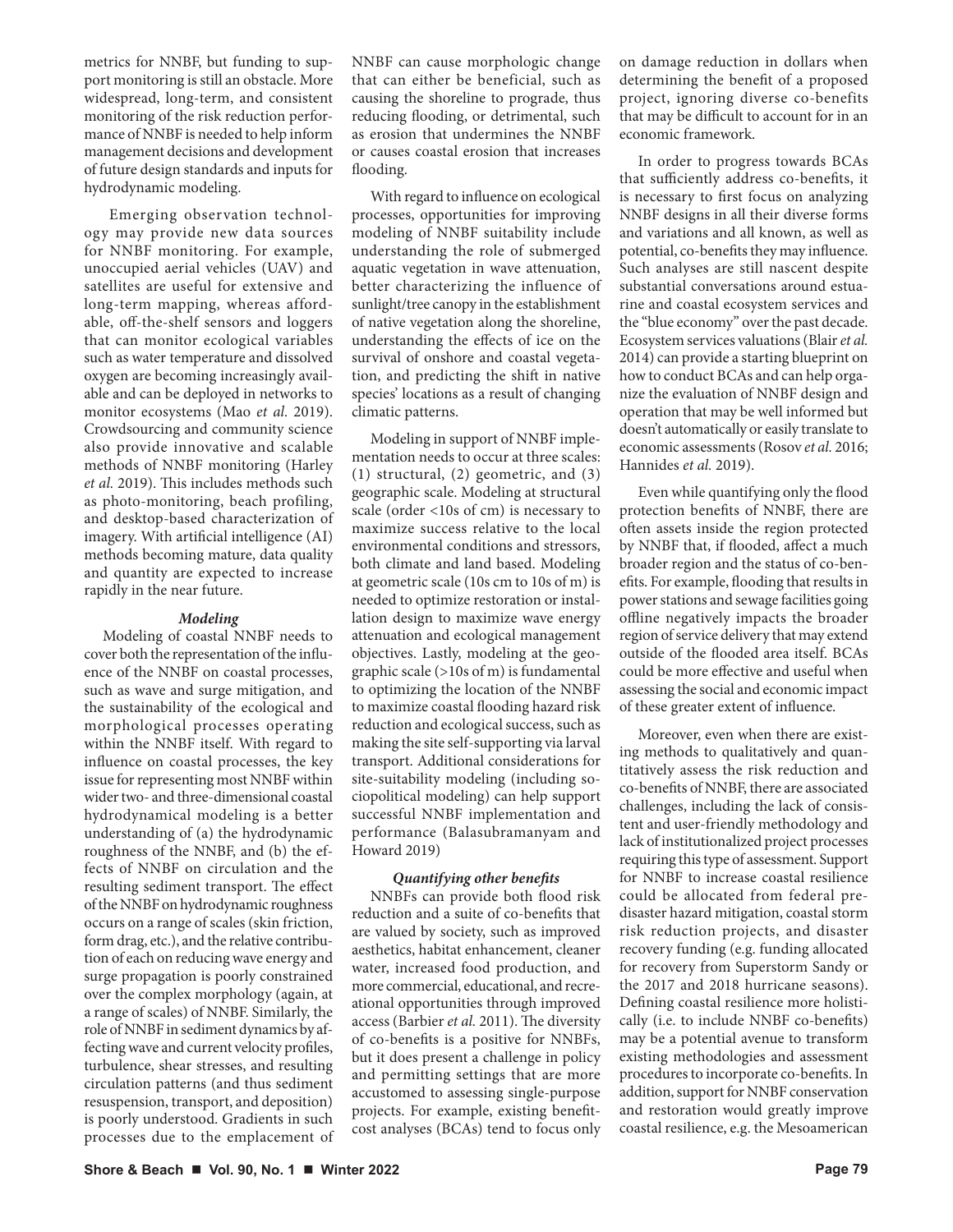Reef (Reguero *et al.* 2019), or through new resilience insurance mechanisms for wetland restoration projects (Reguero *et al.* 2020).

#### **STAKEHOLDER ENGAGEMENT AND COMMUNICATION**

Engagement within communities and across multi-disciplinary teams is important because of the diversity of individuals and groups involved with NNBF decisions, as well as the increased likelihood of multiple benefits and, therefore, multiple beneficiaries, of NNBF projects. For example, NNBF can provide social and ecological benefits in addition to risk reduction. Research has overwhelmingly concluded nature provides immense benefits to the overall well-being of people, and although research on the socioeconomic benefits from nature-based approaches is still in the early stages, preliminary results are encouraging, particularly in more urban communities (Elmqvist *et al.* 2015; Keeler *et al.* 2019). Therefore, NNBF projects present an opportunity to bring together social and natural scientists, engineers, landscape architects, tribes and indigenous stewards of coastal lands, as well as other stakeholders, to develop projects with optimized benefits. This opportunity extends to methods of stakeholder engagement. NNBF projects can benefit from community/science interaction and point to a more community-organized resilience effort than a more specialized, steel or concrete solution. Guidance on stakeholder engagement for NNBF projects is available in Chapter 3 of the international NNBF guidelines (Bridges *et al.* 2021).

Stakeholder access to and proper application of technical information for the design and implementation of NNBF projects for coastal risk reduction is limited. To partially address this limitation, the U.S. Coral Reef Task Force is developing a guidance document on coral reef restoration proposals for federal hazard mitigation funding. This effort will result in a "How-To Guide" covering a range of project application development elements including: project scoping, identification of the project team, selection of site(s), assessment of alternatives, benefit cost analysis, identification of regulatory requirements, and potential funding opportunities. Further, Blair *et al.* (2014) highlighted the role agricultural or Sea Grant extensions can play in bringing together experts to valuate ecosystem services affected by restoration projects.

#### *Policy*

Based on new insights, federal, state, territorial, tribal, and local governments are starting to consider NNBFs as national infrastructure for their storm protection benefits, as well as other cobenefits and ecosystem services. NNBF hazard risk reduction analyses and proposed benefit-cost analyses open new policy instruments that could account for NNBF health and status. For example, dynamic coastal setbacks could define the contribution to coastal risk from NNBF degradation, similar to shoreline management for sea level rise erosion in South Carolina, Hawaii, or the United Kingdom (Harris *et al.* 2009; USACE 2018; Williams *et al.* 2017).

From a state, territorial, and local government perspective, prioritization of NNBF is variable, ranging from being recommended to being required by law (Hilke *et al.* 2020). For example, some states have laws requiring use of non-structural/living shoreline approaches for shoreline stabilization, unless they are proven not suitable or are located in an area where hard structures are allowed (H.B. 973). Other states promote the use of NNBFs through inclusion in statewide activity approvals, which expedites permitting for NNBFs (DNREC 2015). In addition, some states offer grants or cost-shares to support implementation (WDFW n.d.). In a similar fashion, some local governments encourage the use of NNBFs or softer approaches through identification of shoreline reaches where hard structures are not allowed (Town of East Hampton 2019). As more data are collected to document the performance of NNBFs, along with greater outreach and stakeholder engagement, support for policies prioritizing NNBFs may grow. Post-implementation of NNBFs, zoning ordinances, and local policies should protect the interests of local residents to avoid unintended consequences by virtue of improved aesthetics and increased land values.

### *Standardization*

There is a need to standardize both the terminology associated with NNBFs, as well as standardized frameworks for assessing the variety of benefits NNBFs can offer. Terminology associated with coastal NNBF is diverse, with terms like "Living Shorelines" (NOAA n.d.) and "Soft Shore Solutions" (Griffiths 2019) used sometimes to refer generally to NNBFs, and sometimes to describe specific categories of NNBFs. A lack of consistency can hinder national and international conversations and delay the adoption of best practices.

Access to and standardization of guidance and region-specific engineering standards would also help to better allocate funding to preferred projects or improve permitting of NNBFs. Specifically:

1. **"Standardization" of NNBF terminology** has been attempted within the international NNBF guidelines (Bridges *et al.* 2021) to deliver *consistency of terminology*. There is a specific glossary of terms included.

2. **Guidance/engineering standards.**  The international NNBF guidelines (Bridges *et al.* 2021) help standardize terminology. They provide a consistent framework, principles, and steps to follow. However, it was not appropriate to deliver a detailed set of algorithms for calculating the flood or coastal erosion risk reduction performance of NNBFs, because (a) in many cases this would duplicate what is already available in other more general coastal engineering guidance and (b) the level of maturity of the science is highly variable between different types of NNBFs. In regard to (b), we can note, for example, mature information is available on the wave attenuation performance of coral reefs and on the attenuation and sediment process mechanisms associated with beach/dune systems. On the other hand, information on the effectiveness of SAV is still relatively immature

3. **Assessment of regional approaches.** There are regional differences that might be driven by the following:

a. *Culture* — the extent to which there is openness amongst coastal managers and communities to the introduction of new approaches

b. *Governance* — different governance arrangements may be influential (e.g. the extent to which hard structures are allowed on the exposed shoreline); and

c. *Geography/habitat related* — some habitats, such as mangroves or coral reefs, cannot exist in specific weather climates or environments, such as open-coasts versus estuaries.

At the same time, given the site-specific nature of NNBFs approaches and the wealth of local knowledge pertaining to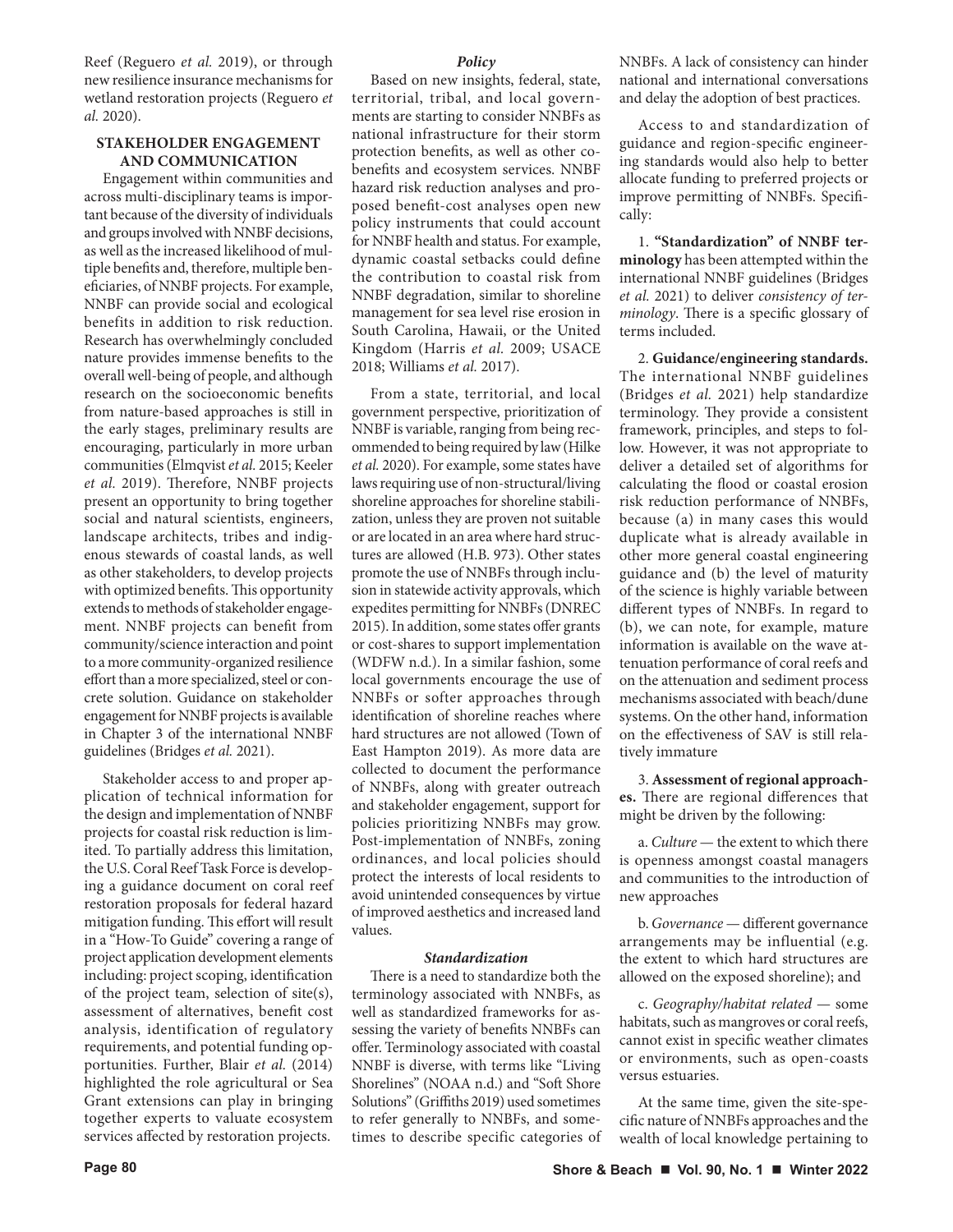natural coastal systems, standardization may have the unintended consequence of excluding the sheer variability in coastal habitats across the world. As such, we recommend a broad framework for characterizing NNBFs, allowing for local-level differentiation in the way these approaches are implemented.

## **NEEDS AND RECOMMENDATIONS FOR COASTAL ECOSYSTEMS**

Recommendations for scientific research, observations, community engagement, and policies aim to help prioritize future research and investments. The USCRP is specifically interested in how a better understanding of coastal physical processes interactions with resilient coastal ecosystems (e.g. climate change, depositional environment, hydrodynamics) may benefit the following.

#### *Observations and research*

• Quantify the resulting hazard risk reduction of existing and potential NNBFs.

• Improve forecasting by integrating frequent and new data points into existing and novel models.

• Collect environmental data to calibrate and validate models to predict future impacts on coastal ecosystems and their evolution due to anthropogenic stressors (land-based pollution, overfishing, coastal development), climate change, and sea level rise.

• Improve understanding of the ecological performance and adaptive capacity of coastal ecosystems.

• Develop strategies to evaluate physiological and behavioral responses of biological organisms and systems to naturally varying environments.

# *Infrastructure, policies, and outreach*

• Build on successful models of science-based regulations (e.g. federal catch limits).

• Make data publicly available when possible and promote discoverability through centralized clearinghouses.

• Empower users through co-management (e.g. capitalize on private-sector vessels as platforms for data collection) and develop adaptive co-management approaches (e.g. comprehensive ecosystembased management).

• Standardize ecosystem and naturebased feature terminology, taking into consideration the regional and local perspectives.

• Standardize benefit assessment frameworks to include non-monetary benefits and allow both private sector (e.g. insurance, green bonds, special purpose districts) and public sector (e.g. predisaster mitigation funds, post-disaster restoration funds, green climate funds) funds be used for ecosystem recovery and restoration.

# **SUMMARY OF RECOMMENDATIONS**

Coastal systems are complex, vital to our national economy, and the conditions influencing them are highly connected. The interactions between pollutants and resilient ecosystems are a key component of the interconnected coastal environment; however, much is unknown about these exchanges. In many instances, useful data are available for these systems and related environmental metrics; however, the combined influences and feedbacks among the coastal environment, climate, and human modifications require additional research and environmental data collection. Coastal conditions tend to be highly variable on short temporal and spatial scales. For example, wave patterns, tidal flushing, and day/night respiration alters environmental conditions including velocities, temperature, DO, pH, and salinity. Most studies have focused on static conditions to evaluate the response of dynamic coastal systems, thus the impact of naturally varying environmental conditions is an important area warranting further study (Boyd *et al.* 2016). This paper highlights the USCRP's specific interest in how a better understanding of coastal physical processes interactions with coastal pollutants and resilient ecosystems (e.g. climate change, depositional environment, hydrodynamics, climate change) may benefit the following.

Lower cost and rapid response tools are needed to help managers respond to pollutant threats. Early warnings, event response thresholds, and regulations based on science will continue to protect wildlife and human health. Forecasting can be improved by integrating data from these tools into existing and new models. Models will also be needed to help us understand the scale and direction of anticipated changes in these systems. For example, how will increasing storm frequency and sea-level rise in combination shape future coastal habitats?

To develop appropriate mitigation strategies for pollutants and resilient ecosystems, an assessment of potential threats to human and ecosystem health, as well as benefits that may be accrued by reducing these risks, is needed. For example, what are the benefits to society at-large accrued from reducing pollutants, and what is the adaptive capacity of coastal ecosystems?

The development and implementation of co-management approaches, publicly discoverable data and tools, and education will empower users to become better stewards of these systems.

## **ACKNOWLEDGEMENTS**

The authors acknowledge support from the USCRP, USACE Engineering Research and Development Center (ERDC), the USGS Coastal and Marine Hazards and Resources Program, the American Shore & Beach Preservation Association, and NSF.

USCRP and the authors are grateful for the leadership provided by the steering committee of the "Human and Ecosystem Health in Coastal Systems" virtual workshop series: Mara Dias, Surfrider Foundation; Chris Kinkade, NOAA Office for Coastal Management; Joe Long, University of North Carolina-Wilmington; Brian Spears, U.S. Fish & Wildlife Service; John Wathen, Environmental Protection Agency (EPA); Bret Webb, University of South Alabama; and Steve Weisberg, Southern California Coastal Water Research Project Authority. We also thank workshop speakers Rachel Silverstein, Miami Waterkeeper; Orin Shanks, EPA Office of R&D; Kara Lavender Law, Sea Education Association; Kevin Anson, Alabama DCNR; Gregory Hood, Skagit River System Cooperative; Jason Goldstein, Wells National Estuarine Research Reserve; P.J. Waters, Auburn University Marine Extension & Research Center; Alix Laferriere, The Nature Conservancy; and Todd Bridges, USACE ERDC.

The following individuals made significant contributions to the paper: Vidya Balasubramanyan, Mona Behl, Maura Boswell, Angelos Hannides, Julia Hopkins, Ian Miller, Steven Scyphers, Shay Viehman, Ruo-Qian Wang. Finally, we are grateful for reviews of this report by Mayra A. Román-Rivera, Melissa Moulton, Nimish Pujara, and Rebecca Gast.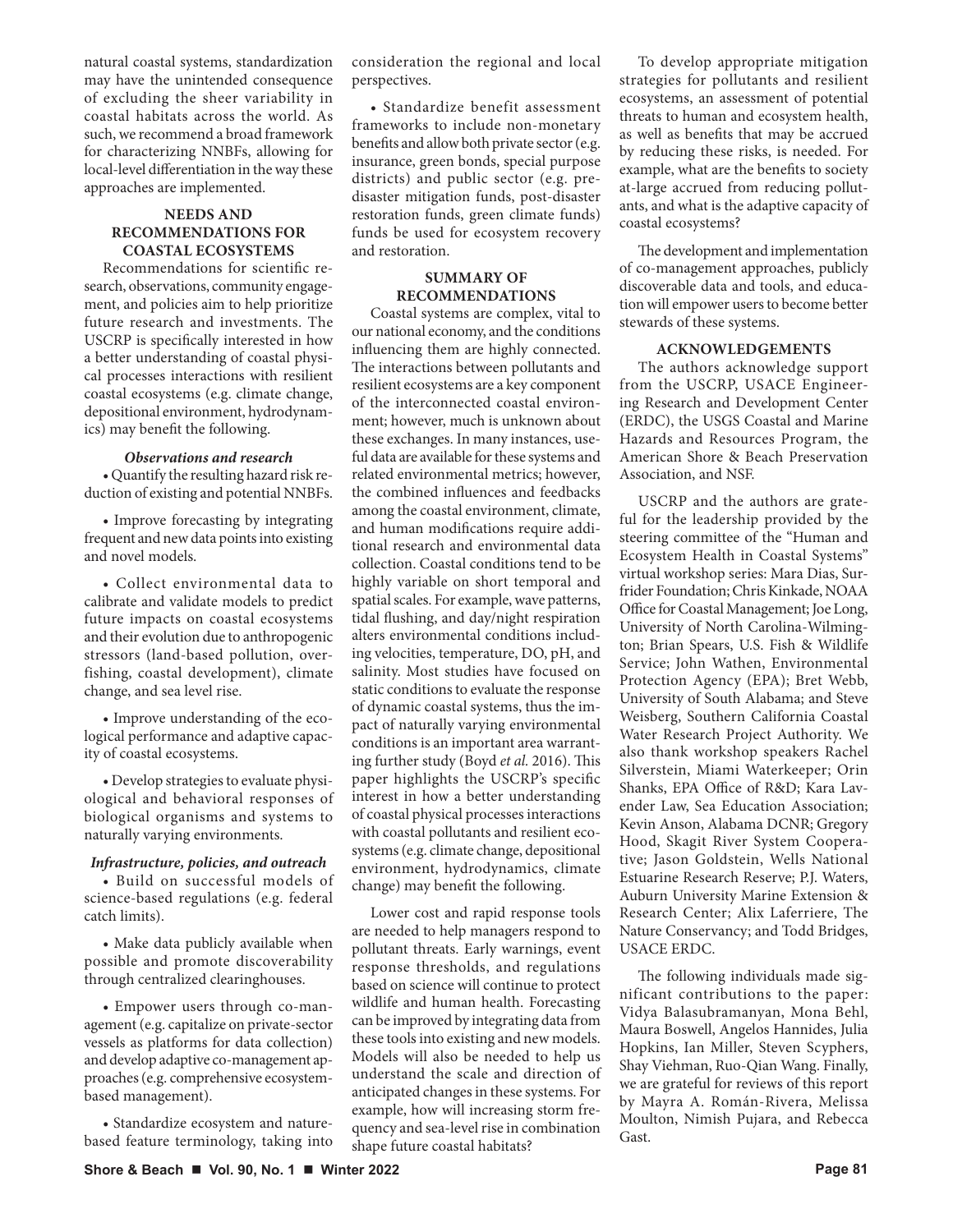#### **REFERENCES**

- Abolfathi, S., Cook, S., Yeganeh-Bakhtiary, A., Borzooei, S., and J. Pearson, 2020. "Microplastics Transport and Mixing Mechanisms in the Nearshore Region." *Coastal Engineering Proceedings*, 36, 63. http://doi.org/10.9753/ icce.v36v.papers.63.
- Acharya, K., Blackburn, A., Mohammed, J., Haile, A.T., Hiruy, A.M., and D. Werner, 2020. "Metagenomic water quality monitoring with a portable laboratory." *Water Res*, 184, 116112. http://doi.org/10.1016/j.watres.2020.116112.
- Ahn, C.Y., Oh, H.M., and Y.S. Park, 2011. "Evaluation of Environmental Factors on Cyanobacterial Bloom in Eutrophic Reservoir using Artificial Neural Networks." *J. Phycology,* 47, 495–504. http://doi.org/10.1111/j.1529- 8817.2011.00990.x.
- Ahmed, W., Payyappat, S., Cassidy, M., and C. Besley, 2019. "Enhanced insights from human and animal host-associated molecular marker genes in a freshwater lake receiving wet weather overflows." *Sci. Rep,* 9, 12503. http://doi.org/10.1038/s41598-019-48682-4.
- Ahrendt, C., Perez-Venegas, D.J., Urbina, M., Gonzalez, C., Echeveste, P., Aldana, M., Pulgar, J., and C. Galbán-Malagón, 2020. "Microplastic ingestion cause intestinal lesions in the intertidal fish Girella laevifrons." *Marine Pollution Bulletin*, 151, 110795. https://doi. org/10.1016/j.marpolbul.2019.110795.
- Alabama Marine Resource Division, n.d. "Shellfish aquaculture siting tool." Retrieved from https://aldcnr.maps.arcgis.com/apps/webappviewer/index.html?id=a32dad8dacd249ea8 6bcb80dd951a424.
- Allan, R.P., and B.J. Soden, 2008. "Atmospheric warming and the amplification of precipitation extremes." *Science,* 321, 1481-1484. http:// doi.org/10.1126/science.1160787.
- Allen, S., Allen, D., Phoenix, V.R., Le Roux, G., Jiménez, P.D., Simonneau, A., Binet, S., and D. Galop, 2019. "Atmospheric transport and deposition of microplastics in a remote mountain catchment." *Nature Geoscience,* 12, 339. http://doi.org/10.1038/s41561-019-0335-5.
- Allen, S., Allen, D., Moss, K., Le Roux, G., Phoenix, V.R., and J.E. Sonke, 2020. "Examination of the ocean as a source for atmospheric microplastics." *PLoS one,* 15, e0232746. http://doi. org/10.1371/journal.pone.0232746.
- Alsina, J.M., Jongedijk, C.E., and E. van Sebille, 2020. "Laboratory Measurements of the Wave‐ Induced Motion of Plastic Particles: Influence of Wave Period, Plastic Size and Plastic Density." *J. Geophysical Research: Oceans*, 125(12). http://doi.org/10.1029/2020JC016294.
- Anderson, D.M., Fensin, E., Gobler, C.J., Hoeglund, A.E., Hubbard, K.A., Kulis, D.M., Landsberg, J.H., Lefebvre, K.A., Provoost, P., Richlen, M.L., Smith, J.L., Solow, A.R., and V.L. Trainer, 2021. "Marine harmful algal blooms (HABs) in the United States: History, current status and future trends." *Harmful Algae*, 102, 101975. http://doi.org/10.1016/j. hal.2021.101975.
- Andrady, A.L., 2017. "The plastic in microplastics: A review." *Marine Pollution Bulletin*, 119(1), 12-22. http://doi.org/10.1016/j.marpolbul.2017.01.082.
- Arkema, K.K., Guannel, G., Verutes, G., Wood, S.A., Guerry, A., Ruckelshaus, M., Kareiva, P., Lacayo, M., and J.M. Silver, 2013. "Coastal habitats shield people and property from

sea-level rise and storms." *Nature Climate Change*, 3, 913-918. http://doi.org/10.1038/ NCLIMATE1944.

- ASTM D8332-20, 2020. *Standard Practice for Collection of Water Samples with High, Medium, or Low Suspended Solids for Identification and Quantification of Microplastic Particles and Fibers*, ASTM International, West Conshohocken, PA, www.astm.org.
- ASTM WK67565, 2020. *New Test Method for Spectroscopic Identification and Quantification of Microplastic Particles and Fibers in all High and Low Turbidity Water Matrices including Municipal Wastewater Using IR and Raman Spectroscopy*. ASTM International, West Conshohocken, PA, www.astm.org.
- ASTM WK67788, 2020. *New Test Method for Identification of Polymer Type and Quantity (Mass) Measurement of Microplastic Particles and Fibers in Waters with High-to-Low Suspended Solids Using Pyrolysis-Gas Chromatography/ Mass Spectrometry: Py-GC/MS.* ASTM International, West Conshohocken, PA, www. astm.org.
- Athey, S.N., Albotra, S.D., Gordon, C.A., Monteleone, B., Seaton, P., Andrady, A.L., Taylor, A.R., and S.M. Brander, 2020. "Trophic transfer of microplastics in an estuarine food chain and the effects of a sorbed legacy pollutant." *Limnology and Oceanography Letters,* 5, 154-162. http://doi.org/10.1002/lol2.10130.
- Athey, S.N., and L.M. Erdle, 2021. "Are We Underestimating Anthropogenic Microfiber Pollution? A Critical Review of Occurrence, Methods and Reporting." *Environmental Toxicology and Chemistry.* http://doi.org/10.1002/ etc.5173.
- Backer, L., and S. Moore, 2010. "Harmful algal blooms: future threats in a warmer world." *Environmental Pollution and Its Relation to Climate Change*. Nova Science Publishers, Inc, New York, NY, USA, 485–512.
- Baechler, B.R., Stienbarger, C.D., Horn, D.A., Joseph, J., Taylor, A.R., Granek, E.F., and S.M. Brander, 2020. "Microplastic occurrence and effects in commercially harvested North American finfish and shellfish: Current knowledge and future directions." *Limnology and Oceanography Letters,* 5, 113-136. http:// doi.org/10.1002/lol2.10122.
- Bakir, A., Rowland, S.J., and R.C. Thompson, 2014. "Enhanced desorption of persistent organic pollutants from microplastics under simulated physiological conditions." *Environmental Pollution* 185, 16–23. http://doi.org/10.1016/j. envpol.2013.10.007.
- Balasubramanyam, V., and K. Howard, 2019. *New Hampshire Living Shoreline Site Suitability Assessment.* Tech. Report. https://www. des.nh.gov/sites/g/files/ehbemt341/files/ documents/2020-01/r-wd-19-19.pdf.
- Balch, W.M., Drapeau, D.T., Bowler, B.C., and T.G. Huntington, 2010. "Step-changes in the physical, chemical and biological characteristics of the Gulf of Maine, as documented by the GNATS time series." *Marine Ecology Progress Series*, 450, 11-35. http://doi.org/10.3354/ meps09555.
- Ballent, A., Pando, S., Purser, A., Juliano, M.F., and L. Thomsen, 2013. "Modelled transport of benthic marine microplastic pollution in the Nazaré Canyon." *Biogeosciences*, 10(12), 7957-7970. http://doi.org/10.5194/bg-10- 7957-2013.
- Barasarathi, J., Agamuthu, P., Emenike, C., and S. Fauziah, 2014. "Microplastic abundance in selected mangrove forest in Malaysia." Presented at the Proceeding of the ASEAN Conference on Science and Technology, 1-5.
- Barbier, E.B., Hacker, S.D., Kennedy, C., Koch, E.W., Stier, A.C., and B.R. Silliman, 2011. "The value of estuarine and coastal ecosystem services." *Ecological Monographs*, 81(2), 169-183.
- Barton, A., Hales, B., Waldbusser, G.G., Langdon, C., and R.A. Feely. 2012. "The Pacific oyster, Crassostrea gigas, shows negative correlation to naturally elevated carbon dioxide levels: Implications for near-term ocean acidification effects." *Limnology and Oceanography*, 57(3), 698-710.
- Baumann, H., Wallace, R.B., Tagliaferri, T., and C.J. Gobler, 2015. "Large Natural pH, CO2 and O2 Fluctuations in a Temperate Tidal Salt Marsh on Diel, Seasonal, and Interannual Time Scales." *Estuaries and Coasts,* 38, 220-231.
- Bergmann, M., Gutow, L., and M. Klages (ed.s), 2015. *Marine Anthropogenic Litter*. Springer. https://doi.org/10.1007/978-3-319-16510-3.
- Biber, N. F., Foggo, A., and R.C. Thompson, 2019. "Characterising the deterioration of different plastics in air and seawater." *Marine Pollution Bulletin*, 141, 595-602.
- Bilotta, G.S., and R.E. Brazier, 2008. "Understanding the influence of suspended solids on water quality and aquatic biota." *Water research*, 42(12), 2849-2861.
- Blair, S., Adams, C., Ankersen, T., McGuire, M., and D. Kaplan, 2014. *Ecosystem Services Valuation for Estuarine and Coastal Restoration in Florida.* Report TP-204, Florida Sea Grant Program, UF/IFAS Extension.
- Boehm, A.B., Whitman, R.L., Nevers, M.B., Hou, D., and S.B. Weisberg, 2007. *Nowcasting recreational water quality. Statistical Framework for Recreational Water Quality Criteria and Monitoring* (Wymer LJ, ed). West Sussex, UK: Wiley, 179-210.
- BoonFei, T., Ng, C., Nshimyimana, J., Loh, L-L., Gin, K., and J. Thompson, 2015. "Next-generation sequencing (NGS) for assessment of microbial water quality: Current progress, challenges, and future opportunities." *Frontiers in Microbiology,* 6, 1027. https://www.frontiersin. org/article/10.3389/fmicb.2015.01027.
- Boots, B., Russell, C.W., and D.S. Green, 2019. "Effects of microplastics in soil ecosystems: above and below ground." *Environmental science & technology,* 53, 11496-11506.
- Borrelle, S.B., Ringma, J., Law, K.L., Monnahan, C.C., Lebreton, L., McGivern, A., Murphy, E., Jambeck, J., Leonard, G.H., Hilleary, M.A., Eriksen, M., Possingham, H.P., De Frond, H., Gerber, L.R., Polidoro, B., Tahir, A., Bernard, M., Mallos, N., Barnes, M., and C.M. Rochman, 2020. "Predicted growth in plastic waste exceeds efforts to mitigate plastic pollution." *Science*, 369(6510), 1515. http:// doi.org/10.1126/science.aba3656.
- Borsje, B.W., van Wesenbeeck, B.K., Dekker, F., Paalvast, P., Bouma, T.J., van Katwijk, M.M., and M.B. de Vries, 2011. "How ecological engineering can serve in coastal protection." *Ecological Engineering*, 37, 113-122. https:// doi.org/10.1016/j.ecoleng.2010.11.027.
- Bouwman, H., Evans, S.W., Cole, N., Yive, N.S.C.K., and H. Kylin, 2016. "The flip-or-flop boutique: Marine debris on the shores of St Brandon's rock, an isolated tropical atoll in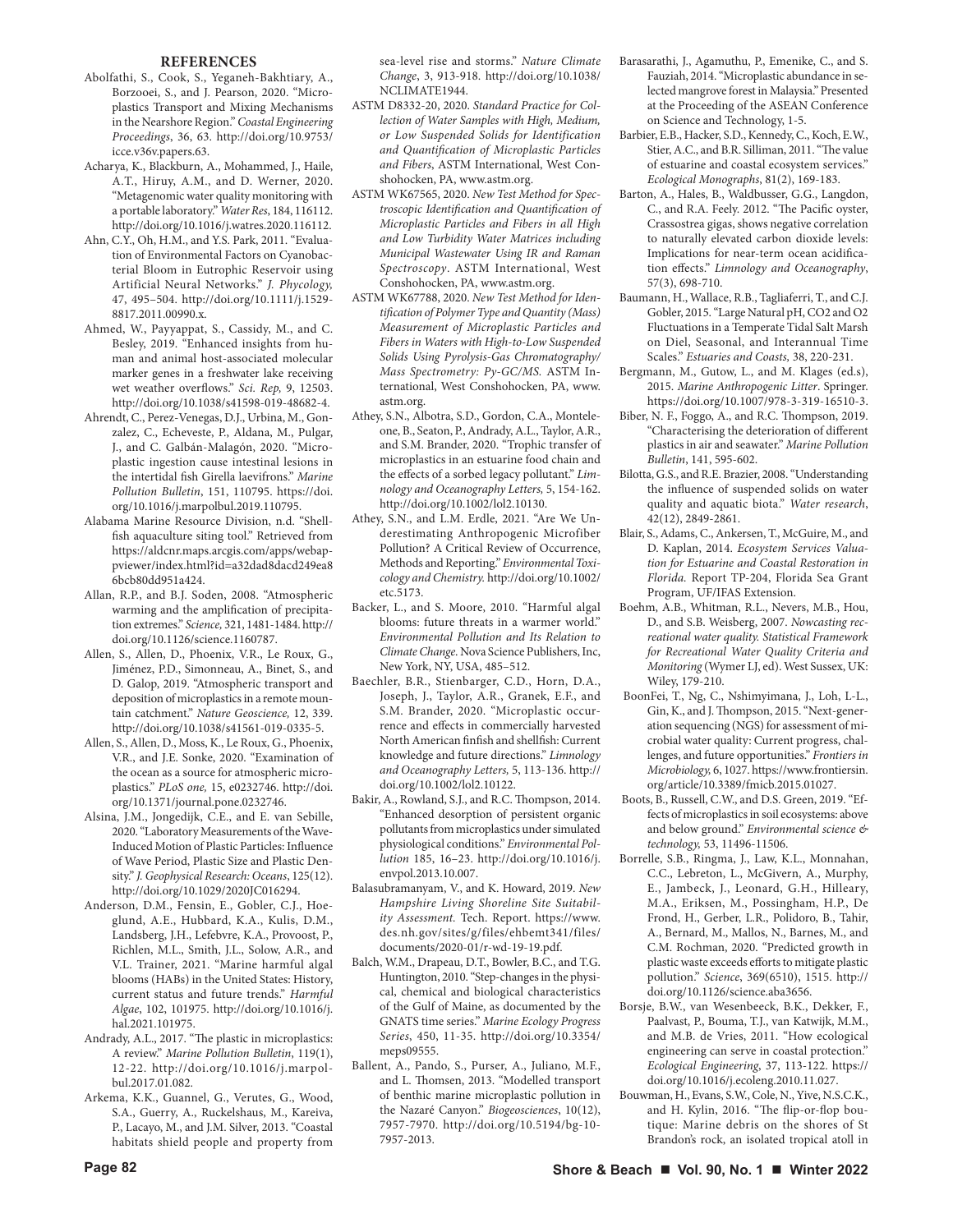the Indian Ocean." *Marine Environmental Research*, 114, 58-64. http://doi.org/10.1016/j. marenvres.2015.12.013.

- Boyd, P.W., Cornwall, C.E., Davison, A., Doney, S.C., Fourquez, M., Hurd, C.L., Lima, I.D., and A. McMinn, 2016. "Biological responses to environmental heterogeneity under future ocean conditions." *Global Change Biology,* 22(8), 2633–2650.
- Brahney, J., Hallerud, M., Heim, E., Hahnenberger, M., and S. Sukumaran, 2020. "Plastic rain in protected areas of the United States." *Science,* 368, 1257-1260.
- Brahney, J., Mahowald, N., Prank, M., Cornwell, G., Klimont, Z., Matsui, H., and K.A. Prather, 2021. "Constraining the atmospheric limb of the plastic cycle." Proceedings of the National Academy of Sciences, 118.
- Brander, S.M., Renick, V.C., Foley, M.M., Steele, C., Woo, M., Lusher, A., Carr, S., Helm, P., Box, C., and S. Cherniak, 2020. "Sampling and Quality Assurance and Quality Control: A Guide for Scientists Investigating the Occurrence of Microplastics Across Matrices." *Applied Spectroscopy*, 74(9), 1099-1125.
- Brander, S.M., Hoh, E., Unice, K.M., Bibby, K.R., Cook, A.M., Holleman, R.C., Kone, D.V., Rochman, C.M., and J.A. Thayer, 2021. *Microplastic Pollution in California: A Precautionary Framework and Scientific Guidance to Assess and Address Risk to the Marine Environment.* California Ocean Science Trust, Sacramento, California, USA.
- Bricelj, V.M., and R.E. Malouf. 1984. "Influence of algal and suspended sediment concentrations on the feeding physiology of the hard clam *Mercenaria mercenaria*." *Marine Biology,* 84, 155-165.
- Bridges, T.S., King, J.K., Simm, J.D., Beck, M.W., Collins, G., Lodder, Q., and R.K. Mohan (ed.s) 2021. *International Guidelines on Natural and Nature-Based Features for Flood Risk Management.* Vicksburg, MS: U.S. Army Engineer Research and Development Center. Retrieved from https://ewn.erdc.dren. mil/?page\_id=4351.
- Brooks, B.W., Lazorchak, J.M., Howard, M.D.A., Johnson, M.V.V., Morton, S.L., Perkins, D.A.K., Reavie, E.D., Scott, G.I., Smith, S.A., and J.A. Steevens, 2017. "In some places, in some cases, and at some times, harmful algal blooms are the greatest threat to inland water quality." *Environmental Toxicology and Chemistry*, 36(5), 1125-1127. https://doi. org/10.1002/etc.3801.
- Brown, J.J., Limburg, K.E., Waldman, J.R., Stephenson, K., Glenn, E.P., Juanes, F., and A. Jordaan, 2010. "Fish and hydropower on the U.S. Atlantic coast: failed fisheries policies from half-way technologies." *Conservation Letters*, 6(4), 280-286. http://doi.org/10.111/ conl.12000.
- Brown, S.K., Buja, K.R., Jury, S.H., and M.E. Monaco, 2000. "Habitat suitability index models for eight fish and invertebrate species in Casco and Sheepscot Bays, Maine." *North American Journal of Fisheries Management*, 20, 408-435.
- Burford, M., Carey, C., Hamilton, D., Huisman, J., Paerl, H., Wood, S., Wulff, A., 2020. "Perspective: Advancing the research agenda for improving understanding of cyanobacteria in a future of global change." *Harmful Algae,* 91, 101601.
- Bush, A., Compson, Z., Monk, W., Porter, T.M.,

Steeves, R., Emilson, E., Gagne, N., Hajibabaei, M., Roy, M., and D.J. Baird, 2019. "Studying ecosystems with DNA metabarcoding: Lessons from aquatic biomonitoring." *Frontiers in Ecology and Evolution*, http://doi.org/10.3389/ fevo.2019.00434.

- Byrne, M., and R. Przeslawski, 2013. "Multistressor impacts of warming and acidification of the ocean on marine invertebrates' life histories." *Integrative and comparative biology*, 53(4), 582-596.
- Cabaço, S., Santos, R., and C.M. Duarte, 2008. "The impact of sediment burial and erosion on seagrasses: a review." *Estuarine, Coastal and Shelf Science*, 79, 354-366. http://doi.org/10.1016/j. ecss.2008.04.021.
- Caddy, J.F., 2002. "Limit reference points, traffic lights, and holistic approaches to fisheries management with minimal stock assessment input." *Fisheries Research*, 56, 133-137.
- Caddy, J.F., 2013. "Why do assessments of demersal fish stocks largely ignore habitat?" *ICES J. Marine Science*, 71(8), 2114-2126. http://doi. org/10.1093/icesjms/fss199.
- California Code of Regulations, 2018a. *California Safe Drinking Water Act.* Health and Safety Code 116350.
- California Code of Regulations, 2018b. *Microplastics Materials.* Sect. 1.
- Callihan, J.L., Harris, J.E., and J.E. Hightower, 2015. "Coastal migration and homing of Roanoke River striped bass." *Marine and Coastal Fisheries*, 7(1), 301-315. https://doi.org/10.1080/194 25120.2015.1057309.
- Calvert, R., McAllister, M.L., Whittaker, C., Raby, A., Borthwick, A.G.L., and T.S. van den Bremer, 2021. "A mechanism for the increased wave-induced drift of floating marine litter." *J. Fluid Mechanics*, 915, 73. http://doi. org/10.1017/jfm.2021.72.
- Cao, H., and L. Han, 2021. "Hourly remote sensing monitoring of harmful algal blooms (HABs) in Taihu Lake based on GOCI images." *Environmental Science and Pollution Research*. 1-13.
- Carlson, D.F., Suaria, G., Aliani, S., Fredj, E., Fortibuoni, T., Griffa, A., Russo, A., and V. Melli, 2017. "Combining Litter Observations with a Regional Ocean Model to Identify Sources and Sinks of Floating Debris in a Semienclosed Basin: The Adriatic Sea." *Frontiers in Marine Science*, 4. http://doi.org/10.3389/ fmars.2017.00078.
- Carney Almroth, B., and H. Eggert, 2019. "Marine Plastic Pollution: Sources, Impacts, and Policy Issues." *Review of Environmental Economics and Policy*, 13(2), 317-326. http://doi. org/10.1093/reep/rez012.
- Carteny, C., and R. Blust, 2021. "Not Only Diamonds Are Forever: Degradation of Plastic Films in a Simulated Marine Environment." *Front. Environ. Science,* 9, 662844.
- Chamas, A., Moon, H., Zheng, J., Qiu, Y., Tabassum, T., Jang, J. H., Abu-Omar, M., Scott, S. L., and S. Suh, 2020. "Degradation rates of plastics in the environment." *ACS Sustainable Chemistry & Engineering*, 8(9), 3494-3511.
- Chen, Q., Allgeier, A., Yin, D., and H. Hollert, 2019. "Leaching of endocrine disrupting chemicals from marine microplastics and mesoplastics under common life stress conditions." *Environment international,* 130, 104938.
- Clements, J.C., Bourque, D., McLaughlin, J., Stephenson, M., and L.A. Comeau, 2017.

"Siltation increases the susceptibility of surface‐cultured eastern oysters (Crassostrea virginica) to parasitism by the mudworm *Polydora websteri*." *Aquaculture Research*, 48(9), 4707-4717.

- Coffin, S., Wyer, H., and J.C. Leapman, 2021. "Addressing the Environmental and Health Impacts of Microplastics Requires Open Collaboration between Diverse Sectors." *PLoS BIOLOGY*, 19(3). https://doi.org/10.1371/ journal.pbio.3000932.
- Cohen, J.H., Internicola, A.M., Mason, R.A., and T. Kukulka, 2019. "Observations and Simulations of Microplastic Debris in a Tide, Wind, and Freshwater-Driven Estuarine Environment: The Delaware Bay." *Environmental Science & Technology*, 53(24), 14204-14211. http://doi.org/10.1021/acs.est.9b04814.
- Colden, A.M., and R.N. Lipcius, 2015. "Lethal and sublethal effects of sediment burial on the eastern oyster *Crassostrea virginica*." *Marine Ecology Progress Series*, 527, 105-117.
- Cole, M., Lindeque, P., Fileman, E., Halsband, C., and T.S. Galloway, 2015. "The Impact of Polystyrene Microplastics on Feeding, Function and Fecundity in the Marine Copepod *Calanus helgolandicus*." *Environmental Science & Technology,* 49, 1130-1137. http://doi. org/10.1021/es504525u.
- Cole, M., Lindeque, P., Halsband, C., and T.S. Galloway, 2011. "Microplastics as contaminants in the marine environment: A review." *Marine Pollution Bulletin*, 62, 2588-2597.
- Coles, J.F., and K.F. Bush, 2019. *Evaluating associations between environmental variables and Escherichia coli levels for predictive modeling at Pawtuckaway Beach in Nottingham, New Hampshire, from 2015 to 2017*. U.S. Geological Survey Scientific Investigations Report 2019– 5111, 28. http://doi.org/10.3133/sir20195111.
- Comeau, L.A. 2014. "Spring awakening temperature and survival of sediment-covered eastern oysters *Crassostrea virginica*." *Aquaculture*, 430, 188-194.
- Conway, F.D.L., and C. Pomeroy, 2006. "Evaluating the human – as well as the biological – objectives of cooperative fisheries research." *Fisheries*, 31(9), 447-454.
- Cowger, W., Booth, A.M., Hamilton, B.M., Thaysen, C., Primpke, S., Munno, K., Lusher, A.L., Dehaut, A., Vaz, V.P., Liboiron, M., Devriese, L.I., Hermabessiere, L., Rochman, C., Athey, S.N., Lynch, J.M., De Frond, H., Gray, A., Jones, O.A.H., Brander, S., Steele, C., Moore, S., Sanchez, A., and H. Nel, 2020. "Reporting Guidelines to Increase the Reproducibility and Comparability of Research on Microplastics." *Applied Spectroscopy*, http://doi. org/10.1177.000370282093029.
- Cowger, W., Steinmetz, Z., Gray, A., Munno, K., Lynch, J., Hapich, H., Primpke, S., De Frond, H., Rochman, C., and O. Herodotou, 2021. "Microplastic Spectral Classification Needs an Open Source Community: Open Specy to the Rescue!" *Analytical Chemistry*, http://doi. org/10.1021/acs.analchem.1c00123.
- Craun, G.F., Calderon, R.L., and M.F. Craun, 2005. "Outbreaks associated with recreational water in the United States." *International J. Environmental Health Research*, 15(4), 243-262.
- Critchell, K., Grech, A., Schlaefer, J., Andutta, F.P., Lambrechts, J., Wolanski, E., and M. Hamann, 2015. "Modelling the fate of marine debris along a complex shoreline: Lessons from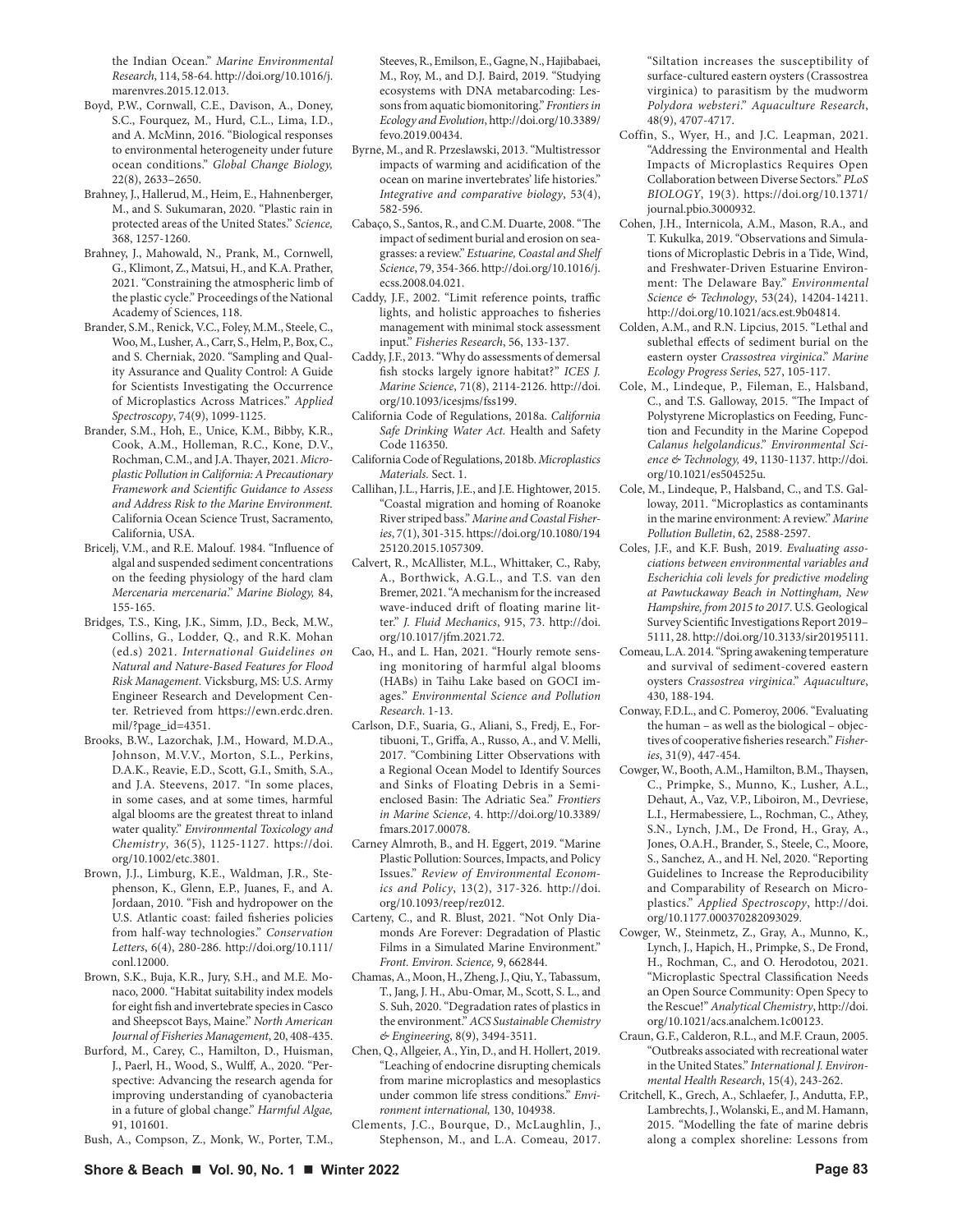the Great Barrier Reef." *Estuarine, Coastal and Shelf Science*, 167, 414-426. http://doi. org/10.1016/j.ecss.2015.10.018.

- Critchell, K., and J. Lambrechts, 2016. "Modelling accumulation of marine plastics in the coastal zone; what are the dominant physical processes?" *Estuarine, Coastal and Shelf Science*, 171, 111-122. http://doi.org/10.1016/j. ecss.2016.01.036.
- Crosby, S.C., Sax, D.F., Palmer, M.E., Booth, H.S., Deegan, L.A., Bertness, M.D., and H.M. Leslie, 2016. "Salt marsh persistence is threatened by predicted sea-level rise." *Estuarine, Coastal and Shelf Science*, 181, 93-99. http://dx.doi. org/10.1016/j.ecss.2016.08.018
- Cyterski, M., Brooks, W., Galvin, M., Wolfe, K., Carvin, R., Roddick, T., Fienen, M., and S. Corsi, 2013. *Virtual beach 3: User's guide*. U.S. Environmental Protection Agency.
- da Costa Araújo, A.P., and G. Malafaia, 2020. "Microplastic ingestion induces behavioral disorders in mice: A preliminary study on the trophic transfer effects via tadpoles and fish." *J. Hazardous Materials*, 401, 123263. https://doi. org/10.1016/j.jhazmat.2020.123263
- Dambacher, J.M., Rothlisberg, P.C., and N.R. Loneragan, 2015. "Qualitative mathematical models to support ecosystem-based management of Australia's Northern Prawn Fishery." *Ecological Applications*, 25(1), 278-298. http:// doi.org/10.1890/13-2030.1sm.
- D'Anglada, L., Gould, C., Thur, S., Lape, J., Backer, L., Bricker, S., Clyde, T., Davis, T., Dortch, Q., Duriancik, L., Emery, E., Evans, M.A., Fogarty, L., Friona, T., Garrison, D., Graham, J., Handy, S., Johnson, M.-V., Lee, D., Lewitus, A., Litaker, W., Loeffler, C., Lorenzoni, L., Malloy, E.H., Makuch, J., Martinez, E., Meckley, T., Melnick, R., Myers, D., Ramsdell, J., Rohring, E., Rothlisberger, J., Ruberg, S., and T. Ziegler, 2018. *Harmful Algal Blooms and Hypoxia in the United States: A Report on Interagency Progress and Implementation.* National Oceanic and Atmospheric Administration. Retrieved from https://cdn. coastalscience.noaa.gov/page-attachments/ research/FINAL\_USEC%20signed%20-%20 Progress%20and%20Implementation%20 Report\_HABHRCA.pdf.
- Davis, H.C., and H. Hidu, 1969. "Effects of turbidityproducing substances in sea water on eggs and larvae of three genera of bivalve mollusks." *The Veliger,* 11, 316-323.
- Delaware Department of Natural Resources and Environmental Control (DNREC), 2015. *Statewide Activity Approval (SAA) for Shoreline Stabilization Projects in Tidal and Non-tidal Waters of the State of Delaware.* Retrieved from http://www.dnrec.delaware.gov/wr/Documents/Shoreline\_Stabilization\_SAA.pdf.
- de Smit, J.C., Anton, A., Martin, C., Rossbach, S., Bouma, T.J., and C.M. Duarte, 2021. "Habitatforming species trap microplastics into coastal sediment sinks." *Science of the Total Environment*, 772, 145520. http://doi.org/10.1016/j. scitotenv.2021.145520.
- DeFlorio-Barker, S., Wing, C., Jones, R.M., and S. Dorevitch, 2018. "Estimate of incidence and cost of recreational waterborne illness on United States surface waters." *Environmental Health*, 17(3), 1-10.
- Delandmeter, P., and E. van Sebille, 2019. "The Parcels v2.0 Lagrangian framework: New field interpolation schemes." *Geoscientific Model*

*Development*, 12(8), 3571-3584. http://doi. org/10.5194/gmd-12-3571-2019.

- DiBenedetto, M.H., Ouellette, N.T., and J.R. Koseff, 2018. "Transport of anisotropic particles under waves." *J. Fluid Mechanics*, 837, 320-340. http://doi.org/10.1017/jfm.2017.853.
- Doney, S.C., Ruckelshaus, M., Emmett Duffy, J., Barry, J.P., Chan, F., English, C.A., Galindo, H.M., Grebmeier, J.M., Hollowed, A.B., Knowlton, N., and J. Polovina, 2012. "Climate change impacts on marine ecosystems." *Annual review of marine science*, 4, 11-37.
- Dong, Y., Safferman, S.L., and A.P. Nejadhashemi, 2019. "Land-Based Wastewater Treatment System Modeling Using HYDRUS CW2D to Simulate the Fate, Transport, and Transformation of Soil Contaminants." *J. Sustainable Water Built Environ*, 5(4), 04019005. http:// doi.org/10.1061/JSWBAY.0000890.
- Dorevitch S., Shrestha A., DeFlorio-Barker S., Breitenbach C., and I. Heimler, 2017. "Monitoring urban beaches with qPCR vs. culture measures of fecal indicator bacteria: Implications for public notification." *Environ. Health*, 16(1), 45. http://doi.org/10.1186/s12940-017-0256-y.
- Du, J., Park, K., Jensen, C., Dellapenna, T.M., Zhang, W.G., and Y. Shi, 2021. "Massive oyster kill in Galveston Bay caused by prolonged lowsalinity exposure after Hurricane Harvey." *Science of the Total Environment*, 774, 145132.
- Duhec, A. V., Jeanne, R. F., Maximenko, N., and J. Hafner, 2015. "Composition and potential origin of marine debris stranded in the Western Indian Ocean on remote Alphonse Island, Seychelles." *Marine Pollution Bulletin*, 96(1-2), 76-86. http://doi.org/10.1016/j.marpolbul.2015.05.042.
- Efimova, I., Bagaeva, M., Bagaev, A., Kileso, A., and I.P. Chubarenko, 2018. "Secondary Microplastics Generation in the Sea Swash Zone with Coarse Bottom Sediments: Laboratory Experiments." *Frontiers in Marine Science*, 5, 313. http://doi.org/10.3389/fmars.2018.00313.
- Elfrink, B., and T. Baldock, 2002. "Hydrodynamics and sediment transport in the swash zone: A review and perspectives." *Coastal Engineering*, 45(3), 149-167. http://doi.org/10.1016/S0378- 3839(02)00032-7.
- Elhacham, E., Ben-Uri, L., Grozovski, J., Bar-On, Y. M., and R. Milo, 2020. "Global human-made mass exceeds all living biomass." *Nature*. http://doi.org/10.1038/s41586-020-3010-5.
- Elko, N., Feddersen, F., Foster, F., Hapke, C., Mc-Ninch, J., Mulligan, R., Özkan-Haller, H.T., Plant, N., and B. Raubenheimer (eds.), 2015. "The future of nearshore processes research." *Shore & Beach*, 83(1), 13.
- Elmqvist, T., Setälä, H., Handel, S.N., van der Ploeg, S., Aronson, J., Blignaut, J.N., Gómez-Baggethun, E., Nowak, D.J., Kronenberg, J., and R. de Groot, 2015. "Benefits of restoring ecosystem services in urban areas." *Current Opinion in Environmental Sustainability.* 14, 101-108. http://doi.org/10.1016/j.cosust.2015.05.001.
- Emerson, C.W. 1990. "Influence of sediment disturbance and water flow on the growth of the soft-shell clam, *Mya arenaria L*." *Canadian J. Fisheries and Aquatic Sciences,* 47, 1655-1663.
- EPA. 2012. "Recreational Water Quality Criteria." Office of Water 820-F-12-058. Retrieved from https://www.epa.gov/sites/default/ files/2015-10/documents/rwqc2012.pdf.
- EPA, n.d.a. *State HABs Monitoring Programs and Resources.* Environmental Protection

Agency. Washington, DC. Retrieved from https://www.epa.gov/cyanohabs/state-habsmonitoring-programs-and-resources.

- EPA, n.d.b. *Water Quality Portal.* Environmental Protection Agency. Washington, DC. Retrieved from https://www.epa.gov/waterdata/ water-quality-data-download#portal.
- EPA, n.d.c. *Best Management Practices and Treatment Technologies Clearinghouse*. Environmental Protection Agency. Washington, DC. Retrieved from https://www.epa.gov/ nutrient-policy-data/best-managementpractices-bmp-and-treatment-technologiesclearinghouse.
- Esschert, K.L.V., Mattioli, M.C., Hilborn, E.D., Roberts, V.A., Yu, A.T., Lamba, K., Arzaga, G., Zahn, M., Marsh, Z., Combes, S.M., Smith, E.S., Robinson, T.J., Gretsch, S.R., Laco, J.P., Wikswo, M.E., Miller, A.D., Tack, D.M., Wade, T.J., and M.C. Hlavsa, 2020. "Outbreaks associated with untreated recreational water — California, Maine, and Minnesota, 2018-2019." *Centers for Disease Control and Prevention Morbidity and Mortality Weekly Report,* 69(25).
- Espinosa, C., Esteban, M.Á., and A. Cuesta, 2019. "Dietary administration of PVC and PE microplastics produces histological damage, oxidative stress and immunoregulation in European sea bass (Dicentrarchus labrax L.)." *Fish Shellfish Immunol*, 95, 574-583. https:// doi.org/10.1016/j.fsi.2019.10.072.
- European Commission. 2018. "Finding the right methods for measuring microplastics in water." https://ec.europa.eu/jrc/en/news/ finding-right-methods-measuring-microplastics-water.
- Everaert, G., Van Cauwenberghe, L., De Rijcke, M., Koelmans, A.A., Mees, J., Vandegehuchte, M., and C.R. Janssen, 2018. "Risk Assessment of Microplastics in the Ocean: Modelling Approach and First Conclusions." *Environmental Pollution,* 242, 1930-38. http://doi. org/10.1016/j.envpol.2018.07.069.
- Feng, Z., Reniers, A.D., Haus, B.K., and H.M. Solo‐ Gabriele, 2013. "Modeling sediment‐related enterococci loading, transport, and inactivation at an embayed nonpoint source beach." *Water Resources Research*, 49(2), 693-712.
- Feng, Z., Reniers, A., Haus, B.K., Solo-Gabriele, H.M., and E.A. Kelly, 2016. "Wave energy level and geographic setting correlate with Florida beach water quality." *Marine pollution bulletin*, 104(1-2), 54-60.
- Forsberg, P. L., Sous, D., Stocchino, A., and R. Chemin, 2020. "Behaviour of plastic litter in nearshore waters: First insights from wind and wave laboratory experiments." *Marine Pollution Bulletin*, 153, 111023. http://doi. org/10.1016/j.marpolbul.2020.111023.
- Francy D.S., Stelzer E.A., Duris J.W., Brady, A.M.G., Harrison, J.H., Johnson, H.E., and M.W. Ware, 2013. "Predictive models for Escherichia coli concentrations at inland lake beaches and relationship of model variables to pathogen detection." *Applied Environ. Microbioogyl*, 79(5), 1676-1688. http://doi.org/10.1128/ AEM.02995-12.
- Fries, J.S., Characklis, G.W., and R.T. Noble, 2006. "Attachment of fecal indicator bacteria to particles in the Neuse River Estuary, NC." *J. Environmental Engineering*, 132(10), 1338-1345.
- Fulford R.S., Breitburg, D.L., Luckenbach, M., and R.I.E. Newell, 2010. "Evaluating ecosystem re-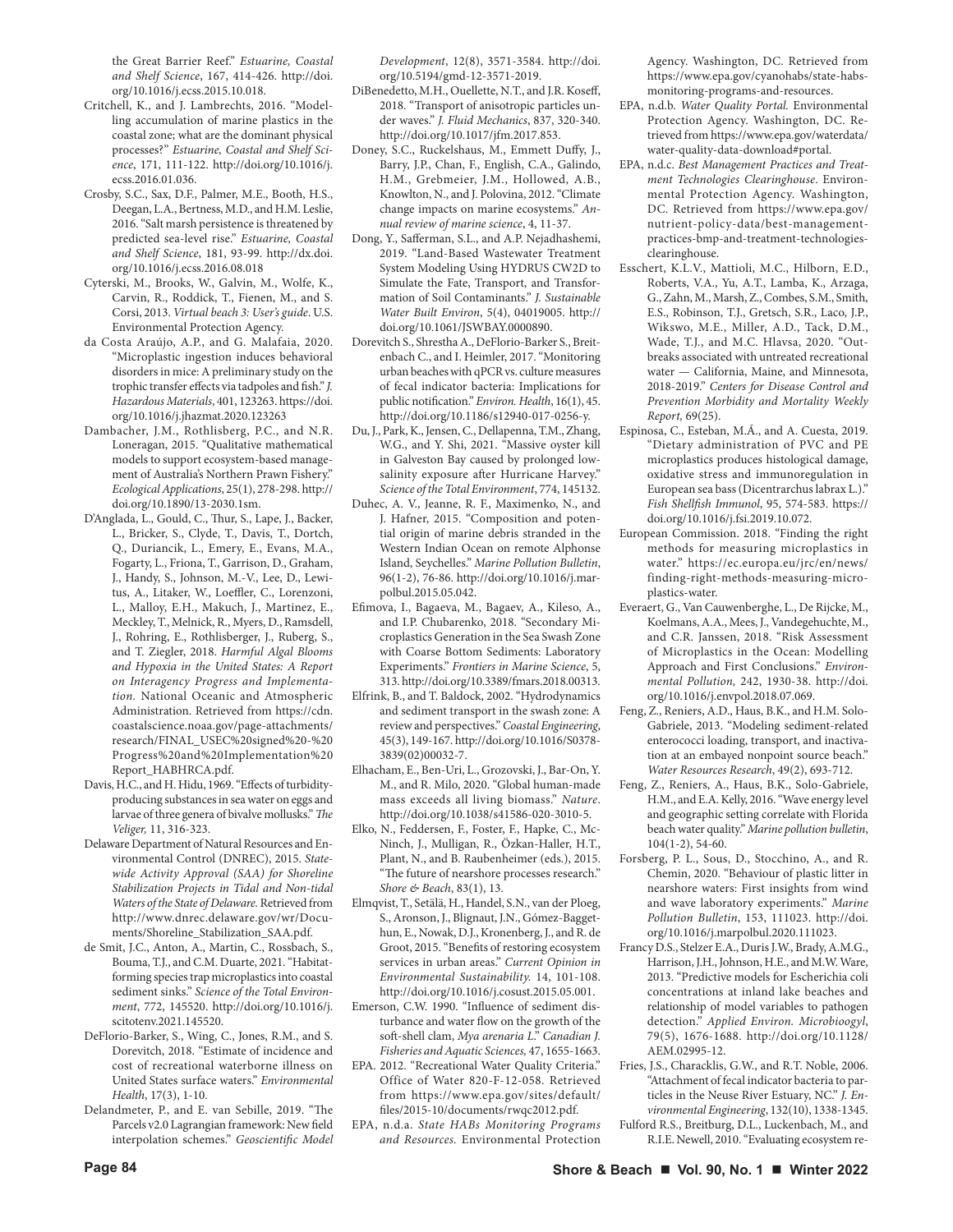sponse to oyster restoration and nutrient load reduction with a multispecies bioenergetics model." *Ecological Applications*, 20, 915-934.

- Gagnon, K., Rinde, E., Bengil, E.G., Carugati, L., Christianen, M.J., Danovaro, R., Gambi, C., Govers, L.L., Kipson, S., Meysick, L., and L. Pajusalu, 2020. "Facilitating foundation species: The potential for plant–bivalve interactions to improve habitat restoration success." *J. Applied Ecology*, 57(6), 1161-1179.
- Gago, J., Carretero, O., Filgueiras, A.V., and L. Viñas, 2018. "Synthetic microfibers in the marine environment: A review on their occurrence in seawater and sediments." *Marine Pollution Bulletin,* 127, 365-376. http://doi. org/10.1016/j.marpolbul.2017.11.070.
- Galimany, E., Wikfors, G.H., Dixon, M.S., Newell, C.R., Meseck, S.L., Henning, D., Li, Y., and J.M. Rose, 2017. "Cultivation of the ribbed mussel (Geukensia demissa) for nutrient bioextraction in an urban estuary." *Environmental Science & Technology*, 51(22), 13311-13318.
- Garner, A.J., Weiss, J.L., Parris, A., Kopp, R.E., Horton, R.M., Overpeck, J.T., and B.P. Horton, 2018. "Evolution of 21st century sea level rise projections." *Earth's Future*, 6(11), 1603-1615.
- Gawarkiewicz, G., and A.M. Mercer, 2019. "Partnering with fishing fleets to monitor ocean conditions." *Annual Review of Marine Science*, 11, 391-411. http://doi.org/10.1146/annurevmarine-010318-095201.
- Gazeau F., Parker, L.M., Comeau, S., Gattuso, J.P., O'Connor, W.A., Martin, S., Pörtner, H.O., and P.M. Ross, 2013. "Impacts of ocean acidification on marine shelled molluscs." *Marine Biology*, 160, 2207-2245. http://doi.org/10.1007/ s00227-013-2219-3.
- Ge, Z., Nevers, M.B., Schwab, D.J., and R.L. Whitman, 2010. "Coastal loading and transport of Escherichia coli at an embayed beach in Lake Michigan." *Environmental Science & Technology*, 44(17), 6731-6737.
- Gephart, J.A., Henriksson, P.J., Parker, R.W., Shepon, A., Gorospe, K.D., Bergman, K., Eshel, G., Golden, C.D., Halpern, B.S., Hornborg, S., and M. Jonell, 2021. "Environmental performance of blue foods." *Nature,* 597, 360-365
- Geyer, R., Jambeck, J.R., and K.L. Law, 2017. "Production, use, and fate of all plastics ever made." *Science advances*, 3, e1700782.
- Gilchrist, J., and E.M. Parker, 2014. "Racial/ethnic disparities in fatal unintentional drowning among persons aged ≤29 years — United States, 1999-2010." *Centers for Disease Control and Prevention Morbidity and Mortality Weekly Report,* 63(19), 421-426.
- Gittman, R.K., Fodrie, F.J., Popowich, A.M., Keller, D.A., Bruno, J.F., Currin, C.A., Peterson, C.H., and M.F. Piehler, 2015. "Engineering away our natural defenses: An analysis of shoreline hardening in the US." *Frontiers in Ecology and the Environment*, 13(6), 301-307.
- Gledhill, J.H., Barnett, A.F., Slattery, M., Willett, K.L., Easson, G.L., Otts, S.S., and D.J. Gochfeld, 2020. "Mass Mortality of the Eastern Oyster Crassostrea virginica in the Western Mississippi Sound Following Unprecedented Mississippi River Flooding in 2019." *J. Shellfish Research*, 39(2), 235-244.
- Gobler, C.J., DePasquale, E.L., Griffith, A.W., and H. Baumann, 2014. "Hypoxia and acidification have additive and synergistic negative effects on the growth, survival, and metamorphosis of early life stage bivalves." *PloS one*, 9(1), e83648.
- Golwala, H., Zhang, X., Iskander, S.M., and A.L. Smith, 2021. "Solid waste: An overlooked source of microplastics to the environment." *Science of the Total Environment,* 769, 144581. http://doi.org/10.1016/j.scitotenv.2020.144581.
- Goodwin, K.D., and M. Pobuda, 2009. "Performance of CHROMagar™ Staph aureus and CHROMagar™ MRSA for detection of Staphylococcus aureus in seawater and beach sand — Comparison of culture, agglutination, and molecular analyses." *Water Research*, 43(19), 4802-4811.
- Gordon Foundation, 2019. "Elevating Community-Based Water Monitoring in Canada: Final Recommendations." Retrieved from https://gordonfoundation.ca/wp-content/ uploads/2019/04/CBWM\_Roundtable\_Recommendations-Final.pdf.
- Grabowski, J.H., Brumbaugh, R.D., Conrad, R.F., Keeler, A.G., Opaluch, J.J., Peterson, C.H., Piehler, M.F., Powers, S.P., and A.R. Smyth, 2012. "Economic valuation of ecosystem services provided by oyster reefs." *BioScience,* 62, 900-909.
- Graciaa, D.S., Cope, J.R., Roberts, V.A., Cikesh, B.L., Kahler, A.M., Vigar, M., Hilborn, E.D., Wade, T.J., Backer, L.C., Montgomery, S.P., Secor, W.E., Hill, V.R., Beach, M.J., Fullerton, K.E., Yoder, J.S., and M.C. Hlavsa, 2018. "Outbreaks associated with untreated recreational water -- United States, 2000-2014." *Centers for Disease Control and Prevention Morbidity and Mortality Weekly Report.* 67(25).
- Granek, E.F., Brander, S.M., and E.B. Holland, 2020. "Microplastics in aquatic organisms: Improving understanding and identifying research directions for the next decade." *Limnology and Oceanography Letters*, 5(1), 1–4. http:// doi.org/10.1002/lol2.10145.
- Gray, A.D., Wertz, H., Leads, R.R., and J.E. Weinstein, 2018. "Microplastic in two South Carolina Estuaries: Occurrence, distribution, and composition." *Marine Pollution Bulletin,* 128, 223–233.
- Green, D.S., Colgan, T.J., Thompson, R.C., and J.C. Carolan, 2019. "Exposure to microplastics reduces attachment strength and alters the haemolymph proteome of blue mussels (*Mytilus edulis*)." *Environmental Pollution*, 246, 423-434.
- Griffith, A.W., and C.J. Gobler, 2020. "Harmful algal blooms: A climate change co-stressor in marine and freshwater ecosystems." *Harmful Algae*, 91, 101590. https://doi.org/10.1016/j. hal.2019.03.008.
- Griffiths, J., 2019. *New app shows softer side of Puget Sound.* Blog post. Retrieved from https:// pugetsoundestuary.wa.gov/2019/08/09/newapp-shows-softer-side-of-puget-sound.
- Hall, C.J., Jordaan, A., and M.G. Frisk, 2010. "The historic influence of dams on diadromous dish habitat with a focus on river herring and hydrologic longitudinal connectivity." *Landscape Ecology*, 26, 95-107. http://doi.org/10.1007/ s10980-010-9539-1.
- Hall, C.J., Jordaan, A., and M.G. Frisk, 2012. "Centuries of anadromous forage fish loss: consequences for ecosystem connectivity and productivity." *BioScience*, 62(8), 723-731. http://doi.org/10.1525/bio.2012.62.8.5.
- Halliday, E., and R.J. Gast, 2011. "Bacteria in beach sands: an emerging challenge in protecting coastal water quality and bather health."

*Environmental Science & Technology*, 45(2), 370-379.

- Hannides, A., Elko, N., and K. Humiston, 2019. "The state of understanding of the effects of beach nourishment activities on coastal biogeochemical processes and conditions." *Shore & Beach*, 87(3), 46-57.
- Hannides, A., Elko, N., Briggs, T.R., Kim, S-C., Mercer, A., Park, K, Searcy, R., and Walther, M., 2021. "An ASBPA White Paper: U.S. Beach Water Quality Monitoring." *Shore & Beach*, 89(3), 26-35. http://doi. org/10.34237/1008933.
- Harding, J.A., and R. Mann, 2001. "Oyster reefs as fish habitat: opportunistic use of restored reefs by transient fishes." *J. Shellfish Res,* 20, 951-959.
- Hardison, D.R., Holland, W.C., Currier, R.D., Kirkpatrick, B., Stumpf, R., Fanara, T., Burris, D., Reich, A., Kirkpatrick, G.J., and R.W. Litaker, 2019. "HABscope: A tool for use by citizen scientists to facilitate early warning of respiratory irritation caused by toxic blooms of *Karenia brevis*." *PloS one*, 14(6), e0218489.
- Harford, W.J., Gedamke, T., Babcock, E.A., Carcamo, R., McDonald, G., and J.R. Wilson, 2016. "Management strategy evaluation of a multi-indicator adaptive framework for data-limited fisheries management." *Bulletin of Marine Science*, 92(4), 423-445. http://doi. org/10.5343/bms.2016.1025.
- Harley, M.D., Kinsela, M.A., Sanchez-Garcia, E., and K. Vos, 2019. "Shoreline change mapping using crowd-sourced smartphone images." *Coastal Engineering*, 150, 175-189.
- Harris, M.S., Wright, E.E., Fuqua, L., and T.P. Tinker, 2009. "Comparison of Shoreline Erosion Rates Dervied from Multiple Data Types: Data Compilation for Legislated Setback Lines in South Carolina (USA)." *J. Coastal Research*, 56, 1224-1228.
- Harwood, V.J., Staley, C., Badgley, B., Borges, K., and A. Korajkic, 2014. "Microbial source tracking markers for detection of fecal contamination in environmental waters: relationships between pathogens and human health outcomes." *FEMS Microbiology Reviews,*  38(1), 1-40. http://doi.org/10.1111/1574- 6976.12031.
- Haskin Shellfish Research Laboratory, 2021. "Stock Assessment Workshop Report." Retrieved from https://hsrl.rutgers.edu/SAWreports/ SAW2021.pdf.
- Hay, C.C., Morrow, E., Kopp, R.E., and J.X. Mitrovica, 2015. "Probabilistic reanalysis of twentieth-century sea-level rise." *Nature,* 517, 481-484.
- Hayhoe, K., Wake, C., Anderson, B., Liang, X.Z., Maurer, E., Zhu, J., Bradbury, J., DeGaetano, A., Stoner, A.M., and D. Wuebbles, 2008. "Regional climate change projections for the Northeast USA." *Mitigation and Adaptation Strategies for Global Change*, 13(5), 425-436.
- H.B. 973, 2008 Regular Session, 2008. Chapter 304. "Water Management Administration — Living Shoreline Protection Act of 2008." Retrieved from https://dnr.maryland.gov/ccs/ Documents/ls/2008\_LSPA.pdf.
- Heaney, C.D., Sams, E., Dufour, A.P., Brenner, K.P., Haugland, R.A., Chern, E., Wing, S., Marshall, S., Love, D.C., Serre, M., Noble, R., and T.J. Wade, 2012. "Fecal indicators in sand, sand contact, and risk of enteric illness among beachgoers." *Epidemiology*, 23(1), 95.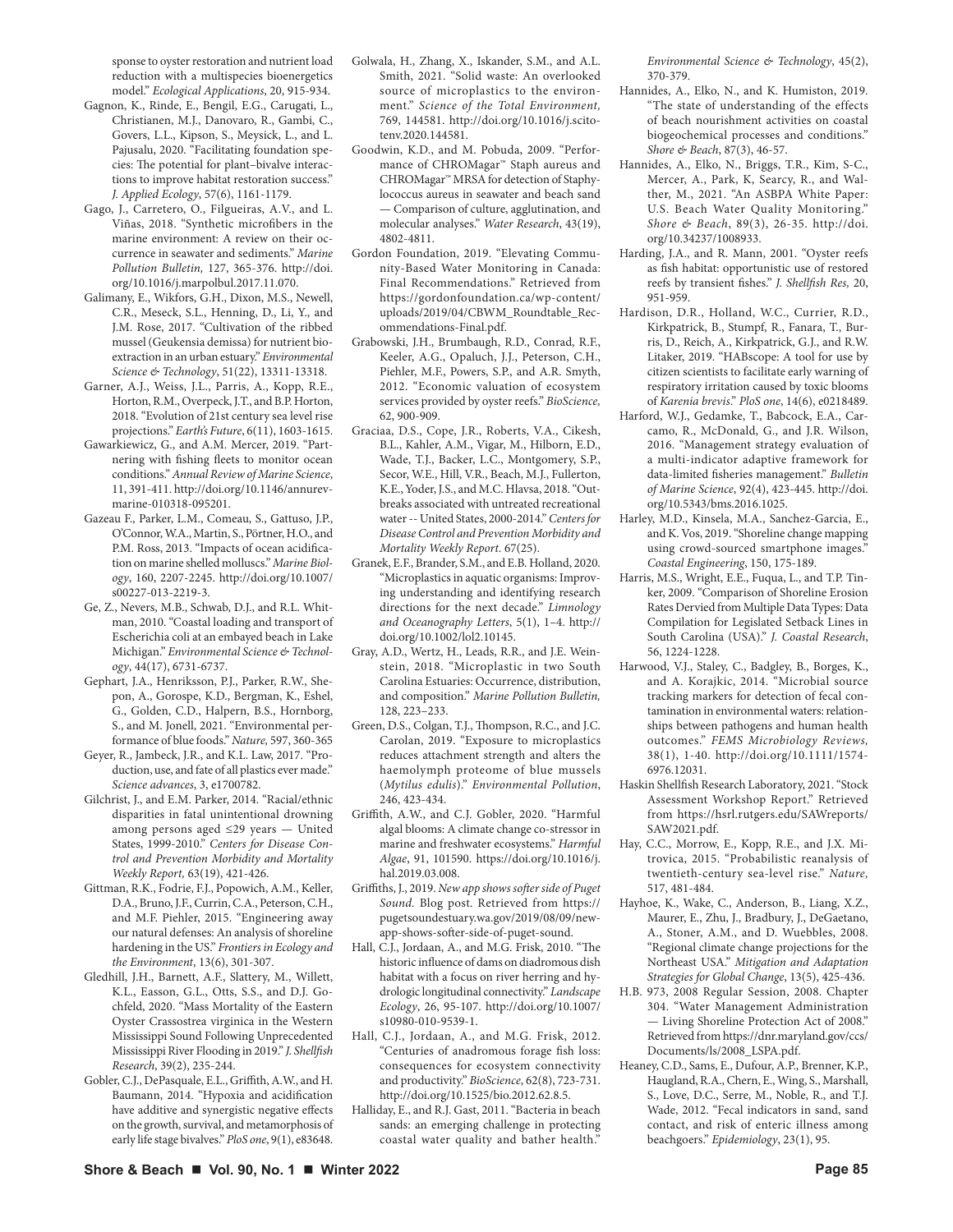- Hendriks, I.E., Duarte, C.M., and M. Álvarez, 2010. "Vulnerability of marine biodiversity to ocean acidification: a meta-analysis." *Estuarine, Coastal and Shelf Science*, 86(2), 157-164. http://doi.org/10.1097/ EDE.0b013e31823b504c.
- Hidalgo-Ruz, V., Gutow, L., Thompson, R. C., and M. Thiel, 2012. "Microplastics in the Marine Environment: A Review of the Methods Used for Identification and Quantification." *Environmental Science & Technology*, 46(6), 3060-3075. http://doi.org/10.1021/es2031505.
- Hilborn, R., and C.J. Walters, 1992. *Quantitative Fisheries Stock Assessment: Choice, Dynamics & Uncertainty*, Kluwer, Boston, MA, 570.
- Hilke, C., Ritter, J., Ryan-Henry, J., Powell, E., Fuller, A., Stein, B., and B. Watson, 2020. *Softening Our Shorelines: Policy and Practice for Living Shorelines Along the Gulf and Atlantic Coasts.* Washington, DC: National Wildlife Federation.
- Hill, P.R., Kumar, A., Temimi, M., and D.R. Bull, 2020. "HABNet: Machine Learning, Remote Sensing-Based Detection of Harmful Algal Blooms." *IEEE Journal of Selected Topics in Applied Earth Observations and Remote Sensing*, 13, 3229-3239. http://doi.org/10.1109/ JSTARS.2020.3001445.
- Hilton, T.W., Najjar, R.G., Zhong, L., and M. Li, 2008. "Is there a signal of sea‐level rise in Chesapeake Bay salinity?" *J. Geophysical Research: Oceans*, 113(9).
- Hinata, H., Mori, K., Ohno, K., Miyao, Y., and T. Kataoka, 2017. "An estimation of the average residence times and onshore-offshore diffusivities of beached microplastics based on the population decay of tagged mesoand macrolitter." *Marine Pollution Bulletin*, 122(1-2), 17-26. https://doi.org/10.1016/j. marpolbul.2017.05.012.
- Hohn, S., Acevedo-Trejos, E., Abrams, J.F., Fulgencio de Moura, J., Spranz, R., and A. Merico, 2020. "The long-term legacy of plastic mass production." *Science of the Total Environment*, 746, 141115. https://doi.org/10.1016/j. scitotenv.2020.141115.
- Holcomb, D.A., and J.R. Stewart, 2020. "Microbial Indicators of Fecal Pollution: Recent Progress and Challenges in Assessing Water Quality." *Current Environmental Health Report,* 7, 311-324. https://doi.org/10.1007/s40572- 020-00278-1.
- Honey, K.T., Moxley, J.H., and R.M. Fujita, 2010. "From rags to fishes: data-poor methods for fishery managers." *Managing Data-Poor Fisheries*, 1, 159-184.
- Hopkins, S.H., and L.D. McKinney, 1976. "A review of the literature pertaining to the effects of dredging on oyster reefs and their associated faunas." In *Shell Dredging and Its Influence on Gulf Coast Environments*, ed. A.H. Bouma, Houston, TX: Gulf Publishing Co, 3-12.
- Horn, D., Miller, M., Anderson, S., and C. Steele, 2019. "Microplastics are ubiquitous on California beaches and enter the coastal food web through consumption by Pacific mole crabs." *Marine Pollution Bulletin*, 139, 231-237. https://doi.org/10.1016/j.marpolbul.2018.12.039.
- Huang, G., Falconer, R. A., and B. Lin, 2017. "Integrated hydro-bacterial modelling for predicting bathing water quality." *Estuarine, Coastal and Shelf Science*, 188, 145-155.

IPCC, 2019. *IPCC Special Report on the Ocean and* 

*Cryosphere in a Changing Climate*. Technical Report. Pörtner, H.-O., Roberts, D.C., Masson-Delmotte, V., Zhai, P., Tignor, M., Poloczanska, E., Mintenbeck, K., Alegría, A., Nicolai, M., Okem, A., Petzold, J., Rama, B., and N.M. Weyer (eds.). In press.

- Isdell, R.E., Bilkovic, D.M., and C. Hershner, 2020. "Large Projected Population Loss of a Salt Marsh Bivalve (Geukensia demissa) from Sea Level Rise." *Wetlands*, 40(6), 1729-1738.
- Isobe, A., Kubo, K., Tamura, Y., Kako, S., Nakashima, E., and N. Fujii, 2014a. "Selective transport of microplastics and mesoplastics by drifting in coastal waters." *Marine Pollution Bulletin*, 89(1-2), 324-330. https://doi. org/10.1016/j.marpolbul.2014.09.041.
- Isobe, A., Kubo, K., Tamura, Y., Kako, S., Nakashima, E., and N. Fujii, 2014b. "Selective transport of microplastics and mesoplastics by drifting in coastal waters." *Marine Pollution Bulletin*, 89(1-2), 324-330. https://doi. org/10.1016/j.marpolbul.2014.09.041
- Jacob, H., Besson, M., Swarzenski, P.W., Lecchini, D., and M. Metian, 2020. "Effects of Virgin Micro-and Nanoplastics on Fish: Trends, Meta-Analysis, and Perspectives." *Environmental Science & Technology*, 54, 4733-4745.
- Jambeck, J.R., Geyer, R., Wilcox, C., Siegler, T.R., Perryman, M., Andrady, A., Narayan, R., and K.L. Law, 2015. "Plastic waste inputs from land into the ocean." *Science,* 347, 768-771. https:// doi.org/10.1126/science.1260352.
- Jentoft, S. 2005. "Fisheries co-management as empowerment." *Marine Policy*, 29, 1-7. http://doi. org/10.1016/j.marpol.2004.01.003.
- Jovanović, B., Gökdağ, K., Güven, O., Emre, Y., Whitley, E.M., and A.E. Kideys, 2018. "Virgin microplastics are not causing imminent harm to fish after dietary exposure." *Marine Pollution Bulletin*, 130, 123-131. https://doi. org/10.1016/j.marpolbul.2018.03.016.
- Kaandorp, M.L.A., Dijkstra, H.A., and E. van Sebille, 2021. "Modelling size distributions of marine plastics under the influence of continuous cascading fragmentation." *Environmental Research Letters*, 16(5), 054075. https://doi. org/10.1088/1748-9326/abe9ea.
- Kalogerakis, N., Karkanorachaki, K., Kalogerakis, G.C., Triantafyllidi, E.I., Gotsis, A.D., Partsinevelos, P., and F. Fava, 2017. "Microplastics Generation: Onset of Fragmentation of Polyethylene Films in Marine Environment Mesocosms." *Frontiers in Marine Science*, 4, 84. https://doi.org/10.3389/fmars.2017.00084.
- Karl T.R., Knight, R.W., and N. Plummer, 1995. "Trends in high-frequency climate variability in the Twentieth Century." *Nature*, 337, 217-220.
- Keeler, B.L., Hamel, P., McPhearson, T., Hamann, M.H., Donahue, M.L., Meza Prado, K.A., Arkema, K.K., Bratman, G.N., Brauman, K.A., Finlay, J.C., Guerry, A.D., Hobbie, S.E., Johnson, J.A., MacDonald, G.K., McDonald, R.I., Neverisky, N., and S.A. Wood, 2019. "Social-ecological and technological factors moderate the value of urban nature." *Nature Sustainability*, 2, 29-38. https://doi. org/10.1038/s41893-018-0202-1.
- Kellogg, M.L., Brush, M.J., and J.C. Cornwell, 2018. *An updated model for estimating the TMDLrelated benefits of oyster reef restoration Harris Creek, Maryland, USA*. Virginia Institute of Marine Science, William & Mary. https://doi. org/10.25773/7a75-ds48.
- Kennish, M.J. 2001. "Coastal salt marsh systems in the U.S.: a review of anthropogenic impacts." *J. Coastal Research*, 17(3), 731-748.
- Keppel, A.G., Breitburg, D.L., Wikfors, G.H., Burrell, R.B., and V.M. Clark, 2015. "Effects of co-varying diel-cycling hypoxia and pH on disease susceptibility in the eastern oyster Crassostrea virginica." *Marine Ecology Progress Series*, 538, 169-183.
- Kerpen, N.B., Schlurmann, T., Schendel, A., Gundlach, J., Marquard, D., and M. Hüpgen, 2020. "Wave-Induced Distribution of Microplastic in the Surf Zone." *Frontiers in Marine Science*, 7, 590565. https://doi.org/10.3389/ fmars.2020.590565.
- Kim, K. Whelan, G., Molina, M., Parmar, R., Wolfe, K., Galvin, M., Duda, P., Zepp, R., Kinzelman, J., Kleinheinz, G., and M. Borchardt, 2018. "Using integrated environmental modeling to assess sources of microbial contamination in mixed-use watersheds." *J. Environ. Quality,* 47(5):1103-1114.
- Kinzelman, J., Bushon, R., Dorevitch, S., and R. Noble, 2011. *Comparative evaluation of molecular and culture methods for fecal indicator bacteria for use in inland recreational waters.* Water Environment Research Foundation, PATH7R09. IWA Publishing, London.
- Kinzelman, J.L., Byappanahalli, M.N., Nevers, M.B., Shively, D.A., Kurdas, S.R., and C.H. Nakatsu, 2020. "Utilization of multiple microbial tools to evaluate efficacy of restoration strategies to improve recreational water quality at a Lake Michigan beach (Racine, WI)." *J. Microbiol. Methods,* 177C, 106049.
- Koeller, P., Savard, L., Parsons, D.G., and C. Fu, 2000. "A precautionary approach to assessment and management of shrimp stocks in the Northwest Atlantic." *J. Northwest Atlantic Fisheries Science*, 27, 235-246.
- Koelmans, A.A., Besseling, E., Foekema, E., Kooi, M., Mintenig, S., Ossendorp, B.C., Redondo-Hasselerharm, P.E., Verschoor, A., van Wezel, A.P., and M. Scheffer, 2017. "Risks of Plastic Debris: Unravelling Fact, Opinion, Perception, and Belief." *Environmental Science & Technology,* 51(20), 11513-19. https://doi. org/10.1021/acs.est.7b02219.
- Koelmans, A.A., Redondo-Hasselerharm, P.E., Mohamed Nor, N.H., and M. Kooi, 2020. "Solving the non-alignment of methods and approaches used in microplastic research in order to consistently characterize risk." *Environmental Science & Technology*, 54, 19, 12307-12315. https://doi.org/10.1021/acs.est.0c02982
- Kooi, M., and A.A. Koelmans, 2019. "Simplifying microplastic via continuous probability distributions for size, shape, and density." *Environmental Science & Technology Letters*, 6(9), 551-557.
- Kooi, M., Nes, E.H., van Scheffer, M., and A.A. Koelmans, 2017. "Ups and Downs in the Ocean: Effects of Biofouling on Vertical Transport of Microplastics." *Environmental Science & Technology*, 51(14), 7963–7971. https://doi. org/10.1021/acs.est.6b04702.
- Korajkic, A., McMinn, B., Herrmann, M.P., Sivaganesan, M., Kelty, C.A., Clinton, P., Nash, M.S., and O.C. Shanks, 2020. "Viral and bacterial fecal indicators in untreated wastewater across the contiguous United States exhibit geospatial trends." *Applied and Environmental Microbiology*, *86*(8). https://doi.org/10.1128/ AEM.02967-19.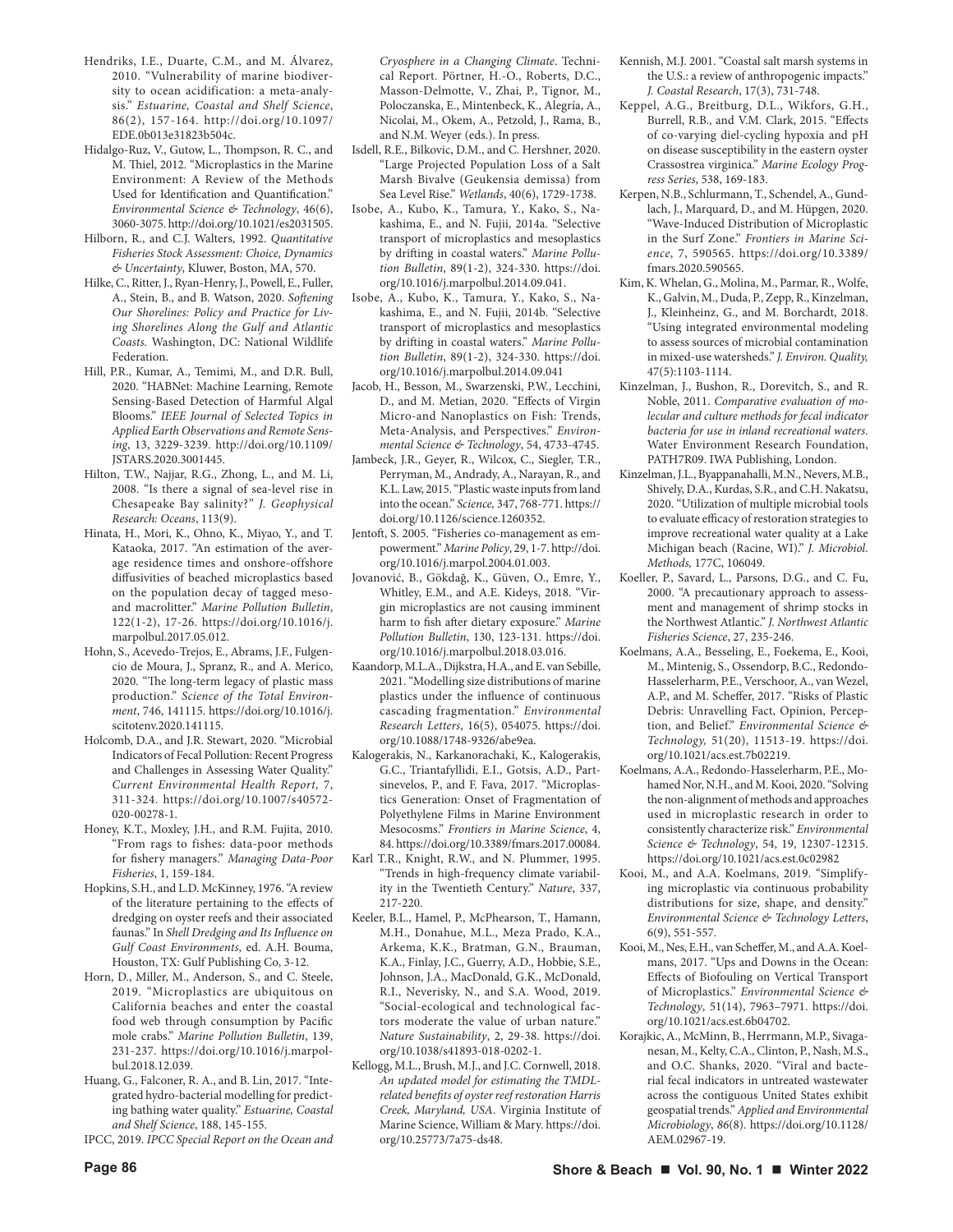- Kudela, R.M., 2011. "Characterization and deployment of Solid Phase Adsorption Toxin Tracking (SPATT) resin for monitoring of microcystins in fresh and saltwater." *Harmful Algae* 11, 117-125.
- Kulp, S.A., and B.H. Strauss, 2019. "New elevation data triple estimates of global vulnerability to sea-level rise and coastal flooding." *Nat Commun,* 10, 4844. https://doi.org/10.1038/ s41467-019-12808-z.
- Kuykendall, K.M., Moreno, P., Powell, E.N., Soniat, T.M., Colley, S., Mann, R., and D.M. Munroe, 2015. "The exposed surface area to volume ratio: is shell more efficient than limestone in promoting oyster recruitment?" *J. Shellfish Research*, 34(2), 217-225.
- Labbe, A.B., Bagshaw, C.R., and L. Uttal, 2020. "Inexpensive Adaptations of Basic Microscopes for the Identification of Microplastic Contamination Using Polarization and Nile Red Fluorescence Detection." *J. Chemical Education*, 97(11), 4026-4032. https://doi. org/10.1021/acs.jchemed.0c00518.
- Lardies, M.A., Benitez, S., Osores, S., Vargas, C.A., Duarte, C., Lohrmann, K.B., and N.A. Lagos, 2017. "Physiological and histopathological impacts of increased carbon dioxide and temperature on the scallops Argopecten purpuratus cultured under upwelling influences in northern Chile." *Aquaculture*, 479, 455-466.
- Lau, W.W.Y., Shiran, Y., Bailey, R.M., Cook, E., Stuchtey, M.R., Koskella, J., Velis, C.A., Godfrey, L., Boucher, J., Murphy, M.B., Thompson, R.C., Jankowska, E., Castillo Castillo, A., Pilditch, T.D., Dixon, B., Koerselman, L., Kosior, E., Favoino, E., Gutberlet, J., Baulch, S., Atreya, M.E., Fischer, D., He, K.K., Petit, M.M., Sumaila, U.R., Neil, E., Bernhofen, M.V., Lawrence, K., and J.E. Palardy, 2020. "Evaluating scenarios toward zero plastic pollution." *Science*, 369(6510), 1455-1461. https:// doi.org/10.1126/science.aba9475.
- Lavender, J., and J. Kinzelman, 2009. "A cross comparison of qPCR to agar-based or defined substrate test methods for the determination of *E. coli* and Enterococci in municipal water quality monitoring programs." *Water Resources,* 43(19), 4967-4979.
- LAWA, n.d. "Can I Swim Here?" Retrieved from https://www.lawa.org.nz/explore-data/swimming/.
- Lehnert, R.L., and D.M. Allen, 2002. "Nekton use of subtidal oyster shell habitat in a southeastern U.S. estuary." *Estuaries*, 25, 1015-1024.
- Lemasson, A.J., Hall-Spencer, J.M., Fletcher, S., Provstgaard-Morys, S., and A.M. Knights, 2018. "Indications of future performance of native and non-native adult oysters under acidification and warming." *Marine Environmental Research*, 142, 178-189.
- Lenihan, H.S., Micheli, F., Shelton, S.W., and C.H. Peterson, 1999. "The influence of multiple environmental stressors on susceptibility to parasites: an experimental determination with oysters." *Limnology and Oceanography*, 44(3, part 2), 910-924.
- Lentz, S.J., and M.R. Fewings, 2012. "The windand wave-driven inner-shelf circulation." *Annual Review of Marine Science*, 4, 317- 343. https://doi.org/10.1146/annurev-marine-120709-142745.
- Lesser, M.P. 2016. "Climate change stressors cause metabolic depression in the blue mussel, *Mytilus edulis*, from the Gulf of Maine." *Limnology*

*and Oceanography*, 61(5), 1705-1717.

- Levinton, J., Doall, M., Ralston, D., Starke, A., and B. Allam, 2011. "Climate change, precipitation and impacts on an estuarine refuge from disease." *PLoS One*, 6, e18849.
- Liu, K., Wang, X., Wei, N., Song, Z., and D. Li, 2019. "Accurate quantification and transport estimation of suspended atmospheric microplastics in megacities: Implications for human health." *Environment international*, 132, 105127.
- Liubartseva, S., Coppini, G., Lecci, R., and S. Creti, 2016. "Regional approach to modeling the transport of floating plastic debris in the Adriatic Sea." *Marine Pollution Bulletin*, 103(1-2), 115-127. https://doi.org/10.1016/j. marpolbul.2015.12.031.
- Lloret, J., Pedrosa-Pamies, R., Vandal, N., Rorty, R., Ritchie, M., McGuire, C., Chenoweth, K., Valiela, I., 2021. "Salt marsh sediments act as sinks for microplastics and reveal effects of current and historical land use changes." *Environmental Advances 4*, 100060. https:// doi.org/10.1016/j.envadv.2021.100060.
- Løkkegaard, H., Woldum Tordrup, S., Køcks, M., Lassen, C., and M. Warming, 2017. "Partnerskab om mikroplast I spildevand (Partnership on Microplastics in Wastewater)". Environmental Protection Agency, Odense, Denmark. https://mst.dk/media/143341/partnerskabom-mikroplast-i-spildevand-2017.pdf.
- Luckenbach, M.W., Kraeuter, J.N., and D. Bushek, 2016. "Effects of clam aquaculture on nektonic and benthic assemblages in two shallow-water estuaries." *J. Shellfish Research*, 35(4), 757-775.
- Lusher, A.L., Hernandez-Milian, G., Berrow, S., Rogan, E., O'Connor, I., 2018. "Incidence of marine debris in cetaceans stranded and bycaught in Ireland: Recent findings and a review of historical knowledge." *Environmental Pollution*, 232, 467-476. https://doi. org/10.1016/j.envpol.2017.09.070.
- Lusher, A.L., Munno, K., Hermabessiere, L., Carr, S., 2020. "Isolation and Extraction of Microplastics from Environmental Samples: An Evaluation of Practical Approaches and Recommendations for Further Harmonization." *Applied Spectrosc.*, 74, 1049-1065. https://doi. org/10.1177/0003702820938993.
- Lynch, P.D., Methot, R.D., and J.S Link (eds), 2018. *Implementing a Next Generation Stock Assessment Enterprise*, U.S. Department of Commerce, Silver Spring, MD, 127. http:// doi.org/10.7755/TMSPO.183.
- Mackenzie, C.L., Lynch, S.A., Culloty, S.C., and S.K. Malham, 2014. "Future oceanic warming and acidification alter immune response and disease status in a commercial shellfish species, *Mytilus edulis L*." *PLoS One*, 9(6), e99712.
- Mao, F., Khamis, K., Krause, S., Clark, J., and D.M. Hannah, 2019. "Low-cost environmental sensor networks: Recent advances and future directions." *Frontiers in Earth Science*, 7, 221.
- Martindale, S., Weisberg, S.B., and S. Coffin, 2020. "Status of Legislation and Regulatory Drivers for Microplastics in California." HORIBA Readout, 6. Retrieved from https://static.horiba.com/fileadmin/Horiba/ Company/About\_HORIBA/Readout/R54E/ R54E\_20200720.pdf.
- Masselink, G., and J.A. Puleo, 2006. "Swash-zone morphodynamics." *Continental Shelf Research*, 26(5), 661-680. https://doi.org/10.1016/j. csr.2006.01.015.

May, E.B. 1973. "Environmental effects of hydrau-

lic dredging in estuaries." *Alabama Marine Resources Bulletin*, 9, 1-85.

- McClenachan, L., O'Connor, G., and T. Reynolds, 2015a. "Adaptive capacity of co-management systems in the face of environmental change: the soft-shell clam fishery and invasive green crabs in Maine." *Marine Policy*, 52, 26-32. http://doi.org/10.106/j.marpol.2014.10.023.
- McClenachan, L., Lovell, S., and C. Keaveney, 2015b. "Social benefits of restoring historical ecosystems and fisheries: alewives in Maine." *Ecology and Society*, 20(2), 31. http://doi.org/10.5751/ ES-07585-200231.
- McFarland, V.A., and R.K. Peddicord, 1980. "Lethality of a suspended clay to a diverse selection of marine and estuarine macrofauna." *Archives of Environmental Contamination and Toxicology*, 9, 733-741.
- McKinney, D.L., Bedinger, C., and S. Hopkins, 1976. "The effects of shell dredging and siltation from dredging on organisms associated with oyster reefs." B. Lowe (Ed.) In *Shell Dredging and its influence on Gulf Coast environments*. Gulf Publishing Co., Houston Texas. 280-303.
- Medlin, L. 2013. "Molecular tools for monitoring harmful algal blooms." *Environ. Science Pollution Research,* 20, 6683-6685. https://doi. org/10.1007/s11356-012-1195-3.
- Medlin, L.K., and J. Orozco, 2017. "Molecular Techniques for the Detection of Organisms in Aquatic Environments, with Emphasis on Harmful Algal Bloom Species." *Sensors*, 17(5), 1184. https://doi.org/10.3390/s17051184.
- Michida, Y., Chavanich, S., Chiba, S., Cordova, M.R., Cozsar Cabanas, A., Glagani, F., Hagmann, P., Hinata, H., Isobe, A., Kershaw, P., Kozlovskii, N., Li, D., Lusher, A.L., Marti, E., Manson, S.A., Mu, J., Saito, H., Shim, W.J., Syakti, A.D., Takada, H., Thompson, R., Tokai, T., Uchida, K., Vasilenko, K., and J. Wang, 2019. *Guidelines for Harmonizing Ocean Surface Microplastic Monitoring Methods.* Version 1.1. Chiyoda-ku, Tokyo, Japan, Ministry of the Environment Japan, 71. http://dx.doi. org/10.25607/OBP-867.
- Miller, C.A., and G.G. Waldbusser, 2016. "A post-larval stage-based model of hard clam Mercenaria mercenaria development in response to multiple stressors: temperature and acidification severity." *Marine Ecology Progress Series*, 558, 35-49.
- Miller, M.A., Kudela, R.M., Mekebri, A., Crane, D., Oates, S.C., Tinker M.T., Staedler, m., Miller, W.A., Toy-Choutka, S., Dominik, C., Hardin, D., Langlois, G., Murray, M., Ward, K., and D.A. Jessup, 2010. "Evidence for a Novel Marine Harmful Algal Bloom: Cyanotoxin (Microcystin) Transfer from Land to Sea Otters." *PLoS one,* 5(9), e12576. https://doi. org/10.1371/journal.pone.0012576
- Miller, T.J., Jones, C.M., Hanson, C., Heppell, S., Jensen, O., Livingston, P., Lorenzen, K., Mills, K., Patterson, W., Sullivan, P., and R. Wong, 2018. "Scientific considerations informing Magnuson-Stevens Fishery Conservation and Management Act reauthorization: AFS Special Committee." *Fisheries*, 43(11), 533-541. http:// doi.org/10.1002/fsh.10179.
- Miller, E., Sedlak, M., Lin, D., Box, C., Holleman, C., Rochman, C.M., and R. Sutton, 2021. "Recommended best practices for collecting, analyzing, and reporting microplastics in environmental media: Lessons learned from comprehensive monitoring of San Francisco Bay." *J.*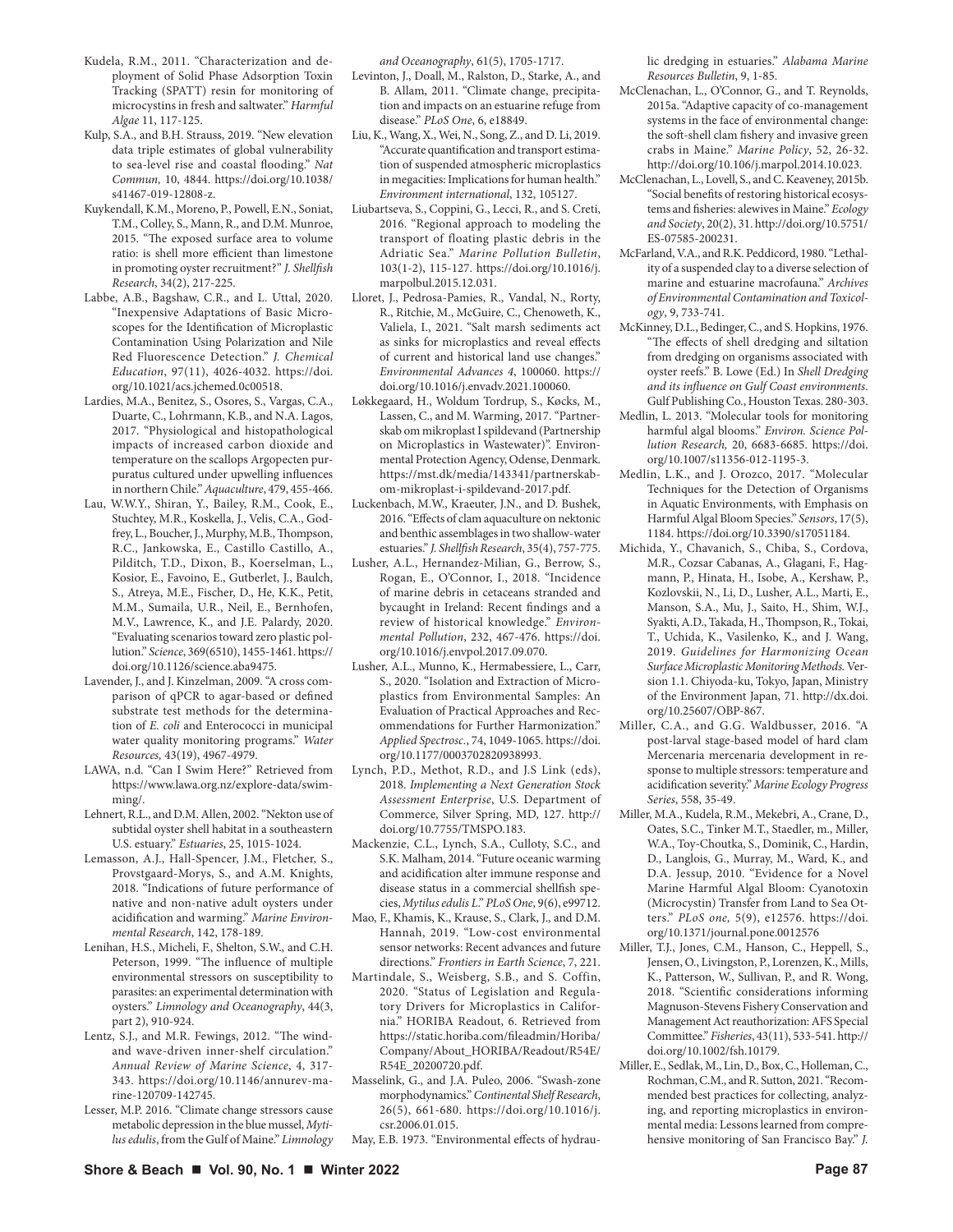*Hazardous Materials*, 409, 124770. https://doi. org/10.1016/j.jhazmat.2020.124770.

- Moore, C.J., Moore, S.L., Weisberg, S.B., Lattin, G.L., and A.F. Zellers, 2002. "A comparison of neustonic plastic and zooplankton abundance in southern California's coastal waters." *Marine Pollution Bulletin*, 44(10), 1035-1038. https:// doi.org/10.1016/S0025-326X(02)00150-9.
- Morris, J. 2013. "Tools for Beach Health Data Management, Data Processing, and Predictive Model Implementation." U.S. Geological Survey Fact Sheet 2013–3068, 6. https://pubs. usgs.gov/fs/2013/3068/pdf/fs2013-3068.pdf.
- Mott J., and A. Smith, 2011. "Library-Dependent Source Tracking Methods." Hagedorn C., Blanch A., and V. Harwood (eds). In *Microbial Source Tracking: Methods, Applications, and Case Studies*. Springer, New York, NY. https:// doi.org/10.1007/978-1-4419-9386-1\_3.
- Munroe, D., Tabatabai, A., Burt, I., Bushek, D., Powell, E. N., and J. Wilkin, 2013. "Oyster mortality in Delaware Bay: Impacts and recovery from Hurricane Irene and Tropical Storm Lee." *Estuarine, Coastal and Shelf Science*. 135, 209-219. http://doi.org/10.1016/j. ecss.2013.10.011.
- Najjar, R.G., Walker, H.A., Anderson, P.J., Barron, E.J., Bord, R.J. Gibson, J.R., Kennedy, V.S., Knight, C.G., Megonigal, J.P., O'Connor, R.E., Polsky, C.D., Psuty, N.P., Richards, B.A., Sorenson, L.G., Steele, E.M., and R.S. Swanson, 2000. "The potential impacts of climate change on the mid-Atlantic coastal region." *Climate Research,* 14, 219-233.
- Narayan, S., Beck, M.W., Wilson, W., Thomas, C.J., Guerrero, A., Shepard, C.C., Reguero, B.G., Franco, G., Ingram, J.C., and D. Trespalacios, 2017. "The value of coastal wetlands for flood damage reduction in the Northeastern USA." *Scientific Reports*, 7(1), 9463.
- National Shellfish Sanitation Program (NSSP), n.d. "Guide for the Control of Molluscan Shellfish 2019 Revision." 502. Retrieved from https:// www.fda.gov/media/143238/download.
- Nevers, M.B., and A.B. Boehm, 2010. "Modeling fate and transport of fecal bacteria in surface water." Sadowsky, M.J., and R.L. Whitman (ed). In *The fecal bacteria*. ASM Press, Washington, DC. 165-188.
- Nevers, M.B., Byappanahalli, M.N., Nakatsu, C.H., Kinzelman, J.L., Phanikumar, M.S., Shively, D.A., and A.M. Spoljaric, 2020. "Interaction of bacterial communities and indicators of water quality in shoreline sand, sediment, and water of Lake Michigan." *Water Research*, 178, 115671.
- Nezlin, N., Kamer, K., and E. Stein, 2007. "Application of color infrared aerial photography to assess macroalgal distribution in an eutrophic estuary, Upper Newport Bay, California." *Estuaries and Coasts*, 30, 855-868.
- Nixon, S.W., 1995. "Coastal marine eutrophication: A definition, social causes, and future concerns." *Null*, 41(1), 199-219. http://doi.or g/10.1080/00785236.1995.10422044.
- NOAA, n.d. "Living Shorelines." National Oceanic and Atmospheric Administration. Retrieved from https://www.habitatblueprint.noaa.gov/ living-shorelines/.
- Nor, N.H.M., and J.P. Obbard, 2014. "Microplastics in Singapore, coastal mangrove ecosystems." *Marine Pollution Bulletin,* 79, 278-283.
- Northeast Fisheries Science Center, n.d. "Stock Assessment Review Index (SARI)." National

Oceanic and Atmospheric Administration Fisheries. Retrieved from https://apps-nefsc. fisheries.noaa.gov/saw/reviews\_report\_options.php

- Obenour, D., Gronewold, A., Stow, C., and D. Scavia, 2014. "Using a Bayesian hierarchical model to improve Lake Erie cyanobacteria bloom forecasts." *Water Resour. Re*s, 50, 7847-7860.
- Oregon. SB582. "Relating to modernizing Oregon's recycling system." Oregon code of regulations. Retrieved from https://olis.oregonlegislature. gov/liz/2021R1/Measures/Overview/SB582.
- Osinski, R.D., Enders, K., Gräwe, U., Klingbeil, K., and H. Radtke, 2020. "Model uncertainties of a storm and their influence on microplastics and sediment transport in the Baltic Sea." *Ocean Science*, 16(6), 1491-1507. https://doi. org/10.5194/os-16-1491-2020.
- Pabortsava, K., and R.S. Lampitt, 2020. "High concentrations of plastic hidden beneath the surface of the Atlantic Ocean." *Nature Communications*, 11, 4073. https://doi. org/10.1038/s41467-020-17932-9
- Paerl, H.W., and T.G. Otten, 2013. "Harmful cyanobacterial blooms: causes, consequences, and controls." *Microbial ecology*, 65, 995-1010.
- Paerl, H.W., Gardner, W.S., Havens, K.E., Joyner, A.R., McCarthy, M.J., Newell, S.E., Qin, B., and J.T. Scott, 2016. "Mitigating cyanobacterial harmful algal blooms in aquatic ecosystems impacted by climate change and anthropogenic nutrients." *Harmful Algae*, 54, 213-222. https://doi.org/10.1016/j.hal.2015.09.009.
- Peterson, C.H., Grabowski, J.H., and S.P. Powers, 2003. "Estimated enhancement of fish production resulting from restoring oyster reef habitat: quantitative valuation." *Mar. Ecol. Prog. Ser*., 264, 249-264.
- Piazza, B.P., Banks, P.D., and M.K. La Peyre, 2005. "The potential for created oyster shell reefs as a sustainable shoreline protection strategy in Louisiana." *Restoration Ecology*, 13, 499-506.
- Pinsky, M.L., Guannel, G., and K.K. Arkema. 2013. "Quantifying wave attenuation to inform coastal habitat conservation." *Ecosphere*, 4, 1-16.
- Plummer, R., 2009. "The adaptive co-management process: an initial synthesis of representative models and influential variables." *Ecology and Society*, 14(2), 24. http://doi.org/10.5751/ES-03130-140224.
- Poirier, L.A., Clements, J.C., Coffin, M.R., Craig, T., Davidson, J., Miron, G., Davidson, J.D., Hill, J., and L.A. Comeau, 2021. "Siltation negatively affects settlement and gaping behaviour in eastern oysters." *Marine Environmental Research*, 170, 105432.
- Politikos, D.V., Ioakeimidis, C., Papatheodorou, G., and K. Tsiaras, 2017. "Modeling the Fate and Distribution of Floating Litter Particles in the Aegean Sea (E. Mediterranean)." *Frontiers in Marine Science*, 4. https://doi.org/10.3389/ fmars.2017.00191.
- Pollack, J.B., Kim, H.C., Morgan, E.K., and P.A. Montagna, 2011. "Role of flood disturbance in natural oyster (Crassostrea virginica) population maintenance in an estuary in south Texas, USA." *Estuaries Coasts,* 34, 187-197.
- Pourmozaffar, S., Tamadoni Jahromi, S., Rameshi, H., Sadeghi, A., Bagheri, T., Behzadi, S., Gozari, M., Zahedi, M.R., and S. Abrari Lazarjani, 2020. "The role of salinity in physiological responses of bivalves." *Reviews in Aquaculture*, 12(3), 1548-1566.
- Primpke, S., Christiansen, S.H., Cowger, W., De Frond, H., Deshpande, A., Fischer, M., Holland, E.B., Meyns, M., O'Donnell, B.A., Ossmann, B.E., Pittroff, M., Sarau, G., Scholz-Böttcher, B.M., and K.J. Wiggin, 2020. "Critical Assessment of Analytical Methods for the Harmonized and Cost-Efficient Analysis of Microplastics." *Applied Spectroscopy*, 74(9), 1012-47. https://doi. org/10.1177/0003702820921465.
- Prince, J.D., 2003. "The barefoot ecologist goes fishing." *Fish and Fisheries*, 4, 359-371.
- Quataert, E., Storlazzi, C.D., van Rooijen, A., Cheriton, O.M., and van Dongeren, A., 2015. "The influence of coral reefs and climate change on wave-driven flooding of tropical coastlines." *Geophysical Research Letters*, 42, 6407-6415.
- Radabaugh, K.R., Geiger, S.P., and R.P. Moyer, 2019. *Oyster Integrated Mapping and Monitoring Program Report for the State of Florida*. Tech. Report No. 22. Retrieved from https://aquadocs. org/bitstream/handle/1834/41152/FWRI\_ TR-22.pdf.pdf?sequence=1&isAllowed=y.
- Reguero, B.G., Beck, M.W., Bresch, D.N., Calil, J., and I. Meliane, 2018. "Comparing the cost effectiveness of nature-based and coastal adaptation: A case study from the Gulf Coast of the United States." *PLoS One*, 13, e0192132.
- Reguero, B.G., Beck, M.W., Schmid, D., Stadtmuller, D., Raepple, J., Schussele, S., Pfliegner, K., 2020. "Financing coastal resilience by combining nature-based risk reduction with insurance." *Ecological Economics*, 169, 106487.
- Reguero, B.G., Secaira, F., Toimil, A., Escudero, M., Díaz-Simal, P., Beck, M.W., Silva, R., Storlazzi, C.D., and I.J. Losada, 2019. "The risk reduction benefits of the Mesoamerican Reef in Mexico." *Frontiers in Earth Science*, 7, 125.
- Reguero, B.G., Storlazzi, C.D., Gibbs, A.E., Shope, J.B., Cole, A.D., Cumming, K.A., and M.W. Beck, 2021. "The value of U.S. coral reefs for flood risk reduction." *Nature-Sustainability*, 2398-9629, http://doi.org/10.1038/s41893- 021-00706-6.
- Reid, G.K., Gurney-Smith, H.J., Marcogliese, D.J., Knowler, D., Benfey, T., Garber, A.F., Forster, I., Chopin, T., Brewer-Dalton, K., Moccia, R.D., and M. Flaherty, 2019a. "Climate change and aquaculture: considering biological response and resources." *Aquaculture Environment Interactions*, 11, 569-602.
- Reid, G.K., Gurney-Smith, H.J., Flaherty, M., Garber, A.F., Forster, I., Brewer-Dalton, K., Knowler, D., Marcogliese, D.J., Chopin, T., Moccia, R.D., and C.T. Smith, 2019b. "Climate change and aquaculture: considering adaptation potential." *Aquaculture Environment Interactions*, 11, 603-624.
- Rigolon, A., 2016. "A complex landscape of inequity in access to urban parks: a literature review." *Landscape and Urban Planning,* 153, 160-169.
- Rillig, M.C., 2012. "Microplastic in terrestrial ecosystems and the soil?" *Environ. Sci. Technol.*  46(12), 6453-6454. http://doi.org/10.1021/ es302011r.
- Rios, J.F., Ye, M., Wang, L., Lee, P.Z., Davis, H., and R. Hicks, 2013. "ArcNLET: a GIS-based software to simulate groundwater nitrate load from septic systems to surface water bodies." *Comput. Geosciences*, 52, 108-116
- Ripken, C., Khalturin, K., and E. Shoguchi, 2020. "Response of Coral Reef Dinoflagellates to Nanoplastics under Experimental Conditions Suggests Downregulation of Cellular Metabo-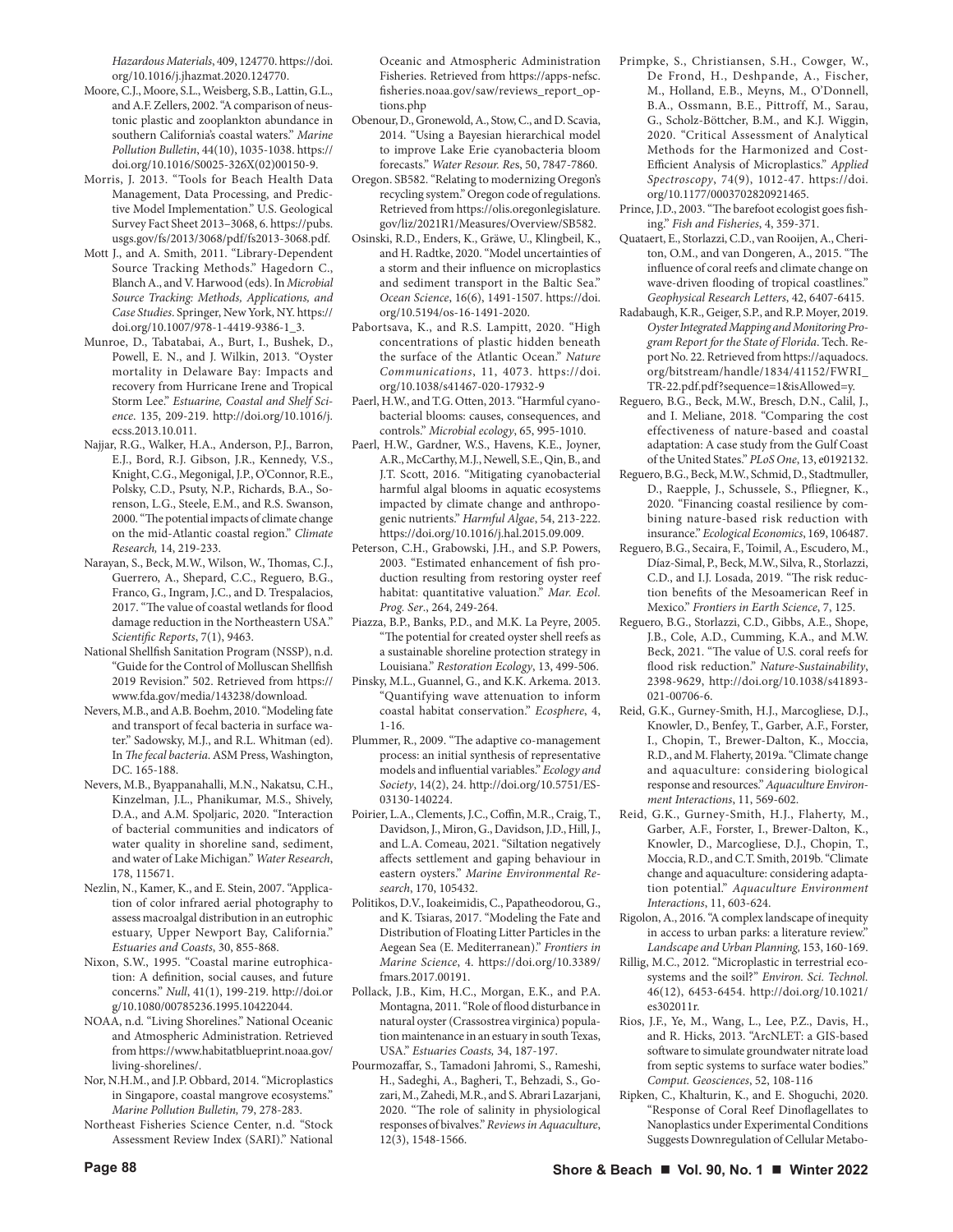lism." *Microorganisms*, 8(11), 1759. https://doi. org/10.3390/microorganisms8111759.

- Rocha, R.J.M., Rodrigues, A.C.M., Campos, D., Cícero, L.H., Costa, A.P.L., Silva, D.A.M., Oliveira, M., Soares, A.M.V.M., and A.L. Patrício Silva, 2020. "Do microplastics affect the zoanthid Zoanthus sociatus?" *Science of the Total Environment*, 713, 136659. https:// doi.org/10.1016/j.scitotenv.2020.136659.
- Rochman, C.M., Brookson, C., Bikker, J., Djuric, N., Earn, A., Bucci, K., Athey, S., Huntington, A., McIlwraith, H., and K. Munno, 2019. "Rethinking microplastics as a diverse contaminant suite." *Environmental Toxicology and Chemistry,* 38, 703-711.
- Rochman, C.M., Tahir, A., Williams, S.L., Baxa, D.V., Lam, R., Miller, J.T., Teh, F.-C., Werorilangi, S., and S.J. Teh, 2015. "Anthropogenic debris in seafood: Plastic debris and fibers from textiles in fish and bivalves sold for human consumption." *Scientific Reports,* 5, 14340. https://doi.org/10.1038/srep14340.
- Rodriguez, A.B., Fodrie, F.J., Ridge, J.T., Lindquist, N.L., Theuerkauf, E.J., Coleman, S.E., Grabowski, J.H., Brodeur, M.C., Gittman, R.K., Keller, D.A., and M.D. Kenworthy, 2014. "Oyster reefs can outpace sea-level rise." *Nature Climate Change*, 4(6), 493-497.
- Rosov, B., Bush, S., Briggs, T.R., and Elko, N., 2016. "The state of understanding the impacts of beach nourishment activities on infaunal communities." *Shore & Beach*, 84(3), 51-55.
- Ross, A.C., Najjar, R.G., Li, M., Mann, M.E., Ford, S.E., and B. Katz, 2015. "Sea-level rise and other influences on decadal-scale salinity variability in a coastal plain estuary." *Estuarine, Coastal and Shelf Science*, 157, 79-92.
- Ross, P.S., Chastain, S., Vassilenko, E., Etemadifar, A., Zimmermann, S., Quesnel, S.-A., Eert, J., Solomon, E., Patankar, S., Posacka, A.M., and B. Williams, 2021. "Pervasive distribution of polyester fibres in the Arctic Ocean is driven by Atlantic inputs." *Nature Communications,* 12, 106. https://doi.org/10.1038/s41467-020- 20347-1.
- Rutgers University, n.d. "Shellfish App." Retrieved from https://terrene.njaes.rutgers.edu/shellfish-map/.
- S.984 117th Congress (2021-2022): "Break Free from Plastic Pollution Act of 2021." *Congress. gov*, Library of Congress, 25 March 2021, https://www.congress.gov/bill/117th-congress/senate-bill/984/text.
- Sanchez-Vidal, A., Canals, M., de Haan, W.P., Romero, J., and M. Veny, 2021. "Seagrasses provide a novel ecosystem service by trapping marine plastics." *Scientific Reports*, 11(1), 254. https://doi.org/10.1038/s41598-020-79370-3.
- Sanderson, B.M., Wobus, C., Mills, D., Zarakas, C., Crimmins, A., Sarofim, M.C., and C. Weaver, 2019. "Informing future risks of record-level rainfall in the United States." *Geophysical Research Letters,* 46, 3963-3972.
- Scyphers, S.B., Powers, S.P., Heck Jr, K.L., and D. Byron, 2011. "Oyster reefs as natural breakwaters mitigate shoreline loss and facilitate fisheries." *PloS one*, 6(8), e22396.
- Searcy, R.T., Taggart, M., Gold, M., and A.B. Boehm, 2018. Implementation of an automated beach water quality nowcast system at ten California oceanic beaches. *J. Environmental Management*, 223, 633-643.
- Seeley, M.E., Song, B., Passie, R., and R.C. Hale, 2020. "Microplastics affect sedimentary mi-

crobial communities and nitrogen cycling." *Nature Communications*, 11, 1-10.

- Shen, L., Xu, H., and X. Guo, 2012. "Satellite remote sensing of harmful algal blooms (HABs) and a potential synthesized framework." *Sensors*, 12(6), 7778-7803. https://doi.org/10.3390/ s120607778.
- Shinn, J.P., Munroe, D.M., and J. Rose, 2021. "A fish's-eye-view: accessible tools to document shellfish farms as marine habitat in New Jersey, USA." *Aquaculture Environ. Interactions*, 13, 295-300. https://doi.org/10.3354/aei00407,
- Silvano, R.A.M., and J. Valbo-Jorgensen, 2008. "Beyond fishermen's tales: contributions of fishers' local ecological knowledge to fish ecology and fisheries management. *Environment, Development and Sustainability*, 10(5) 657-675. http:// doi.org/10.1007/s10668-9149-0
- Smith, C.S., and S. Scyphers, 2019. "Past hurricane damage and flood zone outweigh shoreline hardening for predicting residential-scale impacts of Hurricane Matthew." *Environmental Science & Policy*, 101, 46-53.
- Smith, C.S., Gittman, R.K., Neylan, I.P., Scyphers, S.B., Morton, J.P., Fodrie, F.J., Grabowski, J.H., and C.H. Peterson, 2017. "Hurricane damage along natural and hardened estuarine shorelines: using homeowner experiences to promote nature-based coastal protection." *Marine Policy*, 81, 350-358.
- Smith, J., M. Sutula, K. Bourma-Gregson, and M. Van Dyke. 2021. *California Water Boards' Framework and Strategy for Freshwater Harmful Algal Bloom Monitoring: Full Report with Appendices.* Technical Report 1141.B. California State Water Resources Control Board. Sacramento, CA.
- Smith, R.B., Bass, B., Sawyer, D., Depew, D., and S.B. Watson, 2019. "Estimating the economic costs of algal blooms in the Canadian Lake Erie Basin." *Harmful Algae*, 87, 101624. https:// doi.org/10.1016/j.hal.2019.101624.
- Song, Y.K., Hong, S.H., Eo, S., Jang, M., Han, G.M., Isobe, A., and W.J. Shim, 2018. "Horizontal and vertical distribution of microplastics in Korean coastal waters." *Environmental Science & Technology*, 52, 12188-12197.
- Speights, C.J., Silliman, B.R., and M.W. McCoy, 2017. "The effects of elevated temperature and dissolved ρ CO2 on a marine foundation species." *Ecology andEevolution*, 7(11), 3808-3814.
- Stachler, E., Akyon, B., de Carvalho, N.A., Ference, C., and K. Bibby, 2018. "Correlation of crAssphage qPCR markers with culturable and molecular indicators of human fecal pollution in an impacted urban watershed." *Environ. Sciences Technol*., 52, 7505-12.
- Stanton, T., Kay, P., Johnson, M., Chan, F. K. S., Gomes, R. L., Hughes, J., Meredith, W., Orr, H. G., Snape, C. E., Taylor, M., Weeks, J., Wood, H., and Y. Xu, 2020. "It's the product not the polymer: Rethinking plastic pollution." *WIREs Water*, e1490. https://doi.org/10.1002/ wat2.1490.
- Stienbarger, C.D., Joseph, J., Athey, S.N., Monteleone, B., Andrady, A.L., Watanabe, W.O., Seaton, P., Taylor, A.R., and S.M. Brander, 2021. "Direct ingestion, trophic transfer, and physiological effects of microplastics in the early life stages of Centropristis striata, a commercially and recreationally valuable fishery species." *Environmental Pollution*, 285, 117653. https://doi.org/10.1016/j.envpol.2021.117653.
- Stumpf, R.P., and M.C. Tomlinson, 2005. "Remote sensing of harmful algal blooms," in *Remote Sensing of Coastal Aquatic Environments*, eds R. L. Miller, C. E. del Castillo, and B. A. McKee, Dordrecht, Springer, 347. http://doi. org/10.2175/106143014x13975035526149.
- Su, Y., Zhang, K., Zhou, Z., Wang, J., Yang, X., Tang, J., Li, H., and S. Lin, 2020. "Microplastic exposure represses the growth of endosymbiotic dinoflagellate Cladocopium goreaui in culture through affecting its apoptosis and metabolism." *Chemosphere*, 244, 125485. https://doi. org/10.1016/j.chemosphere.2019.125485.
- Suedel, B.C., Clarke, J.U., Wilkens, J., Lutz, C.H., and Clarke, D.G., 2015. "The effects of a simulated suspended sediment plume on eastern oyster (*Crassostrea virginica*) survival, growth, and condition." *Estuaries and coasts*, 38(2), 578-58.
- Sun, F., and R.T. Carson, 2020. "Coastal wetlands reduce property damage during tropical cyclones." Proceedings of the National Academies of Science, 117(11), 5719-5725.
- Sussarellu, R., Suquet, M., Thomas, Y., Lambert, C., Fabioux, C., Pernet, M.E.J., Le Goïc, N., Quillien, V., Mingant, C., and Y. Epelboin, 2016. "Oyster reproduction is affected by exposure to polystyrene microplastics." Proceedings of the National Academy of Sciences 113, 2430-2435.
- Sutton, R., Lin, D., Sedlak, M., Box, C., Gilbreath, A., Holleman, R., Miller, L., Wong, A., Munno, K., Zhu, X., Franz, A., and C. Rochman, 2019. *Understanding Microplastic Levels, Pathways, and Transport in the San Francisco Bay Region.* SFEI Contribution No. 950. San Francisco Estuary Institute: Richmond, CA.
- Sutula, M., Senn, D., Fono, L., Ho, M., Karimpour, F., Kessouri, F., King, A., Latker, A., and P. Markle, 2021. "Approaches to Quantifying Uncertainty in Coastal Eutrophication Numerical Modeling: A Workshop Summary." Joint Report of the Southern California Coastal Water Research Project (Technical Report No. 1211; www.sccwrp.org) and the San Francisco Estuary Institute (Technical Report No. 1042; www.sfei.org).
- Syberg, K., Nielsen, M.B., Clausen, L.P.W., van Calster, G., van Wezel, A., Rochman, C., Koelmans, A.A., Cronin, R., Pahl, S., and S.F. Hansen, 2021. "Regulation of plastic from a circular economy perspective." *Current Opinion in Green and Sustainable Chemistry*, 100462.
- Symonds, E.M., Griffin, D.W., and M. Breitbart, 2009. "Eukaryotic viruses in wastewater samples from the United States." *Applied and Environmental Microbiology*, 75(5), 1402-1409.
- Talmage S.C., and C.J. Gobler. 2010. "Effects of past, present, and future ocean carbon dioxide concentrations on the growth and survival of larval shellfish." *Proceedings of the National Academy of Sciences of the USA*, 107, 17246-17251.
- Tanaka, K.R., 2019. "Integrating environmental information into stock assessment models for fisheries management." In Cisneros-Montemayor, A.M., Cheung, W.L., and Y. Ota (eds). *Predicting Future Oceans*, Elsevier, New York, NY. 193-206. http://doi.org/10.1016/ B978-0-12-817945-1.00021-6.
- Temmerman, S., Meire, P., Bouma, T.J., Herman, P.M.J., Ysebaert, T., and H.J. De Vriend, 2013. "Ecosystem-based coastal defence in the face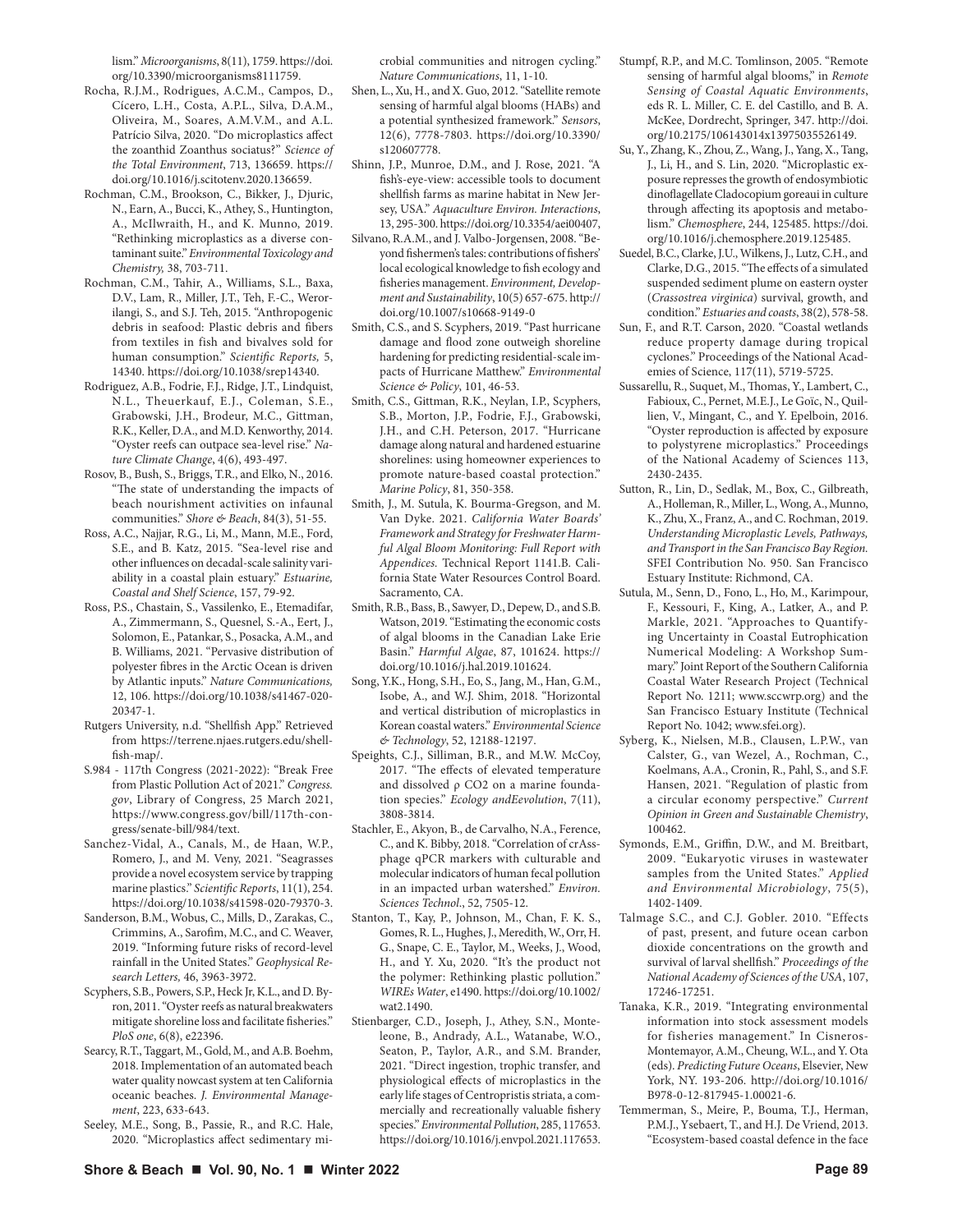of global change." *Nature*, 504, 79-83. https:// doi.org/10.1038/nature12859.

- Thomsen, M.S., and K. McGlathery, 2006. "Effects of accumulations of sediments and drift algae on recruitment of sessile organisms associated with oyster reefs." *J. Experimental Marine Biology and Ecology*, 328(1), 22-34.
- Thupaki, P., Phanikumar, M.S., Schwab, D.J., Nevers, M.B., and R.L. Whitman, 2013. "Evaluating the role of sediment‐bacteria interactions on Escherichia coli concentrations at beaches in southern Lake Michigan." *J. Geophysical Research: Oceans*, *118*(12), 7049-7065.
- Town of East Hampton, 2019. *Flooding and Erosion Policies #11-17.* Retrieved from: https:// dos.ny.gov/system/files/documents/2019/04/ section-v.pdf.
- Twiss, M.R., 2016. "Standardized methods are required to assess and manage microplastic contamination of the Great Lakes system." *J. Great Lakes Res.*, 42, 921-925.
- United States Army Corps of Engineers (USACE), 2018. *Hawaiian Islands National Shoreline Management Study.* [Tech Report] 2018-R-08, Institute for Water Resources.
- United States Department of Agriculture (USDA), 2019. *2018 Census of Aquaculture.* Washington, DC: National Agricultural Statistics Service, USDA https://www.nass.usda.gov/ Publications/AgCensus/2017/Online\_ Resources/Aquaculture/Aqua.pdf.
- University of Connecticut, Connecticut Sea Grant, and Connecticut Department of Agriculture, 2018. "Aquaculture Mapping Atlas." Retrieved from https://cteco.uconn.edu/viewer/index. html?viewer=aquaculture.
- van der Schatte Olivier A., L. Jones, L. L. Vay, M. Christie, J. Wilson, and S. K. Malham, 2018. "A global review of the ecosystem services provided by bivalve aquaculture." *Rev Aquacult.*, 1-23. http://doi.org/10.1111/raq.12301.
- van Sebille, E., Aliani, S., Law, K.L., Maximenko, N., Alsina, J.M., Bagaev, A., Bergmann, M., Chapron, B., Chubarenko, I., Cózar, A., Delandmeter, P., Egger, M., Fox-Kemper, B., Garaba, S.P., Goddijn-Murphy, L., Hardesty, B.D., Hoffman, M.J., Isobe, A., Jongedijk, C.E., Kaandorp, M.L.A., Khatmullina, L., Koelmans, A.A., Kukulka, T., Laufkötter, C., Lebreton, L., Lobelle, D., Maes, C., Martinez-Vicente, V., Maqueda, M.A.M., Poulain-Zarcos, M., Rodríguez, E., Ryan, P.G., Shanks, A.L., Shim, W.J., Suaria, G., Thiel, M., van den Bremer, T., and D. Wichmann, 2020. "The physical oceanography of the transport of floating marine debris." *Environmental Research Letters*, *15*(2), 023003. https://doi.org/10.1088/1748-9326/ab6d7d.
- van Sebille, E., Wilcox, C., Lebreton, L., Maximenko, N., Hardesty, B.D., van Franeker, J.A., Eriksen, M., Siegel, D., Galgani, F., Law, K.L., 2015. "A global inventory of small floating plastic debris." *Environmental Research Letters*, 10, 124006. https://doi.org/10.1088/1748- 9326/10/12/124006.
- Verhelst, P., Reubens, J., Buysse, D., Goethals, P., Van Wichelen, J., and T. Moens, 2021. "Toward a roadmap for diadromous fish conservation: the big five considerations." *Frontiers in Ecology and Evolution*, 19(7), 396-403. http://doi. org/10.1002/fee.2361.
- Vermeiren, P., Muñoz, C.C., and K. Ikejima, 2016. "Sources and sinks of plastic debris in estuaries: A conceptual model integrating biological, physical and chemical distribu-

tion mechanisms." *Marine Pollution Bulletin*, *113*(1-2), 7-16. https://doi.org/10.1016/j. marpolbul.2016.10.002.

- VIMS, 2018. "The Harris Creek Oyster Restoration Model v.2." Virginia Institute of Marine Science. Retrieved from https://exchange. iseesystems.com/public/markbrush/harriscreek-model-v2/index.html#page1.
- VIMS, 2021. "Virginia Oyster Stock Assessment and Replenishment Archive." Virginia Institute of Marine Science. Retrieved from https://cmap2.vims.edu/VOSARA/viewer/ VOSARA.html.
- Volety, A.K., 2008. "Effects of salinity, heavy metals and pesticides on health and physiology of oysters in the Caloosahatchee Estuary, Florida." *Ecotoxicology*, 17(7), 579-590.
- Voynova, Y.G., and J.H. Sharp, 2012. "Anomalous biogeochemical response to a flooding event in the Delaware Estuary: a possible typology shift due to climate change." *Estuaries and Coasts*, 35, 943-958.
- Waldbusser, G.G., Hales, B., Langdon, C.J., Haley, B.A., Schrader, P., Brunner, E.L., Gray, M., Miller, C., and I. Gimenez, 2014. "Saturationstate sensitivity of marine bivalve larvae to ocean acidification." *Nature Climate Change*, 5, 273-280.
- Waldbusser, G.G., Hales, B., Langdon, C.J., Haley, B.A., Schrader, P., Brunner, E.L., Gray, M.W., Miller, C.A., Gimenez, I., and G. Hutchinson, 2015. "Ocean acidification has multiple modes of action on bivalve larvae." *PloS one*, 10(6), e0128376.
- Wallace, R.B., Baumann, H., Grear, J.S., Aller, R.C., and C.J. Gobler, 2014. "Coastal ocean acidification: The other eutrophication problem." *Estuarine, Coastal and Shelf Science*, 148, 1-13.
- Walter, J.F., and H.M. Austen, 2003. "Diet composition of large striped bass (*Morone saxatilis*) in Chesapeake Bay." *Fishery Bulletin*, 101, 414-423.
- Wang, H., Chen, Q., La Peyre, M.K., Hu, K., and J.F. La Peyre, 2017. "Predicting the impacts of Mississippi River diversions and sea-level rise on spatial patterns of eastern oyster growth rate and production." *Ecological Modelling*, 352, 40-53.
- Wang, J., Lu, L., Wang, M., Jiang, T., Liu, X., and S. Ru, 2019. "Typhoons increase the abundance of microplastics in the marine environment and cultured organisms: A case study in Sanggou Bay, China." *Science of The Total Environment*, 667, 1-8. https://doi.org/10.1016/j. scitotenv.2019.02.367
- Ward, C.P., Armstrong, C.J., Walsh, A.N., Jackson, J.H., and C.M. Reddy, 2019. "Sunlight Converts Polystyrene to Carbon Dioxide and Dissolved Organic Carbon." *Environmental Science & Technology Letters*, 6, (11), 669-674. https://doi.org/10.1021/acs.estlett.9b00532.
- Washington Department of Fish and Wildlife (WDFW), n.d. "Shore Friendly Grant Program." Retrieved From: https://wdfw. wa.gov/species-habitats/habitat-recovery/ nearshore/conservation/programs/shorefriendly#:~:text=Shore%20Friendly%20is%20 an%20incentive,fish%2C%20wildlife%2C%20 and%20communities.
- Weinstein, J.E., Crocker, B.K., and A.D. Gray, 2016. "From macroplastic to microplastic: Degradation of high-density polyethylene, polypropylene, and polystyrene in a salt marsh habitat." *Environmental Toxicology and Chemistry*, 35,

1632-1640. https://doi.org/10.1002/etc.3432.

- Weiskerger, C.J., Brandão, J., Ahmed ,W., Aslan, A., Avolio, L., Badgley, B.D., Boehm, A.B., Edge, T.A., Fleisher, J.M., Heaney, C.D., Jordao, L., Kinzelman, J.L., Klaus, J.S., Kleinheinz, G.T., Meriläinen, P., Nshimyimana, J.P., Phanikumar, M.S., Piggot, A.M., Pitkänen, T., Robinson, C., Sadowsky, M.J., Staley, C., Staley, Z.R., Symonds, E.M., Vogel, L.J., Yamahara, K.M., Whitman, R.L., Solo-Gabriele, H.M., and V.J. Harwood, 2019. ``Impacts of a changing earth on microbial dynamics and human health risks in the continuum between beach water and sand." *Water Res,* 162,456-470. http://doi. org/10.1016/j.watres.2019.07.006.
- Wells, J.T., 2021. "Effects of sea level rise on coastal sedimentation and erosion." In *Climate Change*, CRC Press, 111-136.
- Wetz, M.S., and D.W. Yoskowitz, 2013. "An 'extreme' future for estuaries? Effects of extreme climate events on estuarine water quality and ecology." *Marine Pollution Bulletin*, 69, 7-18.
- Whelan, G., Kim, K., Parmar, R., Laniak, G., Wolfe, K., Galvin, M., Molina, M., Pachepsky,Y., Duda, P., Zepp, R., Prieto, L., Kinzelman, J., Kleinheinz, G., and M. Borchardt 2018. "Capturing microbial sources distributed in a mixed-use watershed within an integrated environmental modeling workflow." *Environ. Modelling & Software* 99, 126-146.
- Wiedenmann, A., Krüger, P., Dietz, K., López-Pila, J.M., Szewzyk, R., and K. Botzenhart, 2006. "A randomized controlled trial assessing infectious disease risks from bathing in fresh recreational waters in relation to the concentration of Escherichia coli, intestinal enterococci, Clostridium perfringens, and somatic coliphages." *Environmental Health Perspectives*, 114(2), 228-236.
- Wilber, D.H., and D.G. Clarke, 2001. "Biological effects of suspended sediments: a review of suspended sediment impacts on fish and shellfish with relation to dredging activities in estuaries." *North American Journal of Fisheries Management*, 21(4), 855-875.
- Wilber, D.H., and D.G. Clarke. 2010. "Dredging activities and the potential impacts of sediment resuspension and sedimentation on oyster reefs." Proceedings of the Western Dredging Association Thirtieth Technical Conference, San Juan, Puerto Rico, 61-69.
- Williams, A., Rangel-Buitrago, N.G., Pranzini, E., and G. Anfuso, 2017. "The management of coastal erosion." *Ocean Coast. Manag.,* 156, 4-20. https://doi.org/10.1016/j.ocecoaman.2017.03.022.
- Willis, C., Papathanasopoulou, E., Russel, D., and Y. Artioli, 2018. "Harmful algal blooms: the impacts on cultural ecosystem services and human well-being in a case study setting, Cornwall, UK." *Marine Policy* 97, 232-238. https://doi.org/10.1016/j.marpol.2018.06.002.
- Willis, K., Hardesty, B.D., Kriwoken, L., and C. Wilcox, 2017. "Differentiating littering, urban runoff and marine transport as sources of marine debris in coastal and estuarine environments." *Scientific Reports*, *7*(1), 44479. https://doi.org/10.1038/srep44479.
- Wittmann, A.C., and H.O. Pörtner, 2013. "Sensitivities of extant animal taxa to ocean acidification." *Nature Climate Change*, 3(11), 995.
- Wolny, J.L., Tomlinson, M.C., Schollaert U.S., Egerton, T.A., McKay, J.R., Meredith, A., Reece, K.S., Scott, G.P., and R.P. Stumpf,